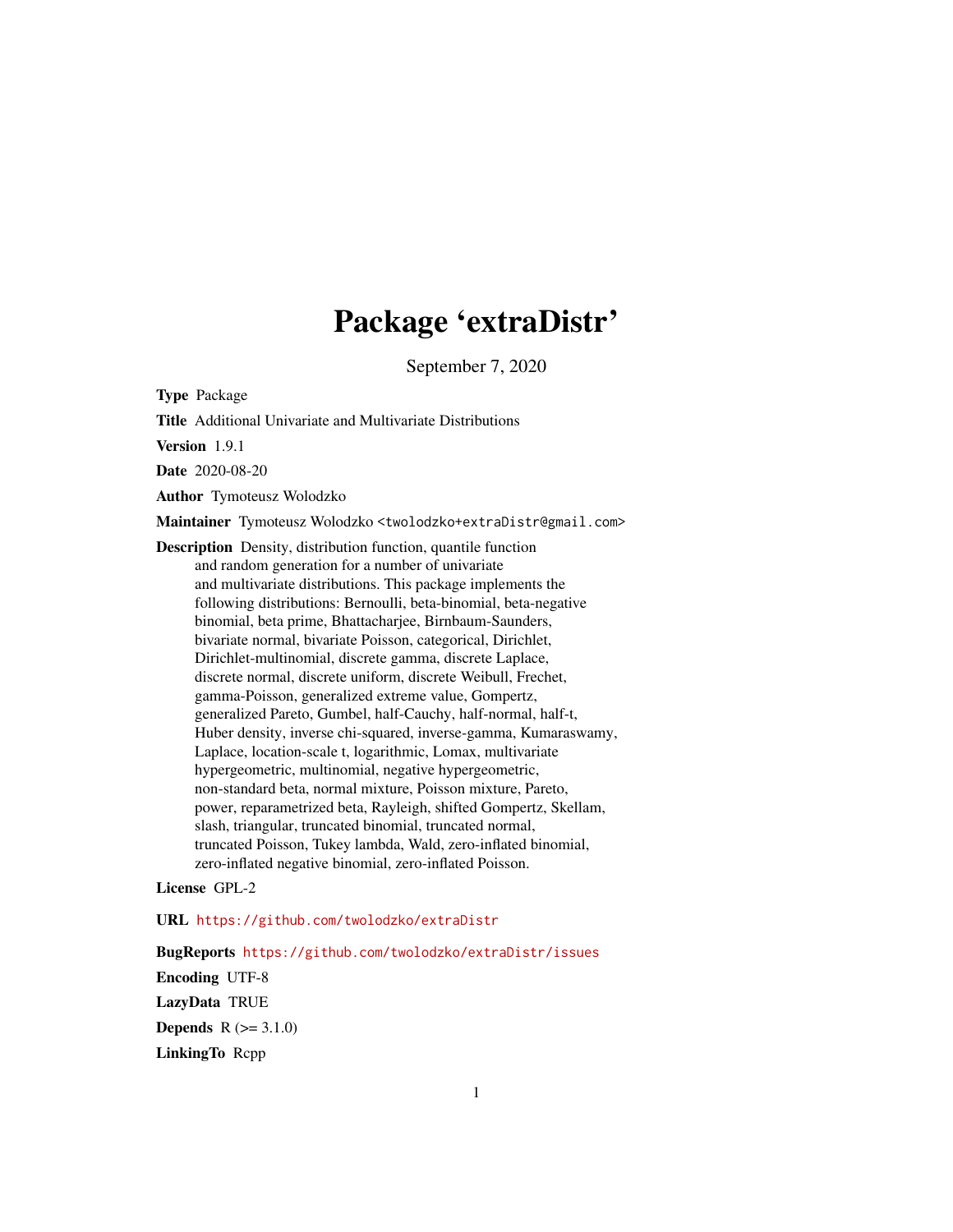Imports Repp

Suggests testthat, LaplacesDemon, VGAM, evd, hoa, skellam, triangle,

actuar

SystemRequirements C++11

RoxygenNote 7.1.1

NeedsCompilation yes

**Repository CRAN** 

Date/Publication 2020-09-07 13:50:03 UTC

# R topics documented:

| $\overline{3}$<br>Bernoulli |
|-----------------------------|
| $\overline{4}$              |
| 6                           |
| $\overline{7}$              |
| 8                           |
| 9                           |
| <b>BivNormal</b><br>11      |
| 12                          |
| 13                          |
| 15                          |
| 16                          |
| 17                          |
| 18                          |
| 19                          |
| 21                          |
| 22                          |
| 23<br>extraDistr            |
| 24<br>Frechet               |
| 25                          |
| 26                          |
| 28                          |
| 29                          |
| 30                          |
| 31                          |
| 32                          |
| 34<br>HalfT                 |
| 35                          |
| 36                          |
| 37                          |
| 39                          |
| 40<br>Laplace               |
| 41                          |
| 42                          |
| 43                          |
| 45                          |

 $\sqrt{2}$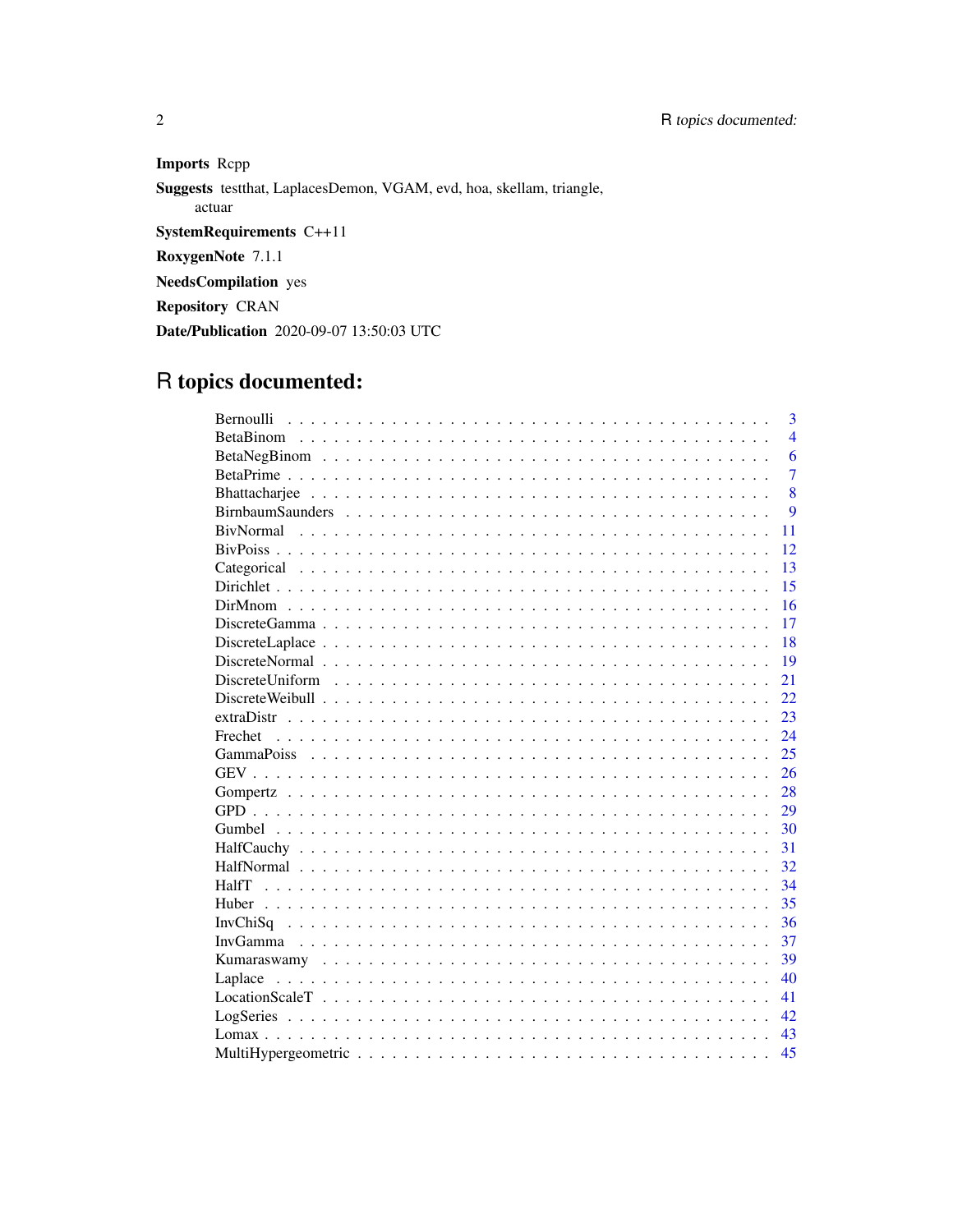#### <span id="page-2-0"></span>Bernoulli 3

|       |             | 50  |
|-------|-------------|-----|
|       |             |     |
|       |             |     |
|       | PropBeta    |     |
|       |             |     |
|       |             |     |
|       |             |     |
|       |             | .59 |
|       |             |     |
|       |             |     |
|       |             |     |
|       |             |     |
|       |             |     |
|       |             |     |
|       |             |     |
|       |             |     |
|       | <b>ZINB</b> |     |
|       | ZIP-        |     |
| Index |             | 73  |

Bernoulli *Bernoulli distribution*

### Description

Probability mass function, distribution function, quantile function and random generation for the Bernoulli distribution.

### Usage

dbern(x,  $prob = 0.5$ ,  $log = FALSE$ )  $phern(q, prob = 0.5, lower$ **tail = TRUE, log.p = FALSE** $)$  $qbern(p, prob = 0.5, lower.tail = TRUE, log.p = FALSE)$  $rbern(n, prob = 0.5)$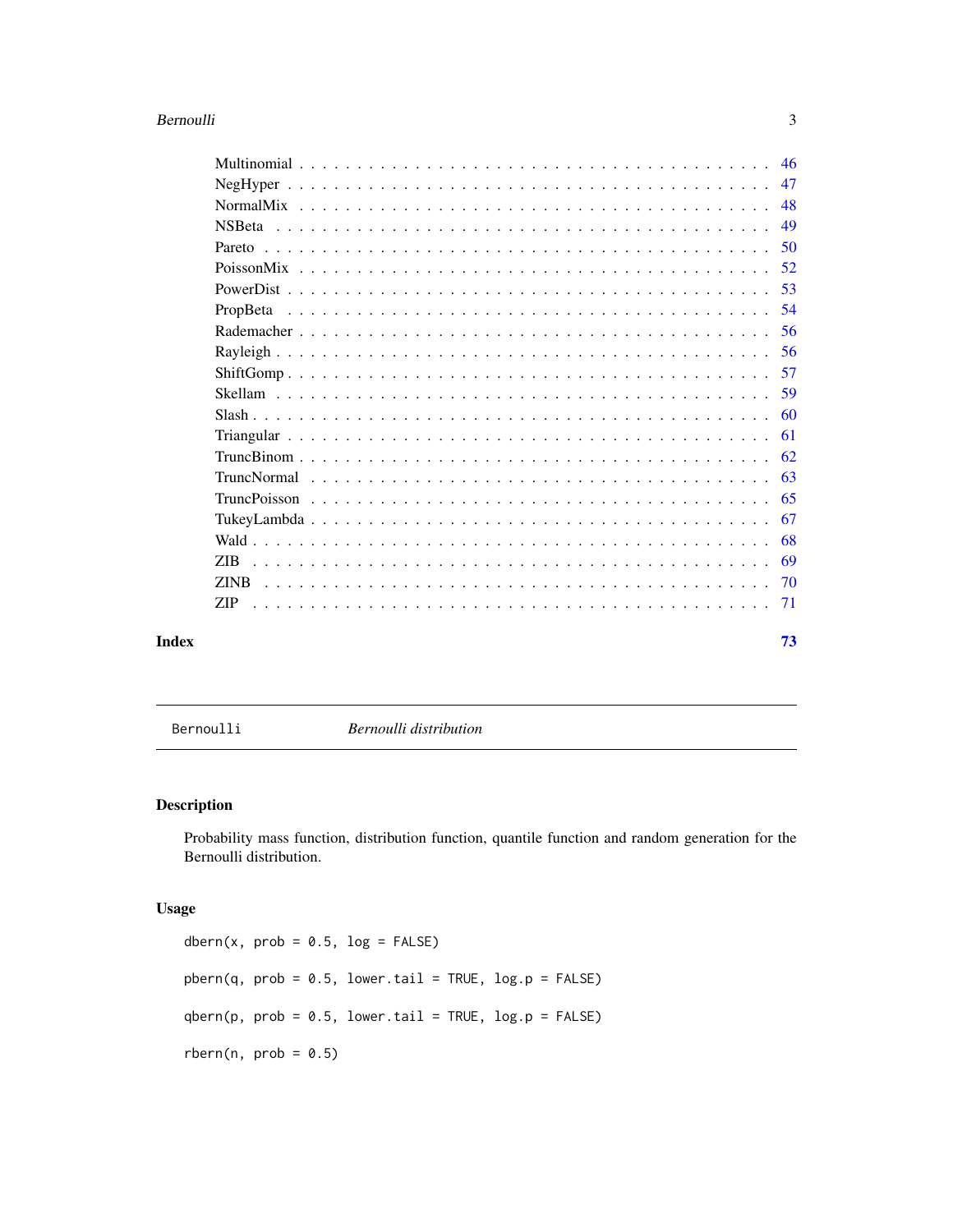### Arguments

| x, q       | vector of quantiles.                                                                           |
|------------|------------------------------------------------------------------------------------------------|
| prob       | probability of success; $(0 \le prob \le 1)$ .                                                 |
| log, log.p | logical; if TRUE, probabilities $p$ are given as $log(p)$ .                                    |
| lower.tail | logical; if TRUE (default), probabilities are $P[X \le x]$ otherwise, $P[X > x]$ .             |
| p          | vector of probabilities.                                                                       |
| n          | number of observations. If $length(n) > 1$ , the length is taken to be the number<br>required. |

### See Also

[Binomial](#page-0-0)

### Examples

```
prop.table(table(rbern(1e5, 0.5)))
```
BetaBinom *Beta-binomial distribution*

## Description

Probability mass function and random generation for the beta-binomial distribution.

### Usage

```
dbbinom(x, size, alpha = 1, beta = 1, log = FALSE)
pbbinom(q, size, alpha = 1, beta = 1, lower.tail = TRUE, log.p = FALSE)
rbbinom(n, size, alpha = 1, beta = 1)
```
### Arguments

| x, q        | vector of quantiles.                                                                           |
|-------------|------------------------------------------------------------------------------------------------|
| size        | number of trials (zero or more).                                                               |
| alpha, beta | non-negative parameters of the beta distribution.                                              |
| log, log.p  | logical; if TRUE, probabilities $p$ are given as $log(p)$ .                                    |
| lower.tail  | logical; if TRUE (default), probabilities are $P[X \le x]$ otherwise, $P[X > x]$ .             |
| n           | number of observations. If length(n) $> 1$ , the length is taken to be the number<br>required. |

<span id="page-3-0"></span>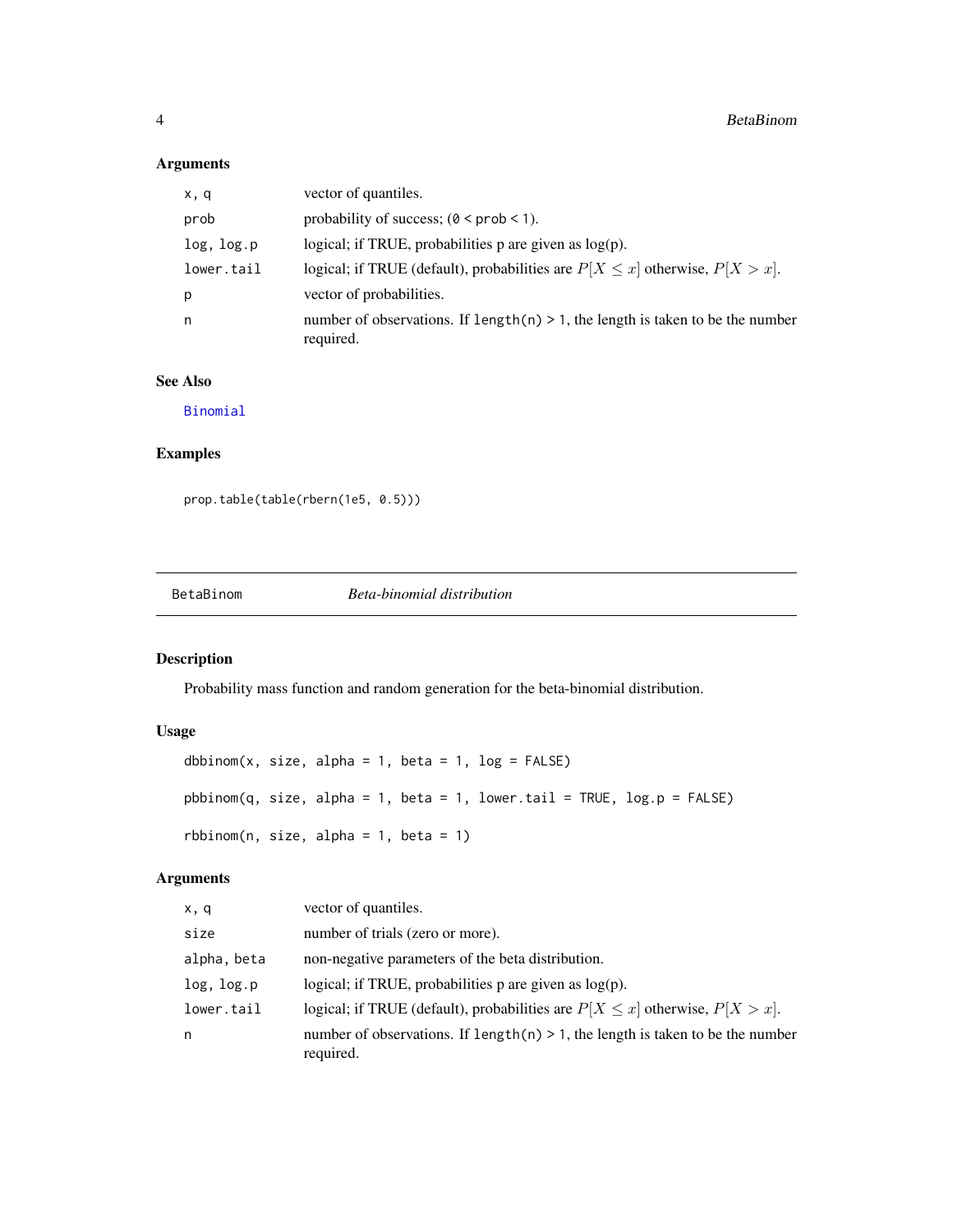#### BetaBinom 5

#### Details

If  $p \sim \text{Beta}(\alpha, \beta)$  and  $X \sim \text{Binomial}(n, p)$ , then  $X \sim \text{BetaBinomial}(n, \alpha, \beta)$ .

Probability mass function

$$
f(x) = {n \choose x} \frac{B(x + \alpha, n - x + \beta)}{B(\alpha, \beta)}
$$

Cumulative distribution function is calculated using recursive algorithm that employs the fact that  $\Gamma(x) = (x-1)!,$  and  $B(x, y) = \frac{\Gamma(x)\Gamma(y)}{\Gamma(x+y)}$ , and that  $\binom{n}{k} = \prod_{i=1}^{k} \frac{n+1-i}{i}$ . This enables re-writing probability mass function as

$$
f(x) = \left(\prod_{i=1}^{x} \frac{n+1-i}{i}\right) \frac{\frac{(\alpha+x-1)!(\beta+n-x-1)!}{(\alpha+\beta+n-1)!}}{\mathcal{B}(\alpha,\beta)}
$$

what makes recursive updating from x to  $x + 1$  easy using the properties of factorials

$$
f(x+1) = \left(\prod_{i=1}^{x} \frac{n+1-i}{i}\right) \frac{n+1-x+1}{x+1} \frac{\frac{(\alpha+x-1)!(\alpha+x)(\beta+n-x-1)!(\beta+n-x)^{-1}}{(\alpha+\beta+n-1)!(\alpha+\beta+n)}}
$$

$$
B(\alpha, \beta)
$$

and let's us efficiently calculate cumulative distribution function as a sum of probability mass functions

$$
F(x) = \sum_{k=0}^{x} f(k)
$$

See Also

[Beta](#page-0-0), [Binomial](#page-0-0)

### Examples

```
x <- rbbinom(1e5, 1000, 5, 13)
xx <- 0:1000
hist(x, 100, freq = FALSE)lines(xx-0.5, dbbinom(xx, 1000, 5, 13), col = "red")
hist(pbbinom(x, 1000, 5, 13))
xx \le - seq(0, 1000, by = 0.1)
plot(ecdf(x))
lines(xx, pbbinom(xx, 1000, 5, 13), col = "red", lwd = 2)
```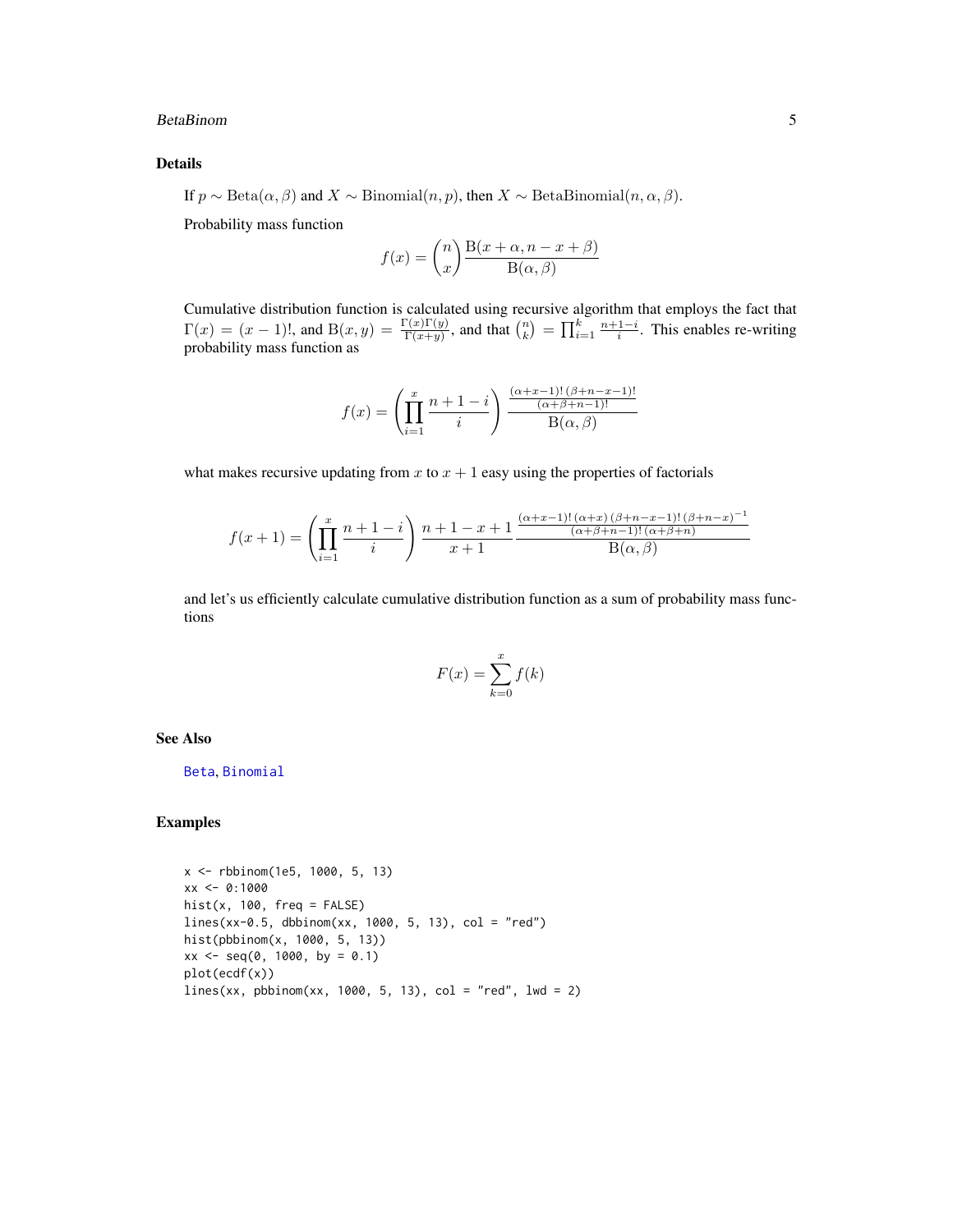<span id="page-5-0"></span>

### Description

Probability mass function and random generation for the beta-negative binomial distribution.

### Usage

```
dbnbinom(x, size, alpha = 1, beta = 1, log = FALSE)
pbnbinom(q, size, alpha = 1, beta = 1, lower.tail = TRUE, log.p = FALSE)
rbnbinom(n, size, alpha = 1, beta = 1)
```
#### Arguments

| x, q        | vector of quantiles.                                                                            |
|-------------|-------------------------------------------------------------------------------------------------|
| size        | number of trials (zero or more). Must be strictly positive, need not be integer.                |
| alpha, beta | non-negative parameters of the beta distribution.                                               |
| log, log.p  | logical; if TRUE, probabilities $p$ are given as $log(p)$ .                                     |
| lower.tail  | logical; if TRUE (default), probabilities are $P[X \le x]$ otherwise, $P[X > x]$ .              |
| n           | number of observations. If length $(n) > 1$ , the length is taken to be the number<br>required. |

#### Details

If  $p \sim \text{Beta}(\alpha, \beta)$  and  $X \sim \text{NegBinomial}(r, p)$ , then  $X \sim \text{BetaNegBinomial}(r, \alpha, \beta)$ . Probability mass function

$$
f(x) = \frac{\Gamma(r+x)}{x!\,\Gamma(r)} \frac{\text{B}(\alpha+r,\beta+x)}{\text{B}(\alpha,\beta)}
$$

Cumulative distribution function is calculated using recursive algorithm that employs the fact that  $\Gamma(x) = (x-1)!$  and  $B(x, y) = \frac{\Gamma(x)\Gamma(y)}{\Gamma(x+y)}$ . This enables re-writing probability mass function as

$$
f(x) = \frac{(r+x-1)!}{x!\,\Gamma(r)} \frac{\frac{(\alpha+r-1)!\,(\beta+x-1)!}{(\alpha+\beta+r+x-1)!}}{\text{B}(\alpha,\beta)}
$$

what makes recursive updating from  $x$  to  $x + 1$  easy using the properties of factorials

$$
f(x + 1) = \frac{(r + x - 1)!(r + x)}{x!(x + 1)\Gamma(r)} \frac{\frac{(\alpha + r - 1)!(\beta + x - 1)!(\beta + x)}{(\alpha + \beta + r + x - 1)!(\alpha + \beta + r + x)}}{\text{B}(\alpha, \beta)}
$$

and let's us efficiently calculate cumulative distribution function as a sum of probability mass functions

$$
F(x) = \sum_{k=0}^{x} f(k)
$$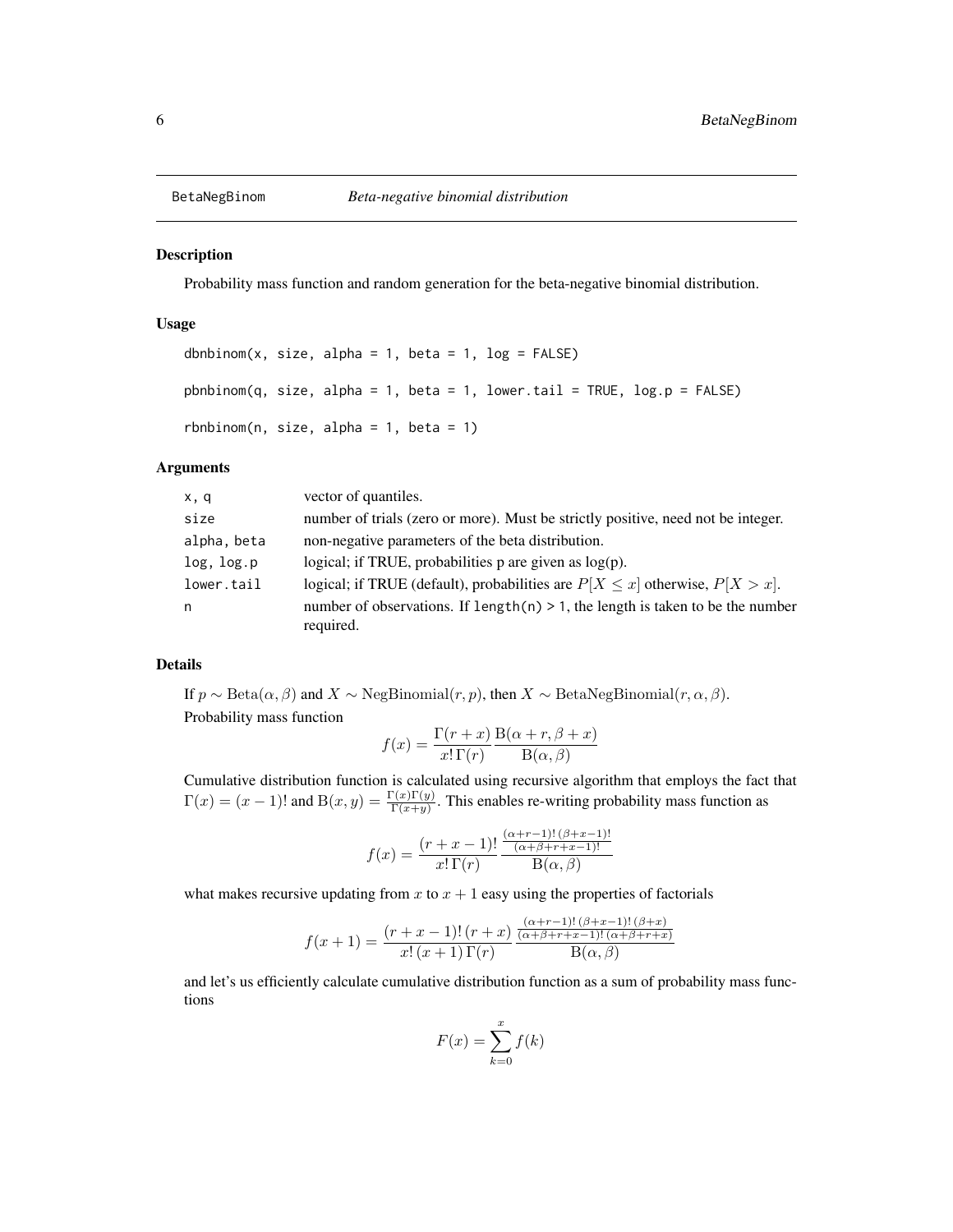#### <span id="page-6-0"></span>BetaPrime 7

### See Also

[Beta](#page-0-0), [NegBinomial](#page-0-0)

### Examples

```
x <- rbnbinom(1e5, 1000, 5, 13)
xx <- 0:1e5
hist(x, 100, freq = FALSE)
lines(xx-0.5, dbnbinom(xx, 1000, 5, 13), col = "red")hist(pbnbinom(x, 1000, 5, 13))
xx \le - seq(0, 1e5, by = 0.1)
plot(ecdf(x))
lines(xx, pbnbinom(xx, 1000, 5, 13), col = "red", lwd = 2)
```
BetaPrime *Beta prime distribution*

#### Description

Density, distribution function, quantile function and random generation for the beta prime distribution.

### Usage

```
dbetapr(x, shape1, shape2, scale = 1, log = FALSE)
pbetapr(q, shape1, shape2, scale = 1, lower.tail = TRUE, log.p = FALSE)
qbetapr(p, shape1, shape2, scale = 1, lower.tail = TRUE, log.p = FALSE)
rbetapr(n, shape1, shape2, scale = 1)
```
### Arguments

| x, q           | vector of quantiles.                                                                           |
|----------------|------------------------------------------------------------------------------------------------|
| shape1, shape2 | non-negative parameters.                                                                       |
| scale          | positive valued scale parameter.                                                               |
| log, log.p     | logical; if TRUE, probabilities $p$ are given as $log(p)$ .                                    |
| lower.tail     | logical; if TRUE (default), probabilities are $P[X \le x]$ otherwise, $P[X > x]$ .             |
| p              | vector of probabilities.                                                                       |
| n              | number of observations. If length(n) $> 1$ , the length is taken to be the number<br>required. |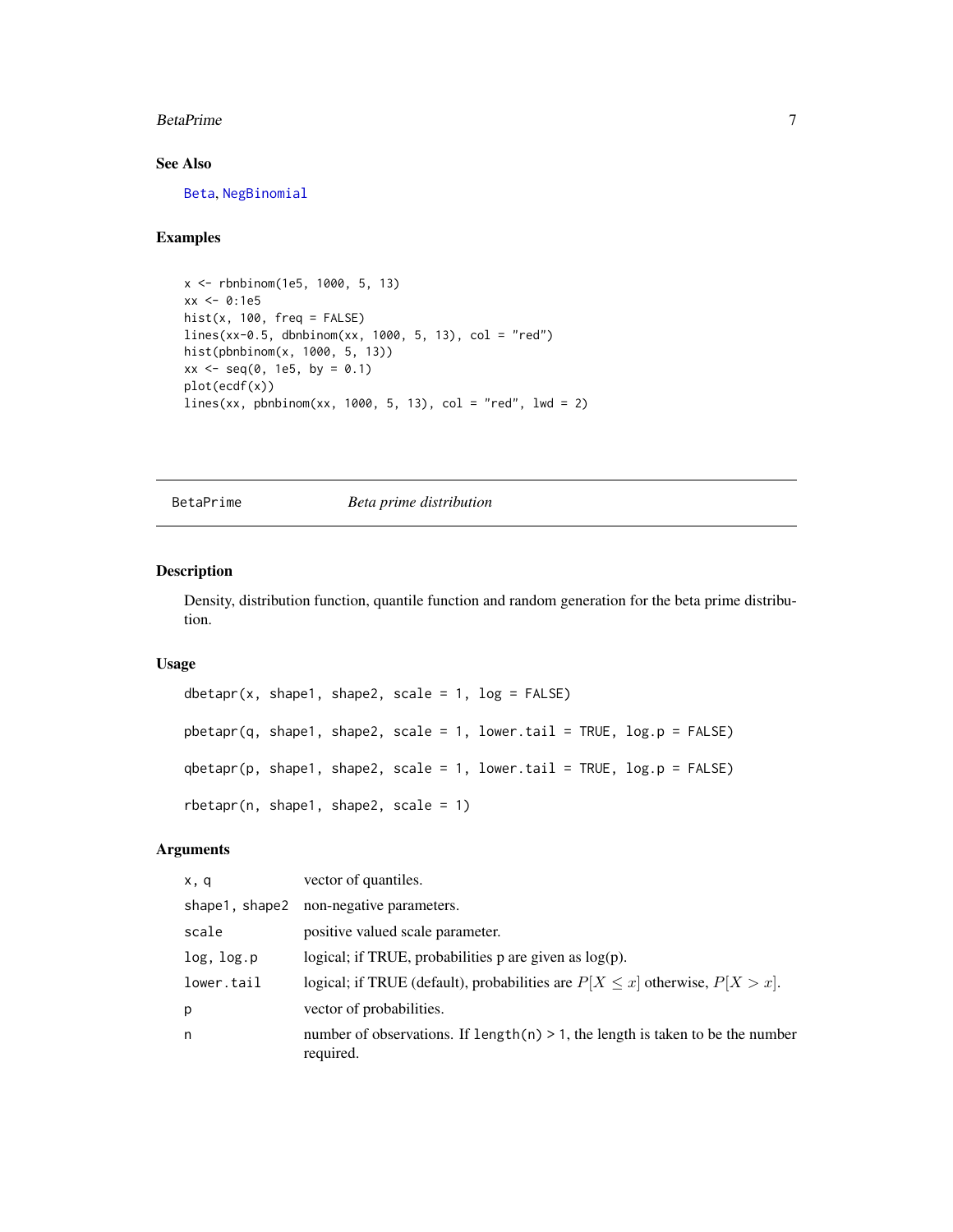### <span id="page-7-0"></span>Details

If  $X \sim \text{Beta}(\alpha, \beta)$ , then  $\frac{X}{1-X} \sim \text{BetaPrime}(\alpha, \beta)$ . Probability density function

$$
f(x) = \frac{(x/\sigma)^{\alpha - 1}(1 + x/\sigma)^{-\alpha - \beta}}{B(\alpha, \beta)\sigma}
$$

Cumulative distribution function

$$
F(x) = I_{\frac{x/\sigma}{1+x/\sigma}}(\alpha, \beta)
$$

### See Also

[Beta](#page-0-0)

### Examples

```
x <- rbetapr(1e5, 5, 3, 2)
hist(x, 350, freq = FALSE, xlim = c(\theta, 100))
curve(dbetapr(x, 5, 3, 2), 0, 100, col = "red", add = TRUE, n = 500)hist(pbetapr(x, 5, 3, 2))
plot(ecdf(x), xlim = c(0, 100))curve(pbetapr(x, 5, 3, 2), 0, 100, col = "red", add = TRUE, n = 500)
```
Bhattacharjee *Bhattacharjee distribution*

### Description

Density, distribution function, and random generation for the Bhattacharjee distribution.

#### Usage

```
dbhatt(x, mu = 0, sigma = 1, a = sigma, log = FALSE)
pbhatt(q, mu = 0, sigma = 1, a = sigma, lower.tail = TRUE, log.p = FALSE)
rbhatt(n, mu = 0, sigma = 1, a = sigma)
```
#### Arguments

| x, q         | vector of quantiles.                                                                           |
|--------------|------------------------------------------------------------------------------------------------|
| mu, sigma, a | location, scale and shape parameters. Scale and shape must be positive.                        |
| log, log.p   | logical; if TRUE, probabilities p are given as $log(p)$ .                                      |
| lower.tail   | logical; if TRUE (default), probabilities are $P[X \le x]$ otherwise, $P[X > x]$ .             |
| n.           | number of observations. If $length(n) > 1$ , the length is taken to be the number<br>required. |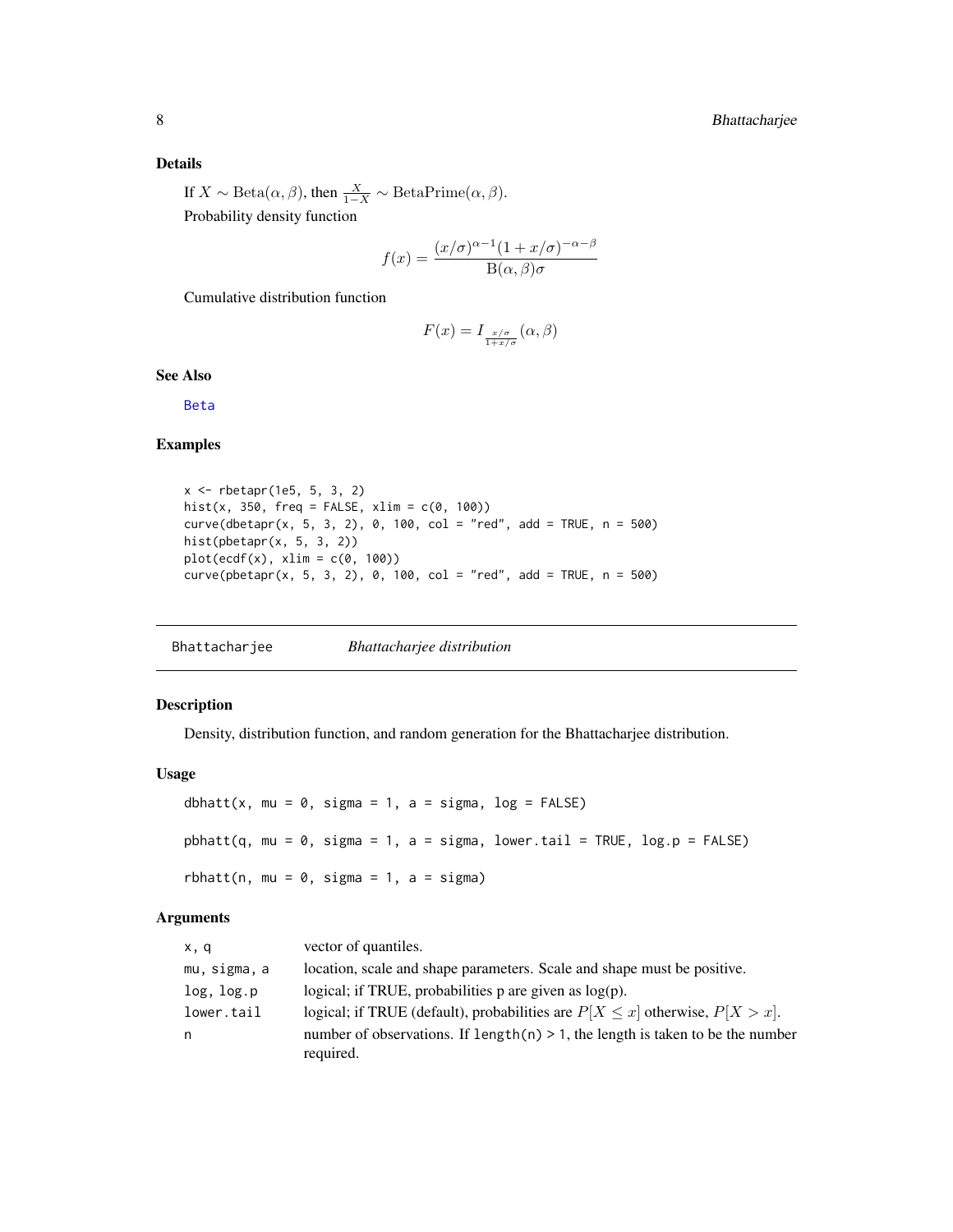#### <span id="page-8-0"></span>BirnbaumSaunders 9

### Details

If  $Z \sim \text{Normal}(0, 1)$  and  $U \sim \text{Uniform}(0, 1)$ , then  $Z + U$  follows Bhattacharjee distribution.

Probability density function

$$
f(z) = \frac{1}{2a} \left[ \Phi \left( \frac{x - \mu + a}{\sigma} \right) - \Phi \left( \frac{x - \mu - a}{\sigma} \right) \right]
$$

Cumulative distribution function

$$
F(z) = \frac{\sigma}{2a} \left[ (x - \mu) \Phi \left( \frac{x - \mu + a}{\sigma} \right) - (x - \mu) \Phi \left( \frac{x - \mu - a}{\sigma} \right) + \phi \left( \frac{x - \mu + a}{\sigma} \right) - \phi \left( \frac{x - \mu - a}{\sigma} \right) \right]
$$

### References

Bhattacharjee, G.P., Pandit, S.N.N., and Mohan, R. (1963). Dimensional chains involving rectangular and normal error-distributions. Technometrics, 5, 404-406.

#### Examples

```
x <- rbhatt(1e5, 5, 3, 5)
hist(x, 100, freq = FALSE)
curve(dbhat(x, 5, 3, 5), -20, 20, col = "red", add = TRUE)hist(pbhatt(x, 5, 3, 5))
plot(ecdf(x))
curve(pbhat(x, 5, 3, 5), -20, 20, col = "red", 1wd = 2, add = TRUE)
```
BirnbaumSaunders *Birnbaum-Saunders (fatigue life) distribution*

#### Description

Density, distribution function, quantile function and random generation for the Birnbaum-Saunders (fatigue life) distribution.

#### Usage

dfatigue(x, alpha, beta = 1, mu =  $0$ , log = FALSE) pfatigue(q, alpha, beta = 1, mu = 0, lower.tail = TRUE,  $log.p = FALSE$ )  $q$ fatigue(p, alpha, beta = 1, mu = 0, lower.tail = TRUE, log.p = FALSE) rfatigue(n, alpha, beta = 1, mu =  $\emptyset$ )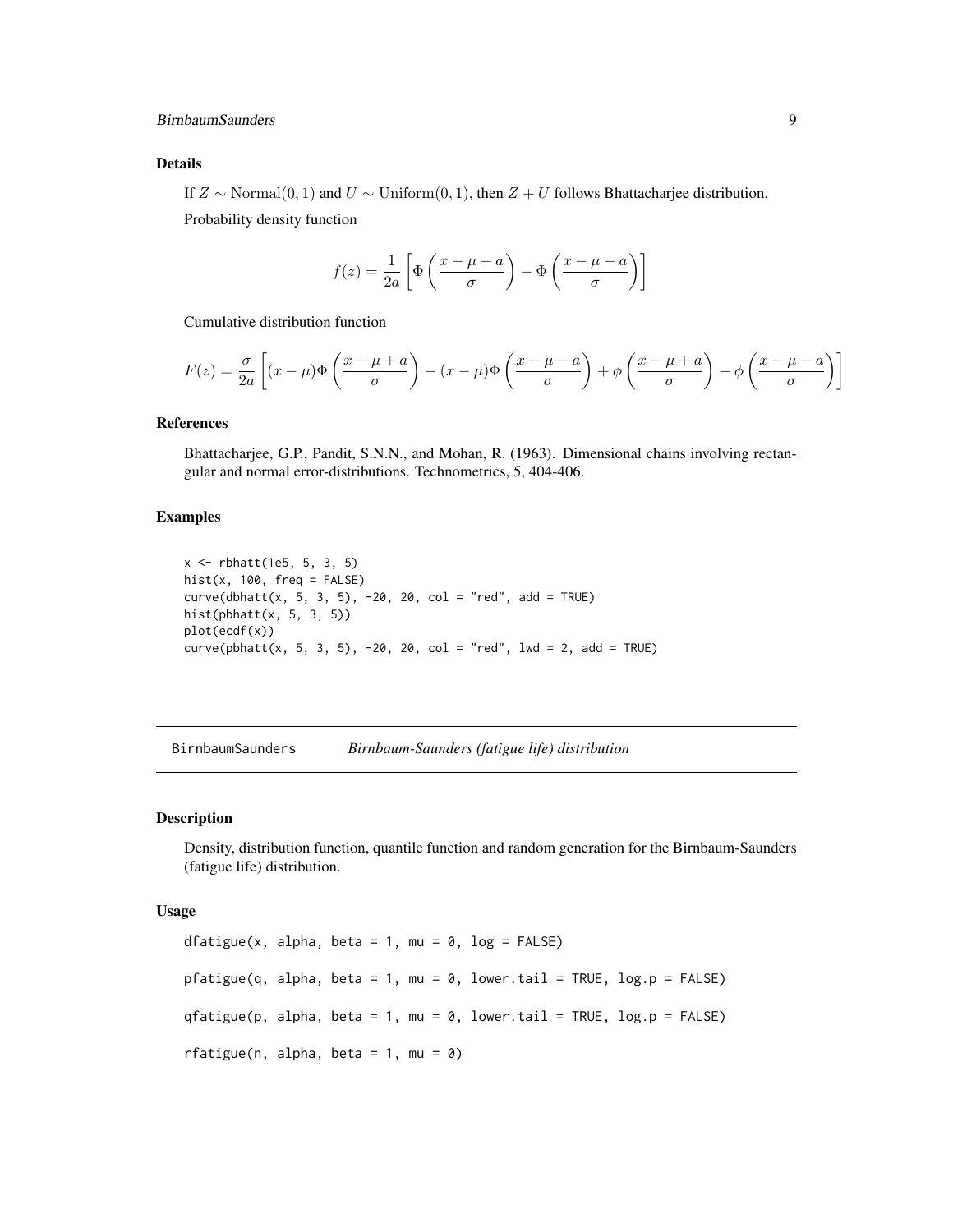#### **Arguments**

| x, q       | vector of quantiles.                                                                           |
|------------|------------------------------------------------------------------------------------------------|
|            | alpha, beta, mu shape, scale and location parameters. Scale and shape must be positive.        |
| log, log.p | logical; if TRUE, probabilities $p$ are given as $log(p)$ .                                    |
| lower.tail | logical; if TRUE (default), probabilities are $P[X \le x]$ otherwise, $P[X > x]$ .             |
| р          | vector of probabilities.                                                                       |
| n.         | number of observations. If $length(n) > 1$ , the length is taken to be the number<br>required. |

#### Details

Probability density function

$$
f(x) = \left(\frac{\sqrt{\frac{x-\mu}{\beta}} + \sqrt{\frac{\beta}{x-\mu}}}{2\alpha(x-\mu)}\right)\phi\left(\frac{1}{\alpha}\left(\sqrt{\frac{x-\mu}{\beta}} - \sqrt{\frac{\beta}{x-\mu}}\right)\right)
$$

Cumulative distribution function

$$
F(x) = \Phi\left(\frac{1}{\alpha}\left(\sqrt{\frac{x-\mu}{\beta}} - \sqrt{\frac{\beta}{x-\mu}}\right)\right)
$$

Quantile function

$$
F^{-1}(p) = \left[\frac{\alpha}{2}\Phi^{-1}(p) + \sqrt{\left(\frac{\alpha}{2}\Phi^{-1}(p)\right)^2 + 1}\right]^2 \beta + \mu
$$

### References

Birnbaum, Z. W. and Saunders, S. C. (1969). A new family of life distributions. Journal of Applied Probability, 6(2), 637-652.

Desmond, A. (1985) Stochastic models of failure in random environments. Canadian Journal of Statistics, 13, 171-183.

Vilca-Labra, F., and Leiva-Sanchez, V. (2006). A new fatigue life model based on the family of skew-elliptical distributions. Communications in Statistics-Theory and Methods, 35(2), 229-244.

Leiva, V., Sanhueza, A., Sen, P. K., and Paula, G. A. (2008). Random number generators for the generalized Birnbaum-Saunders distribution. Journal of Statistical Computation and Simulation, 78(11), 1105-1118.

### Examples

```
x <- rfatigue(1e5, .5, 2, 5)
hist(x, 100, freq = FALSE)curve(dfatingue(x, .5, 2, 5), 2, 20, col = "red", add = TRUE)hist(pfatigue(x, .5, 2, 5))
```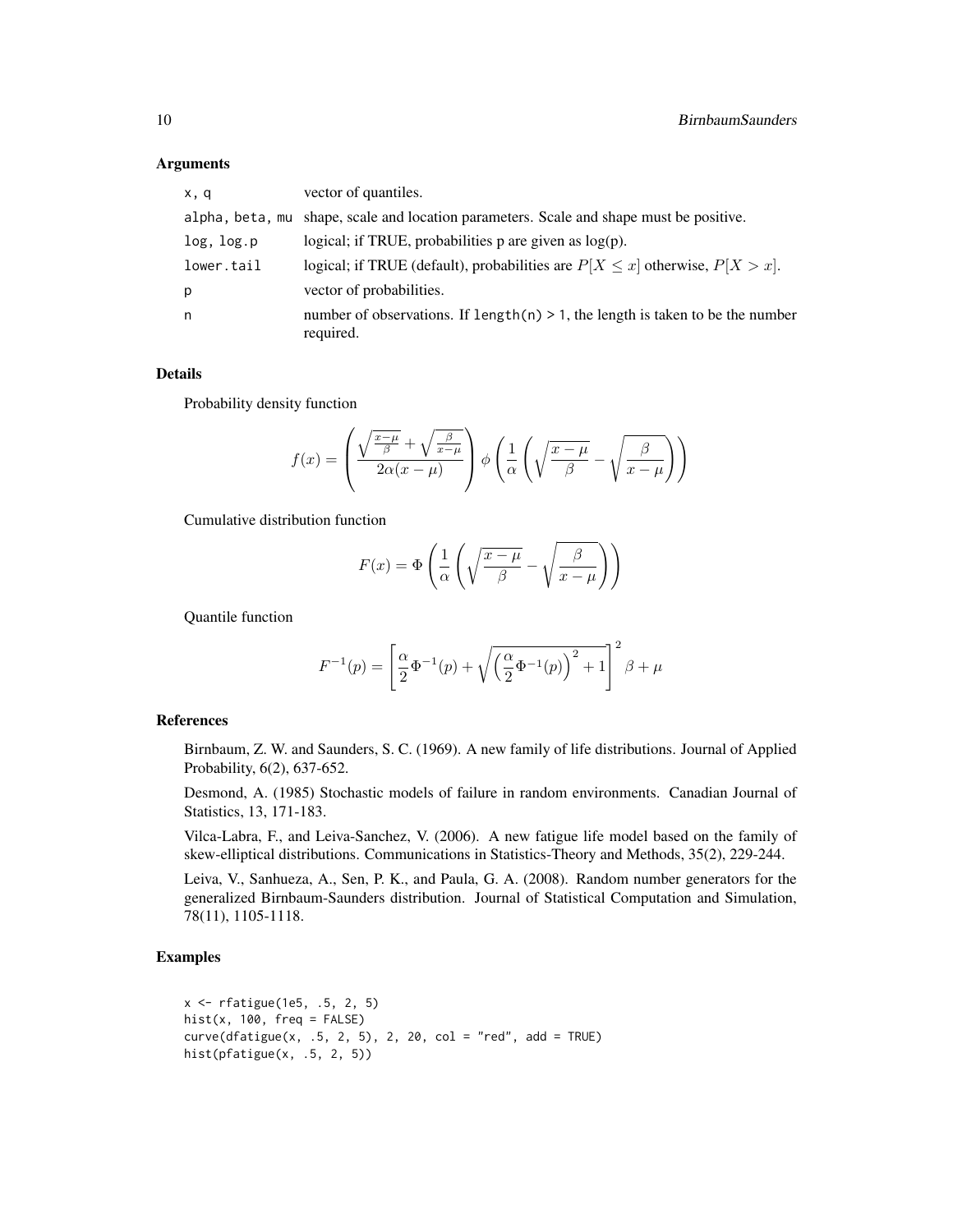#### <span id="page-10-0"></span>BivNormal 11

```
plot(ecdf(x))
curve(pfatigue(x, .5, 2, 5), 2, 20, col = "red", 1wd = 2, add = TRUE)
```
BivNormal *Bivariate normal distribution*

### Description

Density, distribution function and random generation for the bivariate normal distribution.

### Usage

```
dbvnorm(
 x,
 y = NULL,mean1 = 0,
 mean2 = mean1,
 sd1 = 1,sd2 = sd1,
 cor = 0,
 log = FALSE
)
```
rbvnorm(n, mean1 =  $\theta$ , mean2 = mean1, sd1 = 1, sd2 = sd1, cor =  $\theta$ )

### Arguments

| x, y         | vectors of quantiles; alternatively x may be a two-column matrix (or data.frame)<br>and y may be omitted. |
|--------------|-----------------------------------------------------------------------------------------------------------|
| mean1, mean2 | vectors of means.                                                                                         |
| sd1, sd2     | vectors of standard deviations.                                                                           |
| cor          | vector of correlations $(-1 < \text{cor} < 1)$ .                                                          |
| log          | logical; if TRUE, probabilities $p$ are given as $log(p)$ .                                               |
| n            | number of observations. If $length(n) > 1$ , the length is taken to be the number<br>required.            |

### Details

Probability density function

$$
f(x) = \frac{1}{2\pi\sqrt{1 - \rho^2}\sigma_1\sigma_2} \exp\left\{-\frac{1}{2(1 - \rho^2)} \left[ \left(\frac{x_1 - \mu_1}{\sigma_1}\right)^2 - 2\rho \left(\frac{x_1 - \mu_1}{\sigma_1}\right) \left(\frac{x_2 - \mu_2}{\sigma_2}\right) + \left(\frac{x_2 - \mu_2}{\sigma_2}\right)^2 \right] \right\}
$$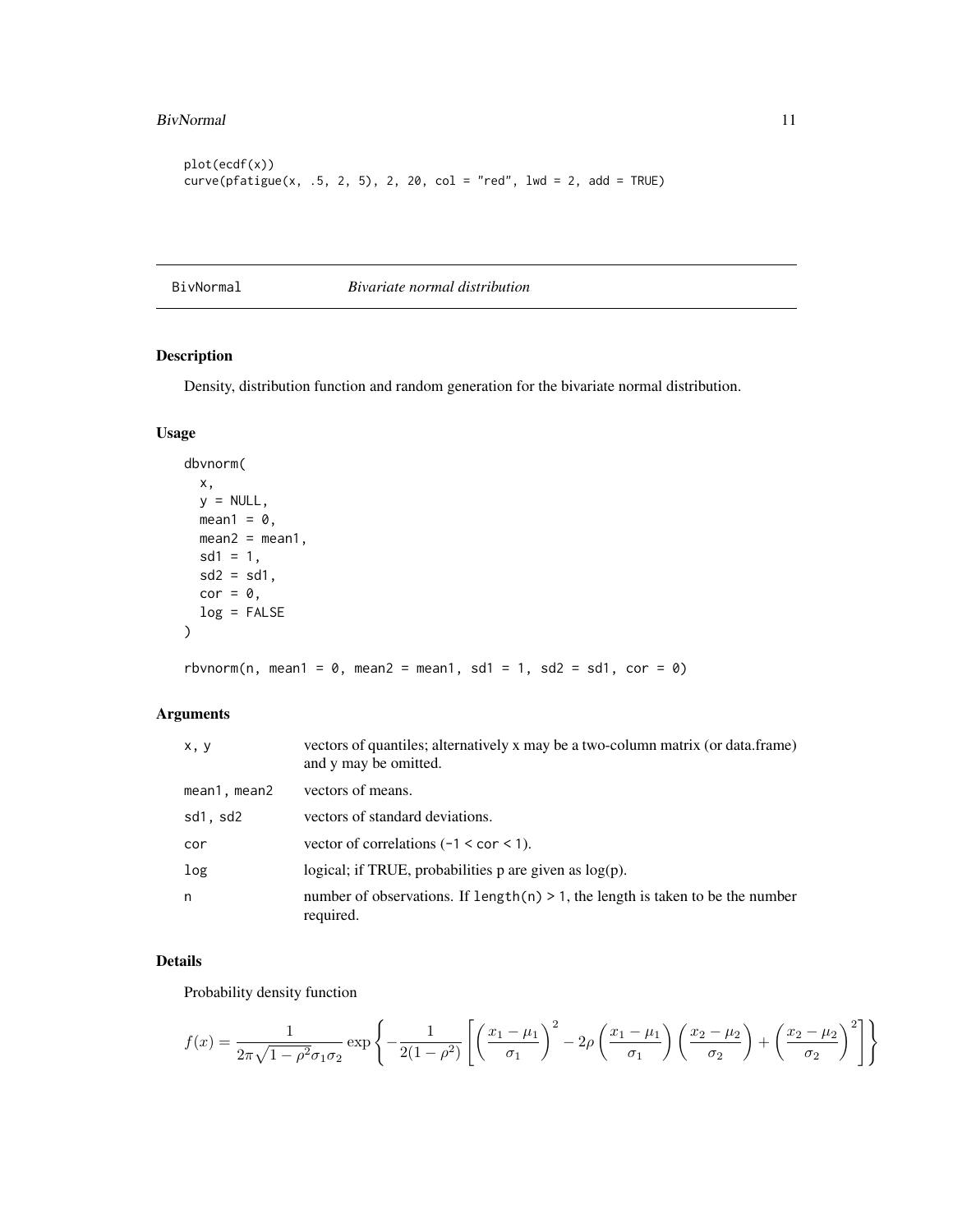### References

Krishnamoorthy, K. (2006). Handbook of Statistical Distributions with Applications. Chapman & Hall/CRC

Mukhopadhyay, N. (2000). Probability and statistical inference. Chapman & Hall/CRC

### See Also

[Normal](#page-0-0)

### Examples

```
y \le -x \le -\text{seq}(-4, 4, \text{ by } = 0.25)z \le outer(x, y, function(x, y) dbvnorm(x, y, cor = -0.75))
persp(x, y, z)
y \le -x \le -\text{seq}(-4, 4, \text{ by } = 0.25)z \le outer(x, y, function(x, y) dbvnorm(x, y, cor = -0.25))
persp(x, y, z)
```
BivPoiss *Bivariate Poisson distribution*

### Description

Probability mass function and random generation for the bivariate Poisson distribution.

### Usage

dbvpois(x,  $y = NULL$ , a, b, c,  $log = FALSE$ )

rbvpois(n, a, b, c)

### Arguments

| x, y    | vectors of quantiles; alternatively x may be a two-column matrix (or data.frame)<br>and y may be omitted. |
|---------|-----------------------------------------------------------------------------------------------------------|
| a, b, c | positive valued parameters.                                                                               |
| log     | logical; if TRUE, probabilities p are given as $log(p)$ .                                                 |
| n       | number of observations. If length $(n) > 1$ , the length is taken to be the number<br>required.           |

### Details

Probability mass function

$$
f(x) = \exp\{-\left(a+b+c\right)\}\frac{a^x}{x!} \frac{b^y}{y!} \sum_{k=0}^{\min(x,y)} \binom{x}{k} \binom{y}{k} k! \left(\frac{c}{ab}\right)^k
$$

<span id="page-11-0"></span>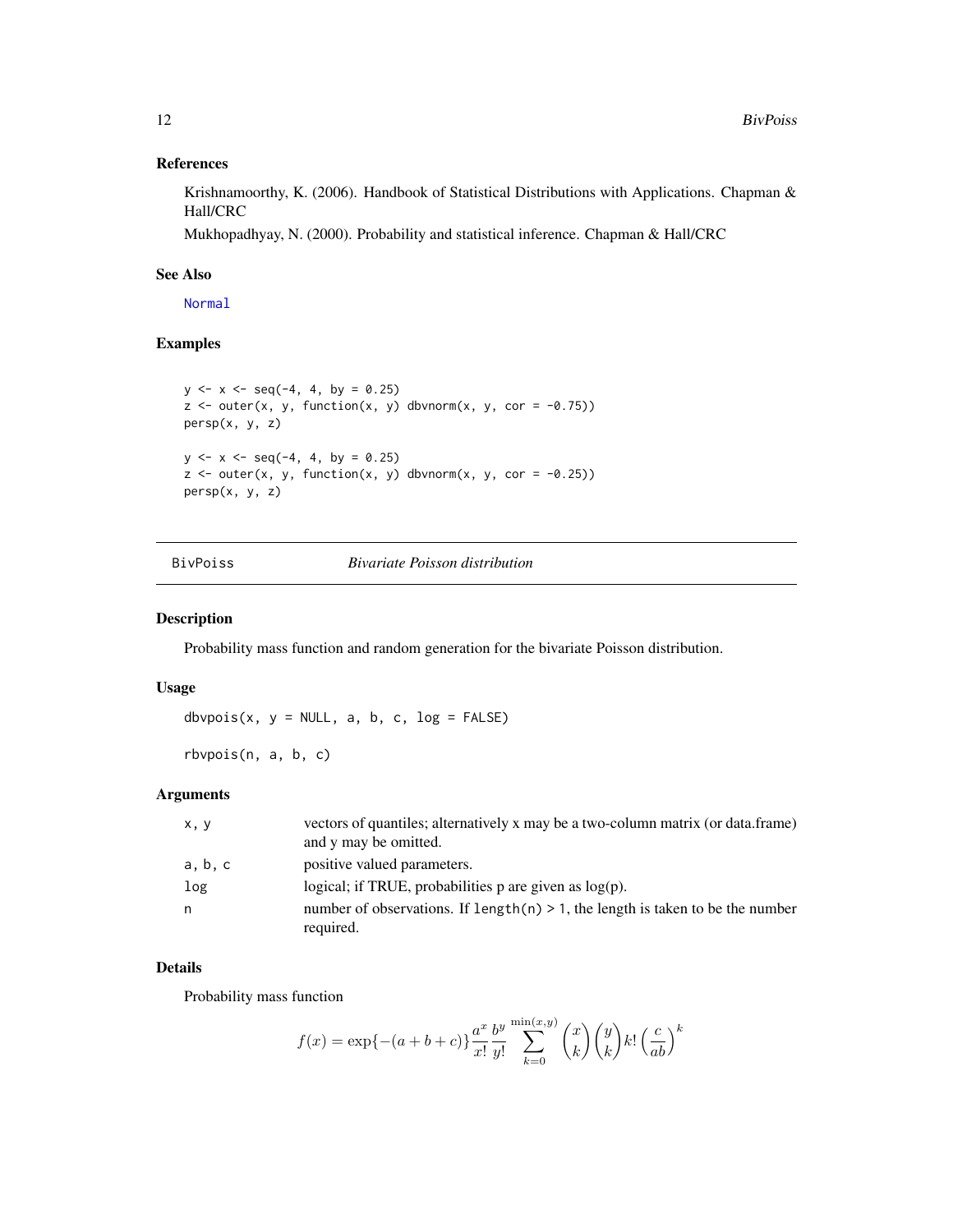### <span id="page-12-0"></span>Categorical 13

### References

Karlis, D. and Ntzoufras, I. (2003). Analysis of sports data by using bivariate Poisson models. Journal of the Royal Statistical Society: Series D (The Statistician), 52(3), 381-393.

Kocherlakota, S. and Kocherlakota, K. (1992) Bivariate Discrete Distributions. New York: Dekker.

Johnson, N., Kotz, S. and Balakrishnan, N. (1997). Discrete Multivariate Distributions. New York: Wiley.

Holgate, P. (1964). Estimation for the bivariate Poisson distribution. Biometrika, 51(1-2), 241-287.

Kawamura, K. (1984). Direct calculation of maximum likelihood estimator for the bivariate Poisson distribution. Kodai mathematical journal, 7(2), 211-221.

### See Also

[Poisson](#page-0-0)

#### Examples

```
x <- rbvpois(5000, 7, 8, 5)
image(prop.table(table(x[,1], x[,2])))
colMeans(x)
```
Categorical *Categorical distribution*

### **Description**

Probability mass function, distribution function, quantile function and random generation for the categorical distribution.

### Usage

```
dot(x, prob, log = FALSE)pcat(q, prob, lower.tail = TRUE, log.p = FALSE)qcat(p, prob, lower.tail = TRUE, log.p = FALSE, labels)rcat(n, prob, labels)
rcatlp(n, log_prob, labels)
```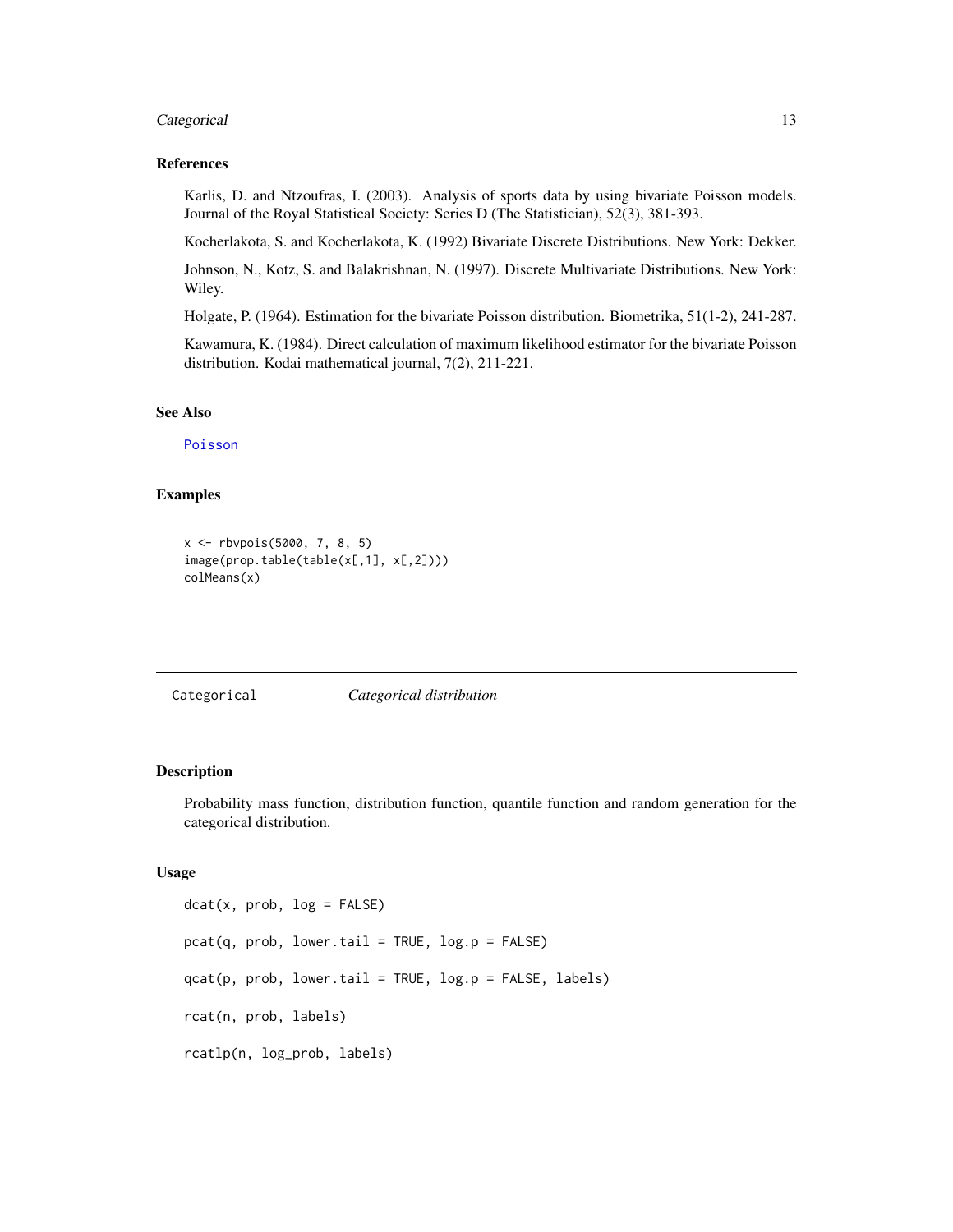#### Arguments

| x, q           | vector of quantiles.                                                                                                                          |
|----------------|-----------------------------------------------------------------------------------------------------------------------------------------------|
| prob, log_prob | vector of length $m$ , or $m$ -column matrix of non-negative weights (or their loga-<br>rithms in log_prob).                                  |
| log, log.p     | logical; if TRUE, probabilities $p$ are given as $log(p)$ .                                                                                   |
| lower.tail     | logical; if TRUE (default), probabilities are $P[X \le x]$ otherwise, $P[X > x]$ .                                                            |
| р              | vector of probabilities.                                                                                                                      |
| labels         | if provided, labeled factor vector is returned. Number of labels needs to be the<br>same as number of categories (number of columns in prob). |
| n              | number of observations. If length $(n) > 1$ , the length is taken to be the number<br>required.                                               |

#### Details

Probability mass function

$$
\Pr(X = k) = \frac{w_k}{\sum_{j=1}^{m} w_j}
$$

Cumulative distribution function

$$
\Pr(X \le k) = \frac{\sum_{i=1}^{k} w_i}{\sum_{j=1}^{m} w_j}
$$

It is possible to sample from categorical distribution parametrized by vector of unnormalized logprobabilities  $\alpha_1, \ldots, \alpha_m$  without leaving the log space by employing the Gumbel-max trick (Maddison, Tarlow and Minka, 2014). If  $g_1, \ldots, g_m$  are samples from Gumbel distribution with cumulative distribution function  $F(g) = \exp(-\exp(-g))$ , then  $k = \arg \max_i \{g_i + \alpha_i\}$  is a draw from categorical distribution parametrized by vector of probabilities  $p_1, \ldots, p_m$ , such that  $p_i =$  $\exp(\alpha_i)/[\sum_{j=1}^m \exp(\alpha_j)]$ . This is implemented in rcatlp function parametrized by vector of logprobabilities log\_prob.

#### References

Maddison, C. J., Tarlow, D., & Minka, T. (2014). A\* sampling. [In:] Advances in Neural Information Processing Systems (pp. 3086-3094). <https://arxiv.org/abs/1411.0030>

#### Examples

- # Generating 10 random draws from categorical distribution # with k=3 categories occuring with equal probabilities # parametrized using a vector rcat(10, c(1/3, 1/3, 1/3)) # or with k=5 categories parametrized using a matrix of probabilities
- # (generated from Dirichlet distribution)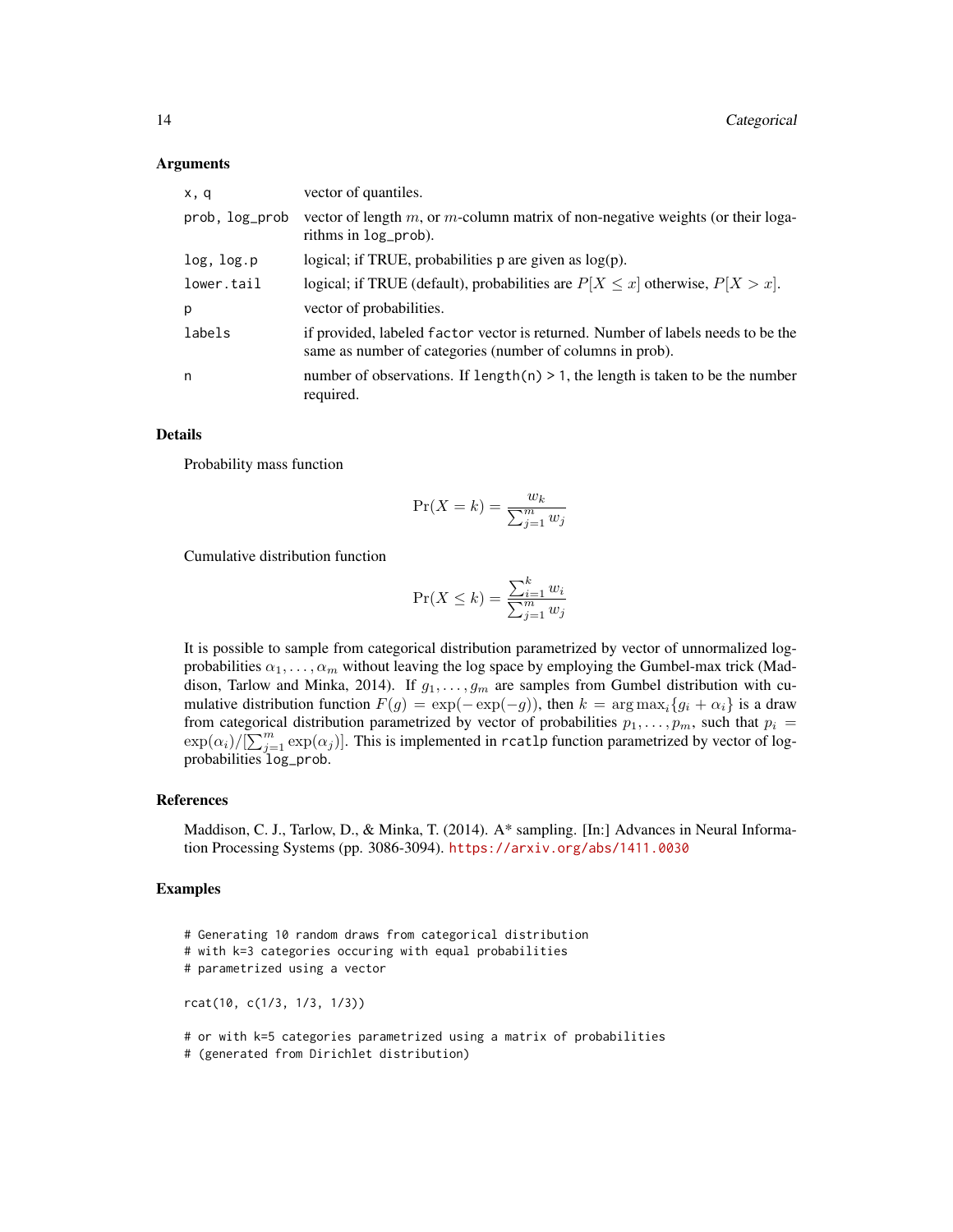#### <span id="page-14-0"></span>Dirichlet 15

```
p <- rdirichlet(10, c(1, 1, 1, 1, 1))
rcat(10, p)
x <- rcat(1e5, c(0.2, 0.4, 0.3, 0.1))
plot(prop.table(table(x)), type = "h")
lines(0:5, dcat(0:5, c(0.2, 0.4, 0.3, 0.1)), col = "red")
p <- rdirichlet(1, rep(1, 20))
x \le rcat(1e5, matrix(rep(p, 2), nrow = 2, byrow = TRUE))
xx < -0:21plot(prop.table(table(x)))
lines(xx, data(xx, p), col = "red")xx \le - seq(0, 21, by = 0.01)
plot(ecdf(x))
lines(xx, pcat(xx, p), col = "red", lwd = 2)pp \le - \text{seq}(0, 1, by = 0.001)plot(ecdf(x))
lines(qcat(pp, p), pp, col = "red", lwd = 2)
```
<span id="page-14-1"></span>Dirichlet *Dirichlet distribution*

### Description

Density function, cumulative distribution function and random generation for the Dirichlet distribution.

#### Usage

```
ddirichlet(x, alpha, log = FALSE)
```
rdirichlet(n, alpha)

### Arguments

| X     | $k$ -column matrix of quantiles.                                                                |
|-------|-------------------------------------------------------------------------------------------------|
| alpha | $k$ -values vector or $k$ -column matrix; concentration parameter. Must be positive.            |
| log   | logical; if TRUE, probabilities $p$ are given as $log(p)$ .                                     |
| n     | number of observations. If length $(n) > 1$ , the length is taken to be the number<br>required. |

### Details

Probability density function

$$
f(x) = \frac{\Gamma(\sum_{k} \alpha_k)}{\prod_{k} \Gamma(\alpha_k)} \prod_{k} x_k^{k-1}
$$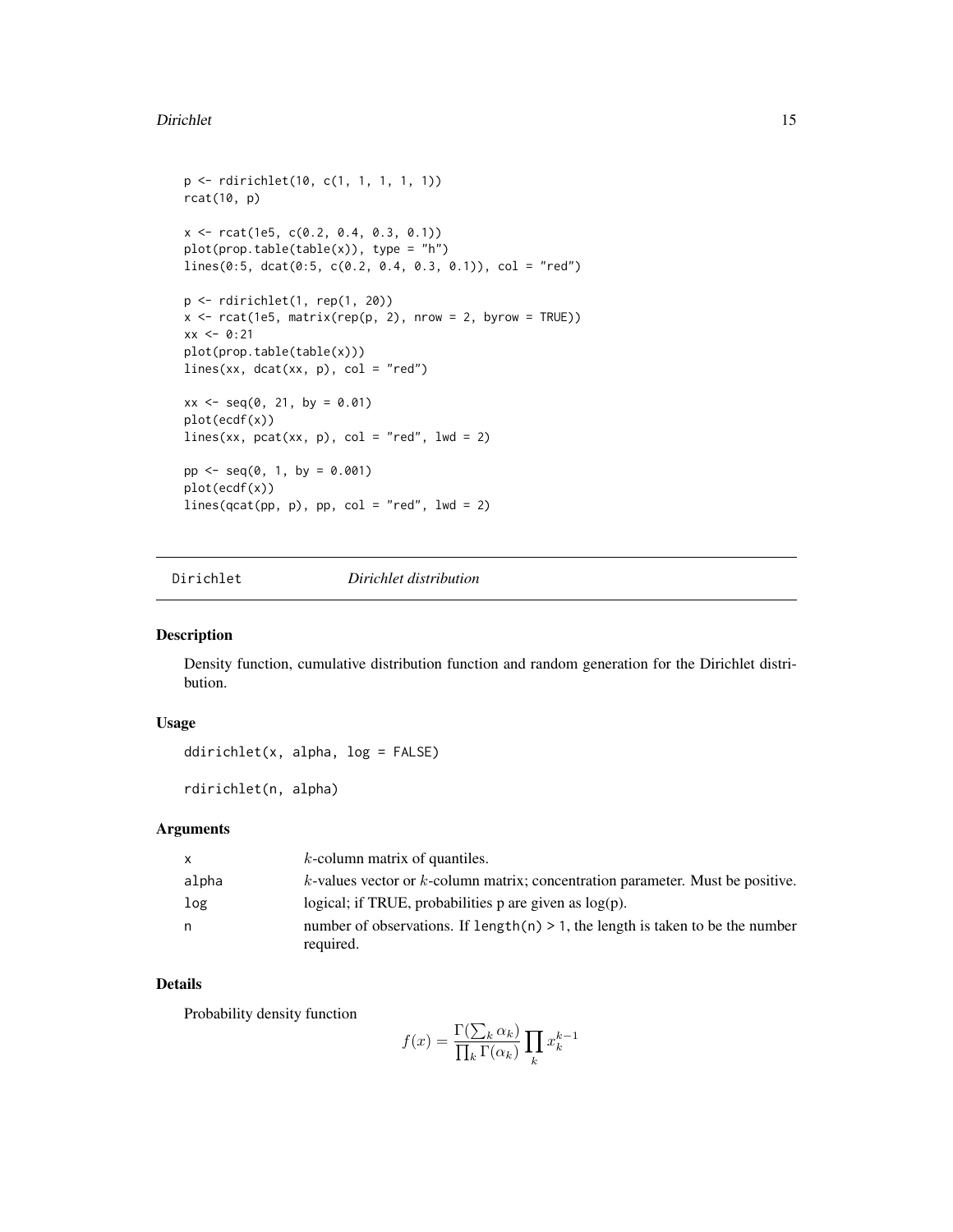#### <span id="page-15-0"></span>References

Devroye, L. (1986). Non-Uniform Random Variate Generation. Springer-Verlag.

#### Examples

```
# Generating 10 random draws from Dirichlet distribution
# parametrized using a vector
rdirichlet(10, c(1, 1, 1, 1))
# or parametrized using a matrix where each row
# is a vector of parameters
alpha <- matrix(c(1, 1, 1, 1:3, 7:9), ncol = 3, byrow = TRUE)
rdirichlet(10, alpha)
```
DirMnom *Dirichlet-multinomial (multivariate Polya) distribution*

#### Description

Density function, cumulative distribution function and random generation for the Dirichlet-multinomial (multivariate Polya) distribution.

#### Usage

```
ddirmnom(x, size, alpha, log = FALSE)
```
rdirmnom(n, size, alpha)

### Arguments

| X.    | $k$ -column matrix of quantiles.                                                                |
|-------|-------------------------------------------------------------------------------------------------|
| size  | numeric vector; number of trials (zero or more).                                                |
| alpha | $k$ -values vector or $k$ -column matrix; concentration parameter. Must be positive.            |
| log   | logical; if TRUE, probabilities $p$ are given as $log(p)$ .                                     |
| n     | number of observations. If length $(n) > 1$ , the length is taken to be the number<br>required. |

#### Details

If  $(p_1, \ldots, p_k) \sim$  Dirichlet $(\alpha_1, \ldots, \alpha_k)$  and  $(x_1, \ldots, x_k) \sim$  Multinomial $(n, p_1, \ldots, p_k)$ , then  $(x_1, \ldots, x_k) \sim \text{DirichletMultinomial}(n, \alpha_1, \ldots, \alpha_k).$ 

Probability density function

$$
f(x) = \frac{(n!)\,\Gamma\left(\sum \alpha_k\right)}{\Gamma\left(n + \sum \alpha_k\right)} \prod_{k=1}^K \frac{\Gamma(x_k + \alpha_k)}{(x_k!)\,\Gamma(\alpha_k)}
$$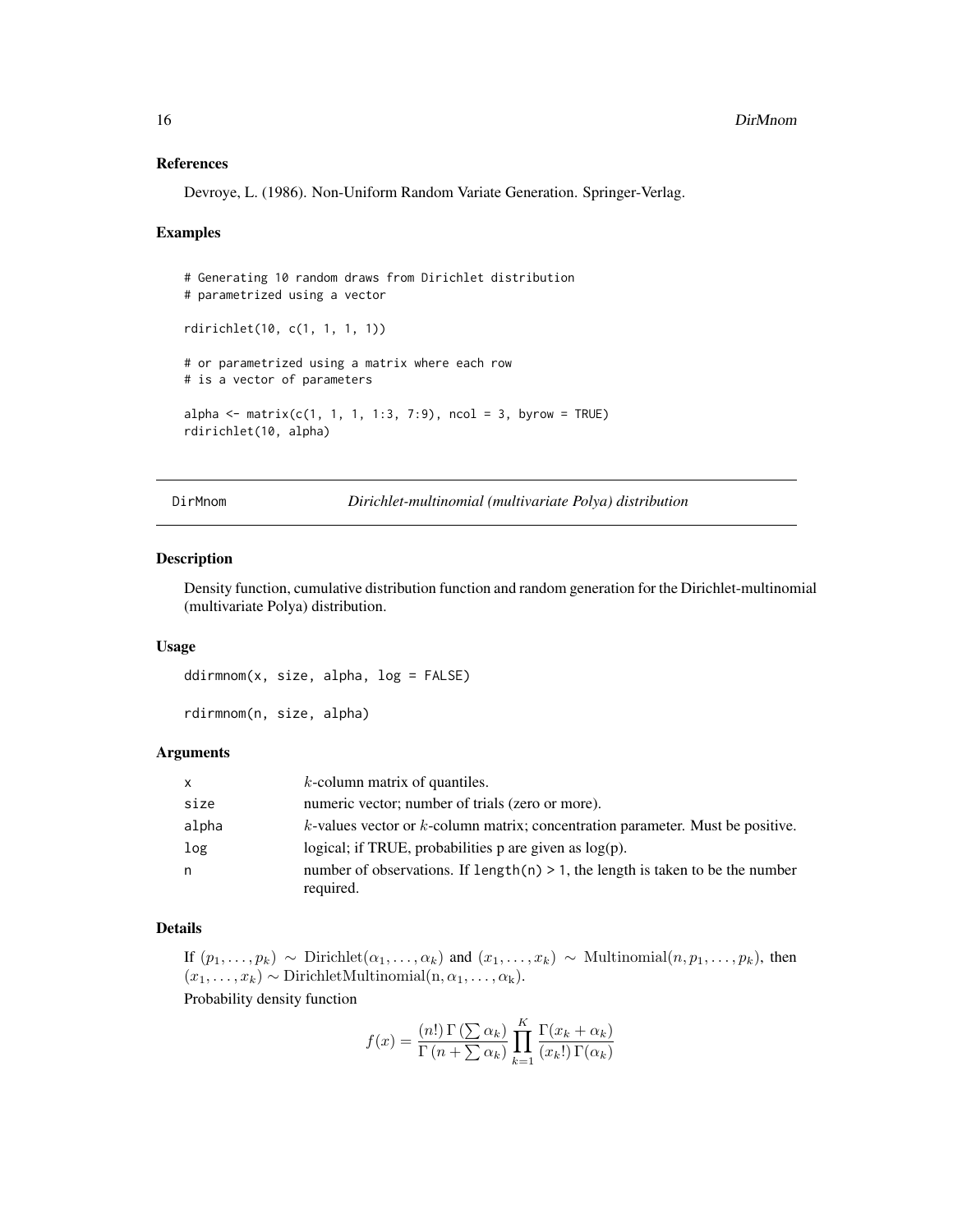### <span id="page-16-0"></span>DiscreteGamma 17

#### References

Gentle, J.E. (2006). Random number generation and Monte Carlo methods. Springer.

Kvam, P. and Day, D. (2001) The multivariate Polya distribution in combat modeling. Naval Research Logistics, 48, 1-17.

#### See Also

[Dirichlet](#page-14-1), [Multinomial](#page-45-1)

DiscreteGamma *Discrete gamma distribution*

### Description

Probability mass function, distribution function and random generation for discrete gamma distribution.

#### Usage

```
ddgamma(x, shape, rate = 1, scale = 1/rate, log = FALSE)
pdgamma(q, shape, rate = 1, scale = 1/rate, lower.tail = TRUE, log.p = FALSE)
rdgamma(n, shape, rate = 1, scale = 1/rate)
```
### Arguments

| x, q         | vector of quantiles.                                                                            |
|--------------|-------------------------------------------------------------------------------------------------|
| shape, scale | shape and scale parameters. Must be positive, scale strictly.                                   |
| rate         | an alternative way to specify the scale.                                                        |
| log, log.p   | logical; if TRUE, probabilities $p$ are given as $log(p)$ .                                     |
| lower.tail   | logical; if TRUE (default), probabilities are $P[X \le x]$ otherwise, $P[X > x]$ .              |
| n            | number of observations. If length $(n) > 1$ , the length is taken to be the number<br>required. |

### Details

Probability mass function of discrete gamma distribution  $f_Y(y)$  is defined by discretization of continuous gamma distribution  $f_Y(y) = S_X(y) - S_X(y+1)$  where  $S_X$  is a survival function of continuous gamma distribution.

#### References

Chakraborty, S. and Chakravarty, D. (2012). Discrete Gamma distributions: Properties and parameter estimations. Communications in Statistics-Theory and Methods, 41(18), 3301-3324.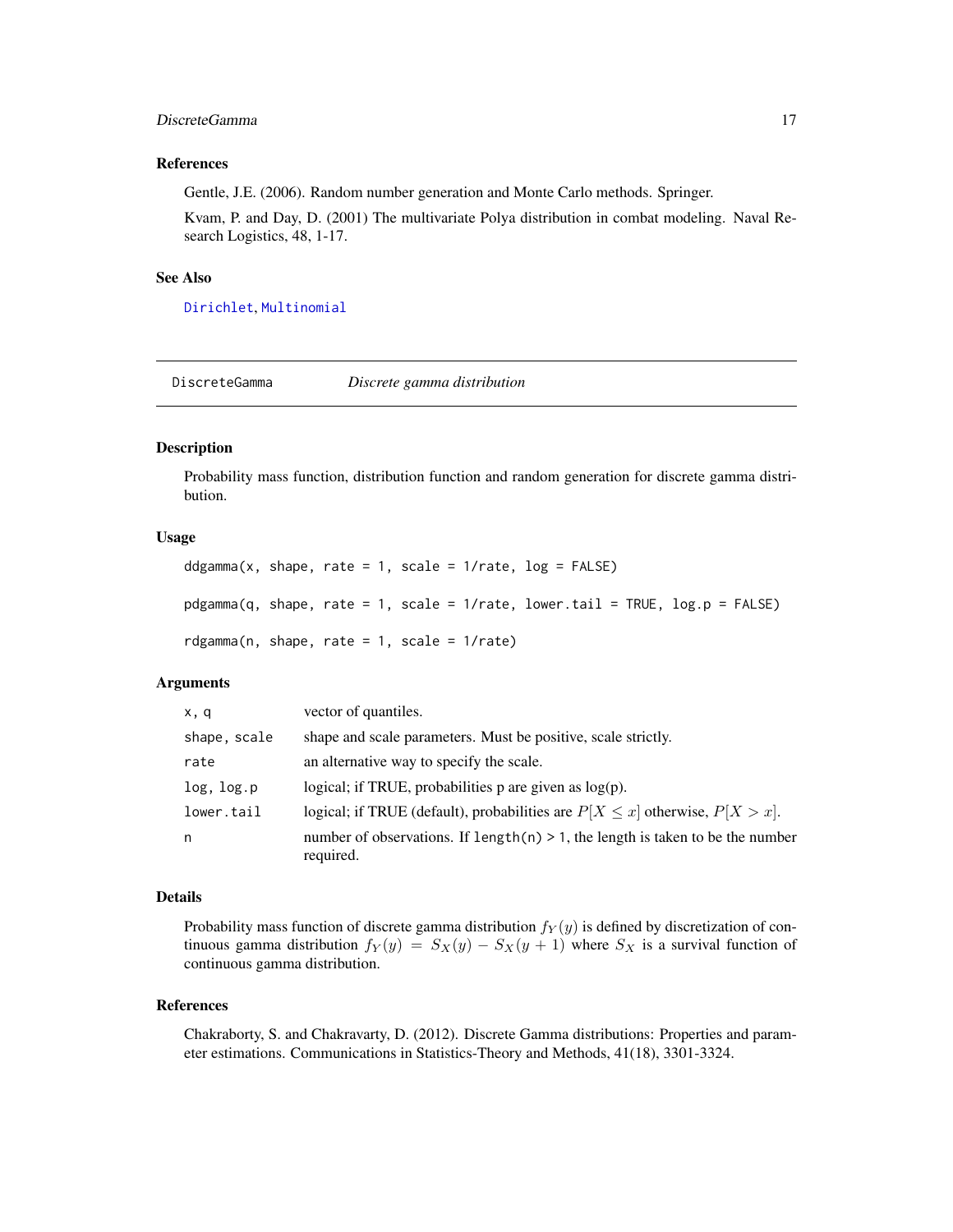### See Also

[GammaDist](#page-0-0), [DiscreteNormal](#page-18-1)

#### Examples

```
x <- rdgamma(1e5, 9, 1)
xx < -0.50plot(prop.table(table(x)))
lines(xx, ddgamma(xx, 9, 1), col = "red")hist(pdgamma(x, 9, 1))
plot(ecdf(x))
xx \le - seq(0, 50, 0.1)
lines(xx, pdgamma(xx, 9, 1), col = "red", lwd = 2, type = "s")
```
DiscreteLaplace *Discrete Laplace distribution*

### Description

Probability mass, distribution function and random generation for the discrete Laplace distribution parametrized by location and scale.

#### Usage

```
ddlaplace(x, location, scale, log = FALSE)
pdlaplace(q, location, scale, lower.tail = TRUE, log.p = FALSE)
rdlaplace(n, location, scale)
```
### Arguments

| x, q       | vector of quantiles.                                                                           |
|------------|------------------------------------------------------------------------------------------------|
| location   | location parameter.                                                                            |
| scale      | scale parameter; $0 <$ scale $< 1$ .                                                           |
| log, log.p | logical; if TRUE, probabilities $p$ are given as $log(p)$ .                                    |
| lower.tail | logical; if TRUE (default), probabilities are $P[X \le x]$ otherwise, $P[X > x]$ .             |
| n          | number of observations. If $length(n) > 1$ , the length is taken to be the number<br>required. |

<span id="page-17-0"></span>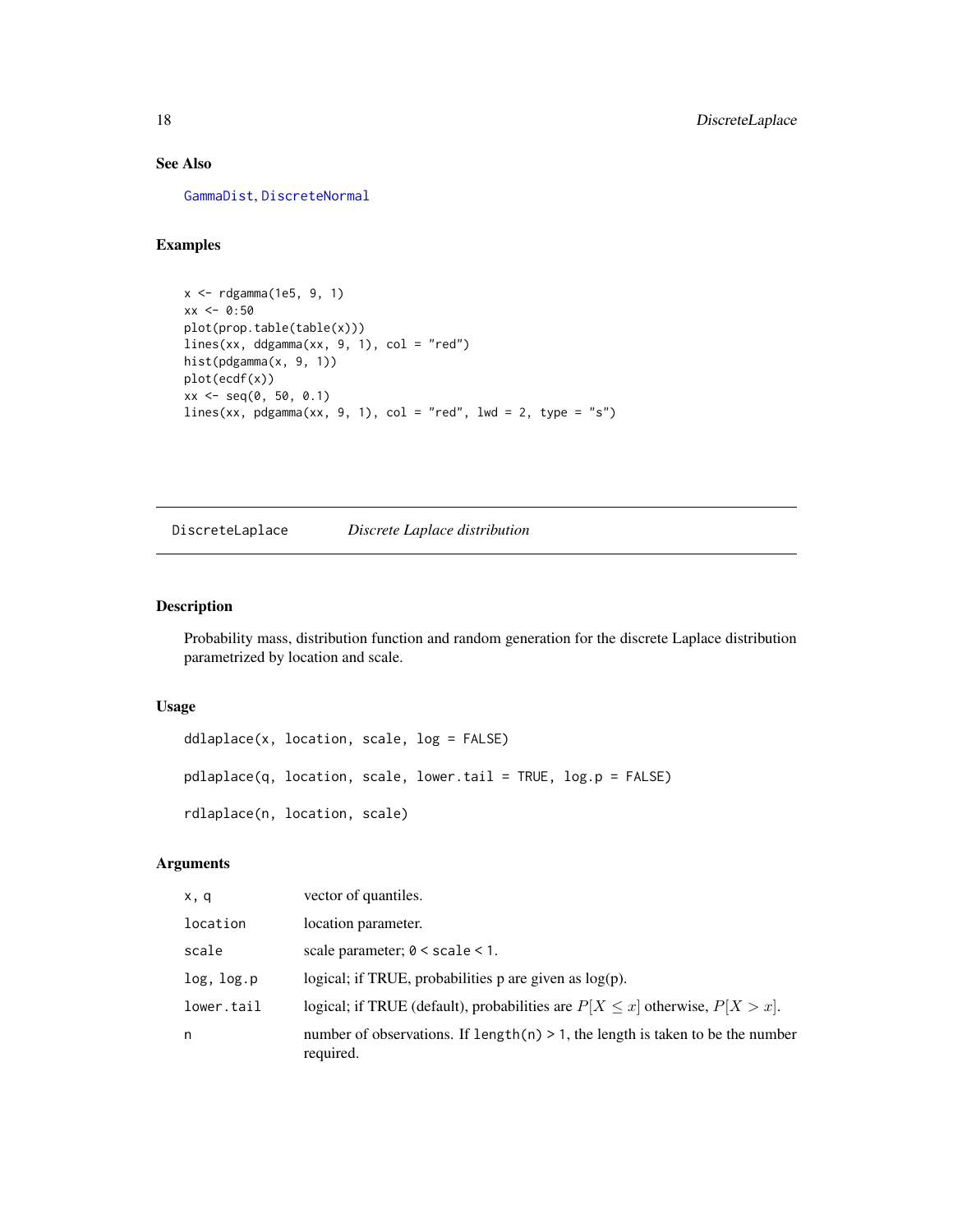### <span id="page-18-0"></span>DiscreteNormal 19

### Details

If  $U \sim$  Geometric(1 − p) and  $V \sim$  Geometric(1 − p), then  $U - V \sim$  DiscreteLaplace(p), where geometric distribution is related to discrete Laplace distribution in similar way as exponential distribution is related to Laplace distribution.

Probability mass function

$$
f(x) = \frac{1-p}{1+p}p^{|x-\mu|}
$$

Cumulative distribution function

$$
F(x) = \begin{cases} \frac{p^{-|x-\mu|}}{1+p} & x < 0\\ 1 - \frac{p^{|x-\mu|+1}}{1+p} & x \ge 0 \end{cases}
$$

### References

Inusah, S., & Kozubowski, T.J. (2006). A discrete analogue of the Laplace distribution. Journal of statistical planning and inference, 136(3), 1090-1102.

Kotz, S., Kozubowski, T., & Podgorski, K. (2012). The Laplace distribution and generalizations: a revisit with applications to communications, economics, engineering, and finance. Springer Science & Business Media.

### Examples

```
p \le -0.45x \leftarrow rdlaplace(1e5, 0, p)
xx \le - seq(-200, 200, by = 1)
plot(prop.table(table(x)))
lines(xx, ddlaplace(xx, 0, p), col = "red")
hist(pdlaplace(x, 0, p))
plot(ecdf(x))
lines(xx, pdlaplace(xx, 0, p), col = "red", type = "s")
```
<span id="page-18-1"></span>DiscreteNormal *Discrete normal distribution*

### Description

Probability mass function, distribution function and random generation for discrete normal distribution.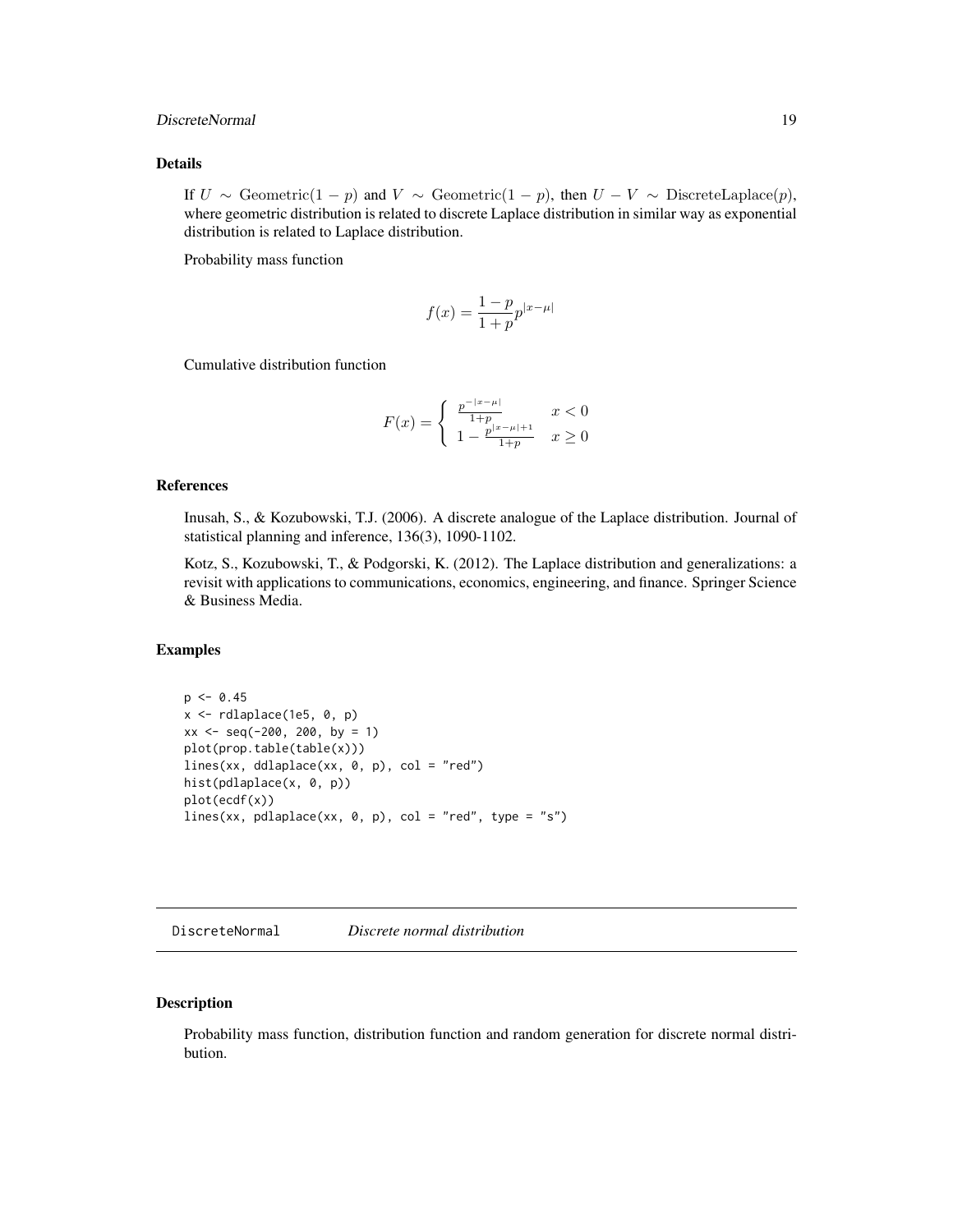### Usage

```
ddnorm(x, \text{mean} = 0, \text{ sd} = 1, \text{log} = \text{FALSE})pdnorm(q, mean = 0, sd = 1, lower.tail = TRUE, log.p = FALSE)
rdnorm(n, mean = 0, sd = 1)
```
### Arguments

| x,q        | vector of quantiles.                                                                            |
|------------|-------------------------------------------------------------------------------------------------|
| mean       | vector of means.                                                                                |
| sd         | vector of standard deviations.                                                                  |
| log, log.p | logical; if TRUE, probabilities $p$ are given as $log(p)$ .                                     |
| lower.tail | logical; if TRUE (default), probabilities are $P[X \le x]$ otherwise, $P[X > x]$ .              |
| n          | number of observations. If length $(n) > 1$ , the length is taken to be the number<br>required. |

### Details

Probability mass function

$$
f(x) = \Phi\left(\frac{x - \mu + 1}{\sigma}\right) - \Phi\left(\frac{x - \mu}{\sigma}\right)
$$

Cumulative distribution function

$$
F(x) = \Phi\left(\frac{\lfloor x \rfloor + 1 - \mu}{\sigma}\right)
$$

#### References

Roy, D. (2003). The discrete normal distribution. Communications in Statistics-Theory and Methods, 32, 1871-1883.

### See Also

[Normal](#page-0-0)

### Examples

```
x <- rdnorm(1e5, 0, 3)
xx < -15:15plot(prop.table(table(x)))
lines(xx, ddnorm(xx, 0, 3), col = "red")hist(pdnorm(x, 0, 3))
plot(ecdf(x))
xx \le - seq(-15, 15, 0.1)
lines(xx, pdnorm(xx, 0, 3), col = "red", lwd = 2, type = "s")
```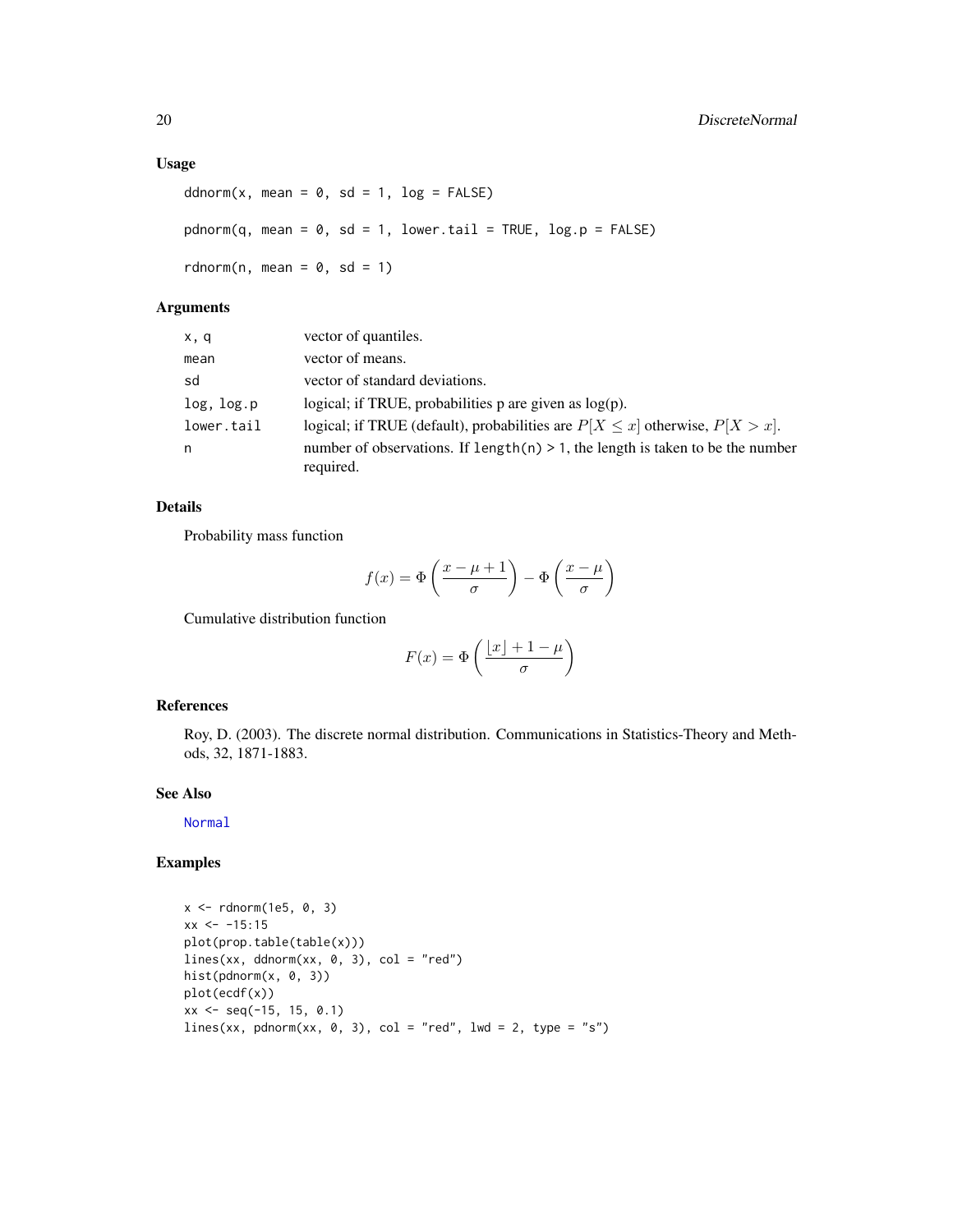### <span id="page-20-0"></span>Description

Probability mass function, distribution function, quantile function and random generation for the discrete uniform distribution.

#### Usage

```
ddunif(x, min, max, log = FALSE)
pdunif(q, min, max, lower.tail = TRUE, log.p = FALSE)qdunif(p, min, max, lower.tail = TRUE, log.p = FALSE)
rdunif(n, min, max)
```
### Arguments

| x, q       | vector of quantiles.                                                                           |
|------------|------------------------------------------------------------------------------------------------|
| min, max   | lower and upper limits of the distribution. Must be finite.                                    |
| log, log.p | logical; if TRUE, probabilities $p$ are given as $log(p)$ .                                    |
| lower.tail | logical; if TRUE (default), probabilities are $P[X \le x]$ otherwise, $P[X > x]$ .             |
| p          | vector of probabilities.                                                                       |
| n          | number of observations. If $length(n) > 1$ , the length is taken to be the number<br>required. |

### Details

If min == max, then discrete uniform distribution is a degenerate distribution.

### Examples

```
x <- rdunif(1e5, 1, 10)
xx < -1:11plot(prop.table(table(x)), type = "h")
lines(xx, ddunif(xx, 1, 10), col = "red")hist(pdunif(x, 1, 10))
xx \le - seq(-1, 11, by = 0.01)
plot(ecdf(x))
lines(xx, pdunif(xx, 1, 10), col = "red")
```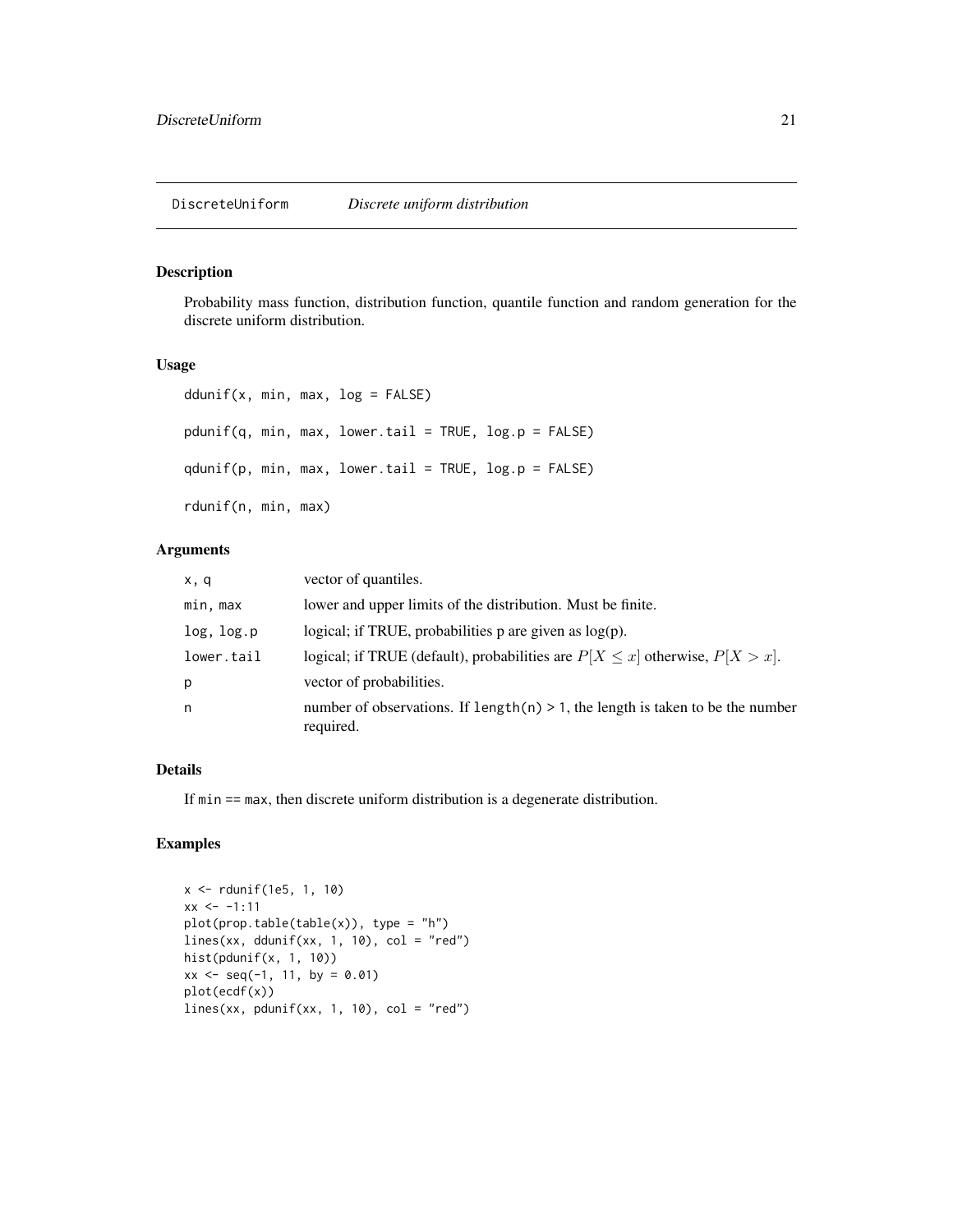### <span id="page-21-0"></span>Description

Density, distribution function, quantile function and random generation for the discrete Weibull (type I) distribution.

### Usage

```
ddweibull(x, shape1, shape2, log = FALSE)
pdweibull(q, shape1, shape2, lower.tail = TRUE, log.p = FALSE)
qdweibull(p, shape1, shape2, lower.tail = TRUE, log.p = FALSE)
rdweibull(n, shape1, shape2)
```
### Arguments

| x, q           | vector of quantiles.                                                                                   |
|----------------|--------------------------------------------------------------------------------------------------------|
| shape1, shape2 | parameters (named q, $\beta$ ). Values of shape2 need to be positive and $0 \leq$ shape1<br>$\leq 1$ . |
| log, log.p     | logical; if TRUE, probabilities $p$ are given as $log(p)$ .                                            |
| lower.tail     | logical; if TRUE (default), probabilities are $P[X \le x]$ otherwise, $P[X > x]$ .                     |
| р              | vector of probabilities.                                                                               |
| n              | number of observations. If $length(n) > 1$ , the length is taken to be the number<br>required.         |

### Details

Probability mass function

$$
f(x) = q^{x^{\beta}} - q^{(x+1)^{\beta}}
$$

Cumulative distribution function

$$
F(x) = 1 - q^{(x+1)^\beta}
$$

Quantile function

$$
F^{-1}(p) = \left\lceil \left( \frac{\log(1-p)}{\log(q)} \right)^{1/\beta} - 1 \right\rceil
$$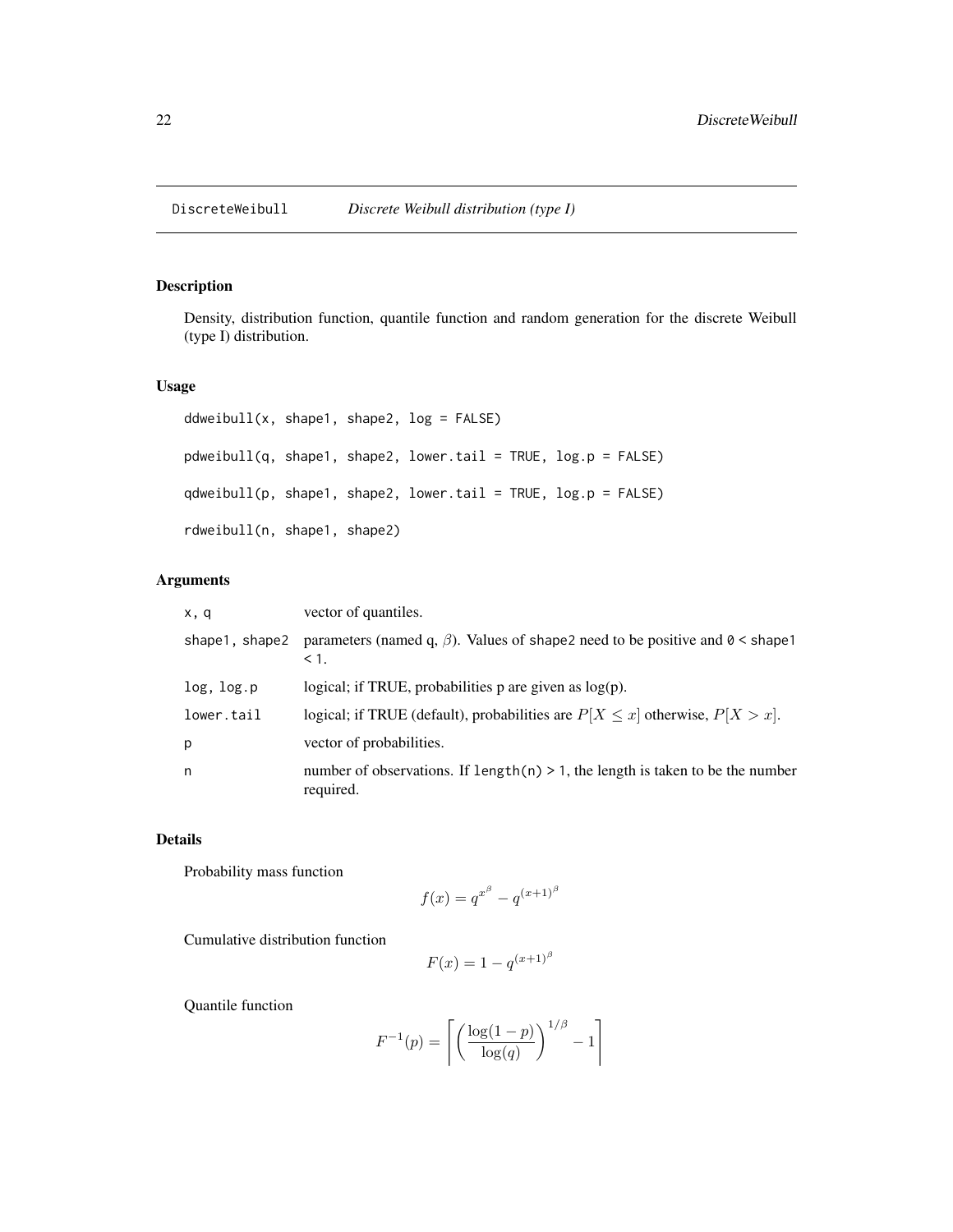#### <span id="page-22-0"></span>extraDistr 23

#### References

Nakagawa, T. and Osaki, S. (1975). The Discrete Weibull Distribution. IEEE Transactions on Reliability, R-24, 300-301.

Kulasekera, K.B. (1994). Approximate MLE's of the parameters of a discrete Weibull distribution with type I censored data. Microelectronics Reliability, 34(7), 1185-1188.

Khan, M.A., Khalique, A. and Abouammoh, A.M. (1989). On estimating parameters in a discrete Weibull distribution. IEEE Transactions on Reliability, 38(3), 348-350.

#### See Also

[Weibull](#page-0-0)

#### Examples

```
x <- rdweibull(1e5, 0.32, 1)
xx \le - seq(-2, 100, by = 1)
plot(prop.table(table(x)), type = "h")lines(xx, ddweibull(xx, .32, 1), col = "red")# Notice: distribution of F(X) is far from uniform:
hist(pdweibull(x, .32, 1), 50)
plot(ecdf(x))
lines(xx, pdweibull(xx, .32, 1), col = "red", lwd = 2, type = "s")
```
extraDistr *Additional univariate and multivariate distributions*

#### Description

Density, distribution function, quantile function and random generation for a number of univariate and multivariate distributions.

### Details

This package follows naming convention that is consistent with base R, where density (or probability mass) functions, distribution functions, quantile functions and random generation functions names are followed by  $d^*$ ,  $p^*$ ,  $q^*$ , and  $r^*$  prefixes.

Behaviour of the functions is consistent with base R, where for not valid parameters values NaN's are returned, while for values beyond function support  $\theta$ 's are returned (e.g. for non-integers in discrete distributions, or for negative values in functions with non-negative support).

All the functions vectorized and coded in C++ using **Rcpp**.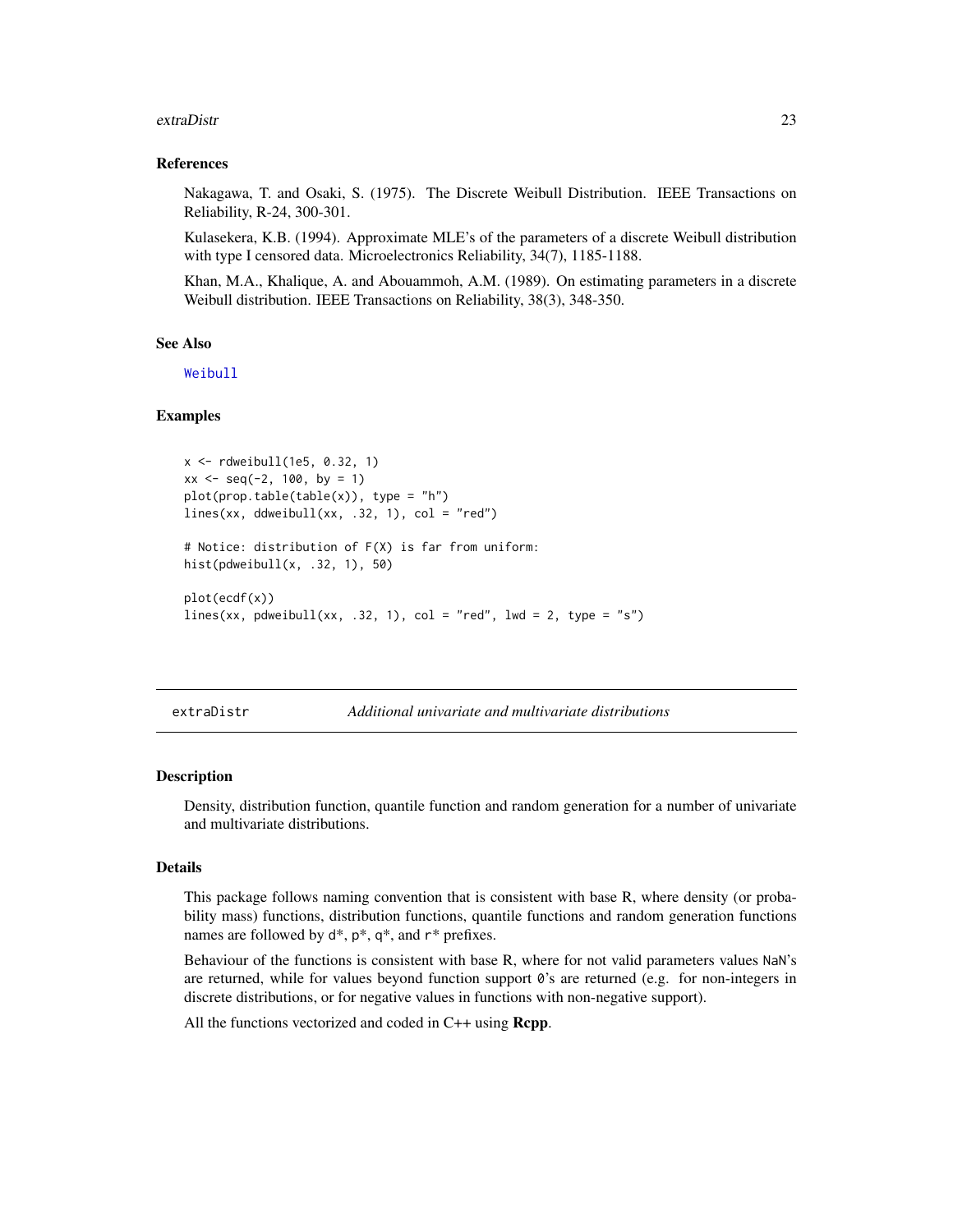<span id="page-23-0"></span>

### Description

Density, distribution function, quantile function and random generation for the Frechet distribution.

### Usage

```
dfrechet(x, lambda = 1, mu = 0, sigma = 1, log = FALSE)
pfrechet(q, lambda = 1, mu = 0, sigma = 1, lower.tail = TRUE, log.p = FALSE)
qfrechet(p, lambda = 1, mu = 0, sigma = 1, lower.tail = TRUE, log.p = FALSE)
rfrechet(n, lambda = 1, mu = 0, sigma = 1)
```
### Arguments

| x, q              | vector of quantiles.                                                                           |
|-------------------|------------------------------------------------------------------------------------------------|
| lambda, sigma, mu |                                                                                                |
|                   | shape, scale, and location parameters. Scale and shape must be positive.                       |
| log, log.p        | logical; if TRUE, probabilities $p$ are given as $log(p)$ .                                    |
| lower.tail        | logical; if TRUE (default), probabilities are $P[X \le x]$ otherwise, $P[X > x]$ .             |
| p                 | vector of probabilities.                                                                       |
| n                 | number of observations. If length(n) $> 1$ , the length is taken to be the number<br>required. |

### Details

Probability density function

$$
f(x) = \frac{\lambda}{\sigma} \left( \frac{x - \mu}{\sigma} \right)^{-1 - \lambda} \exp \left( - \left( \frac{x - \mu}{\sigma} \right)^{-\lambda} \right)
$$

Cumulative distribution function

$$
F(x) = \exp\left(-\left(\frac{x-\mu}{\sigma}\right)^{-\lambda}\right)
$$

Quantile function

$$
F^{-1}(p) = \mu + \sigma - \log(p)^{-1/\lambda}
$$

### References

Bury, K. (1999). Statistical Distributions in Engineering. Cambridge University Press.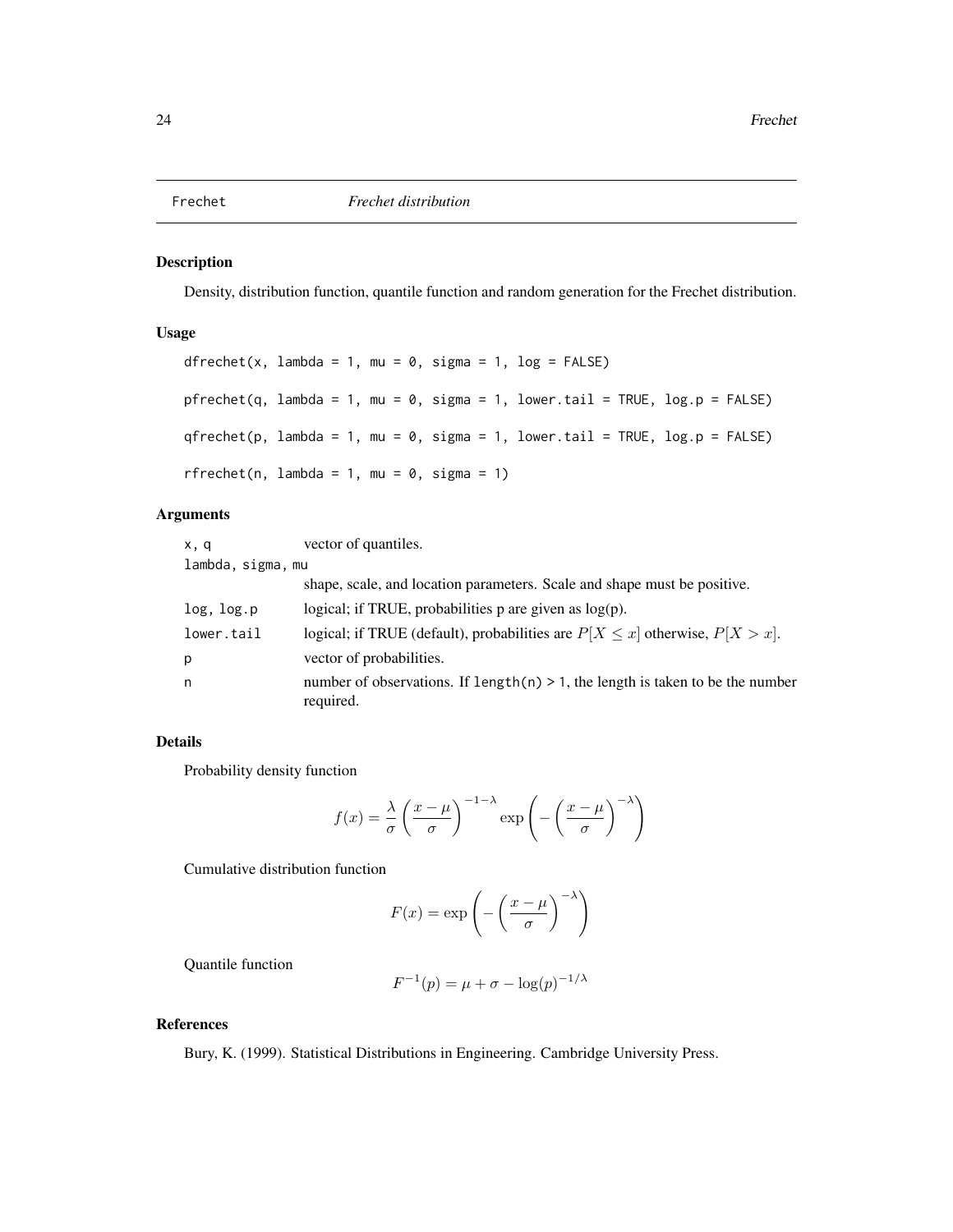### <span id="page-24-0"></span>GammaPoiss 25

#### Examples

```
x <- rfrechet(1e5, 5, 2, 1.5)
xx \le - seq(0, 1000, by = 0.1)
hist(x, 200, freq = FALSE)
lines(xx, dfrechet(xx, 5, 2, 1.5), col = "red")hist(pfrechet(x, 5, 2, 1.5))
plot(ecdf(x))
lines(xx, pfrechet(xx, 5, 2, 1.5), col = "red", 1wd = 2)
```

| GammaPoiss | Gamma-Poisson distribution |  |
|------------|----------------------------|--|
|------------|----------------------------|--|

### Description

Probability mass function and random generation for the gamma-Poisson distribution.

### Usage

```
dgpois(x, shape, rate, scale = 1/rate, log = FALSE)pgpois(q, shape, rate, scale = 1/rate, lower.tail = TRUE, log.p = FALSE)
rgpois(n, shape, rate, scale = 1/rate)
```
### Arguments

| x, q         | vector of quantiles.                                                                            |
|--------------|-------------------------------------------------------------------------------------------------|
| shape, scale | shape and scale parameters. Must be positive, scale strictly.                                   |
| rate         | an alternative way to specify the scale.                                                        |
| log, log.p   | logical; if TRUE, probabilities $p$ are given as $log(p)$ .                                     |
| lower.tail   | logical; if TRUE (default), probabilities are $P[X \le x]$ otherwise, $P[X > x]$ .              |
| n            | number of observations. If length $(n) > 1$ , the length is taken to be the number<br>required. |

#### Details

Gamma-Poisson distribution arises as a continuous mixture of Poisson distributions, where the mixing distribution of the Poisson rate  $\lambda$  is a gamma distribution. When  $X \sim \text{Poisson}(\lambda)$  and  $\lambda \sim \text{Gamma}(\alpha, \beta)$ , then  $X \sim \text{GammaPoisson}(\alpha, \beta)$ .

Probability mass function

$$
f(x) = \frac{\Gamma(\alpha + x)}{x!\,\Gamma(\alpha)} \left(\frac{\beta}{1+\beta}\right)^x \left(1 - \frac{\beta}{1+\beta}\right)^{\alpha}
$$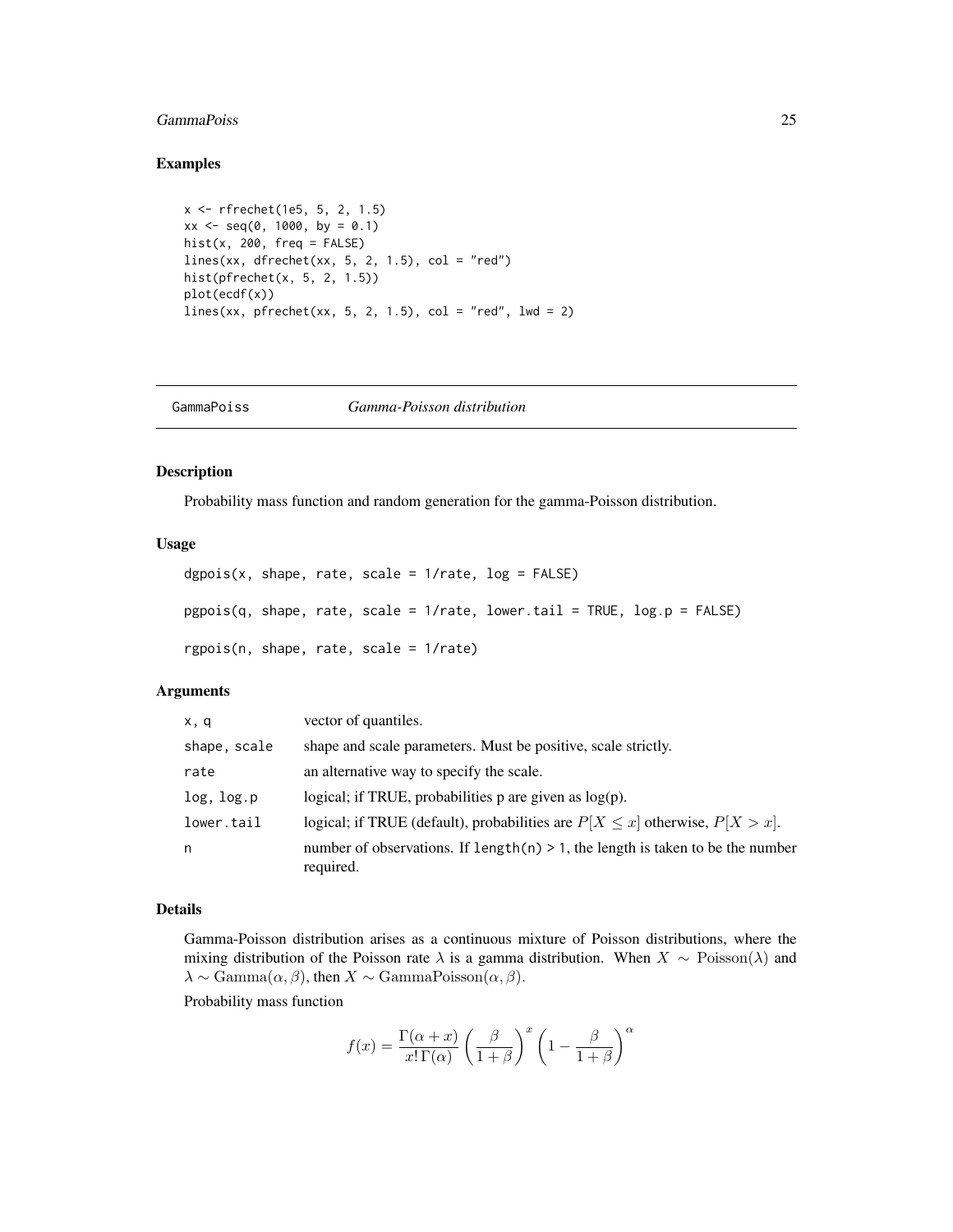<span id="page-25-0"></span>Cumulative distribution function is calculated using recursive algorithm that employs the fact that  $\Gamma(x) = (x - 1)!$ . This enables re-writing probability mass function as

$$
f(x) = \frac{(\alpha + x - 1)!}{x! \Gamma(\alpha)} \left(\frac{\beta}{1 + \beta}\right)^x \left(1 - \frac{\beta}{1 + \beta}\right)^{\alpha}
$$

what makes recursive updating from x to  $x + 1$  easy using the properties of factorials

$$
f(x+1) = \frac{(\alpha + x - 1)! (\alpha + x)}{x! (x+1) \Gamma(\alpha)} \left(\frac{\beta}{1+\beta}\right)^x \left(\frac{\beta}{1+\beta}\right) \left(1 - \frac{\beta}{1+\beta}\right)^{\alpha}
$$

and let's us efficiently calculate cumulative distribution function as a sum of probability mass functions

$$
F(x) = \sum_{k=0}^{x} f(k)
$$

See Also

[Gamma](#page-0-0), [Poisson](#page-0-0)

### Examples

```
x <- rgpois(1e5, 7, 0.002)
xx \leq -\text{seq}(0, 12000, \text{ by } = 1)hist(x, 100, freq = FALSE)
lines(xx, dgpois(xx, 7, 0.002), col = "red")hist(pgpois(x, 7, 0.002))
xx \le - seq(0, 12000, by = 0.1)
plot(ecdf(x))
lines(xx, pgois(xx, 7, 0.002), col = "red", 1wd = 2)
```
GEV *Generalized extreme value distribution*

#### Description

Density, distribution function, quantile function and random generation for the generalized extreme value distribution.

#### Usage

dgev(x, mu =  $0$ , sigma = 1, xi =  $0$ , log = FALSE)  $pgev(q, mu = 0, sigma = 1, xi = 0, lower.tail = TRUE, log.p = FALSE)$ qgev(p, mu = 0, sigma = 1, xi = 0, lower.tail = TRUE, log.p = FALSE) rgev(n, mu =  $0$ , sigma = 1, xi =  $0$ )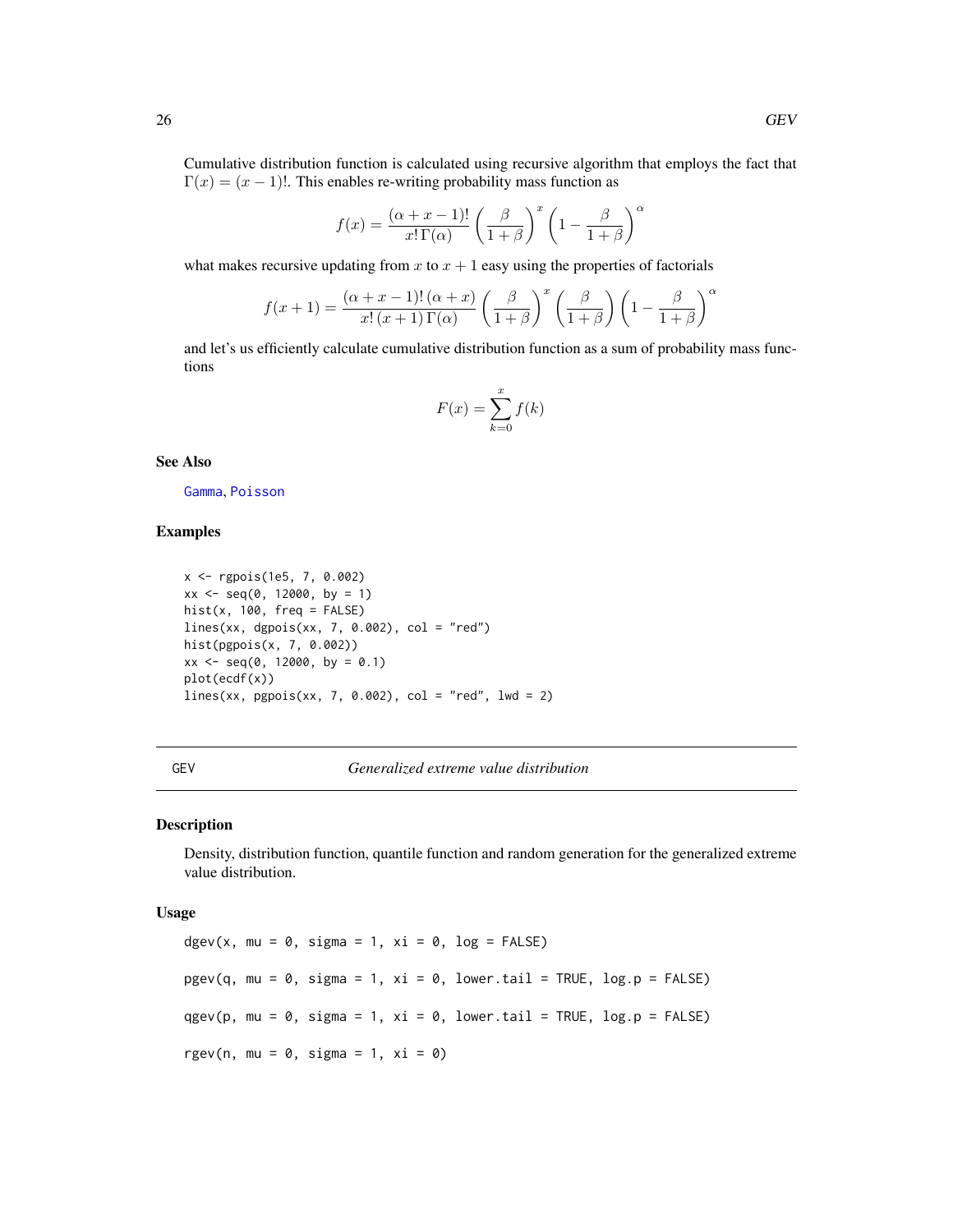### Arguments

| x, q          | vector of quantiles.                                                                           |
|---------------|------------------------------------------------------------------------------------------------|
| mu, sigma, xi | location, scale, and shape parameters. Scale must be positive.                                 |
| log, log.p    | logical; if TRUE, probabilities $p$ are given as $log(p)$ .                                    |
| lower.tail    | logical; if TRUE (default), probabilities are $P[X \le x]$ otherwise, $P[X > x]$ .             |
| р             | vector of probabilities.                                                                       |
| n             | number of observations. If $length(n) > 1$ , the length is taken to be the number<br>required. |

### Details

Probability density function

$$
f(x) = \begin{cases} \frac{1}{\sigma} \left( 1 + \xi \frac{x - \mu}{\sigma} \right)^{-1/\xi - 1} \exp\left( -\left( 1 + \xi \frac{x - \mu}{\sigma} \right)^{-1/\xi} \right) & \xi \neq 0 \\ \frac{1}{\sigma} \exp\left( -\frac{x - \mu}{\sigma} \right) \exp\left( -\exp\left( -\frac{x - \mu}{\sigma} \right) \right) & \xi = 0 \end{cases}
$$

Cumulative distribution function

$$
F(x) = \begin{cases} \exp\left(-\left(1 + \xi \frac{x-\mu}{\sigma}\right)^{1/\xi}\right) & \xi \neq 0\\ \exp\left(-\exp\left(-\frac{x-\mu}{\sigma}\right)\right) & \xi = 0 \end{cases}
$$

Quantile function

$$
F^{-1}(p) = \begin{cases} \mu - \frac{\sigma}{\xi} (1 - (-\log(p))^{\xi}) & \xi \neq 0 \\ \mu - \sigma \log(-\log(p)) & \xi = 0 \end{cases}
$$

### References

Coles, S. (2001). An Introduction to Statistical Modeling of Extreme Values. Springer.

### Examples

```
curve(dgev(x, xi = -1/2), -4, 4, col = "green", ylab = "")
curve(dgev(x, xi = 0), -4, 4, col = "red", add = TRUE)curve(dgev(x, xi = 1/2), -4, 4, col = "blue", add = TRUE)legend("topleft", col = c("green", "red", "blue"), lty = 1,
      legend = expression(xi == -1/2, xi == 0, xi == 1/2), bty = "n")
x \leq - rgev(1e5, 5, 2, .5)
hist(x, 1000, freq = FALSE, xlim = c(0, 50))
curve(dgev(x, 5, 2, .5), 0, 50, col = "red", add = TRUE, n = 5000)hist(pgev(x, 5, 2, .5))
plot(ecdf(x), xlim = c(0, 50))curve(pgev(x, 5, 2, .5), 0, 50, col = "red", lwd = 2, add = TRUE)
```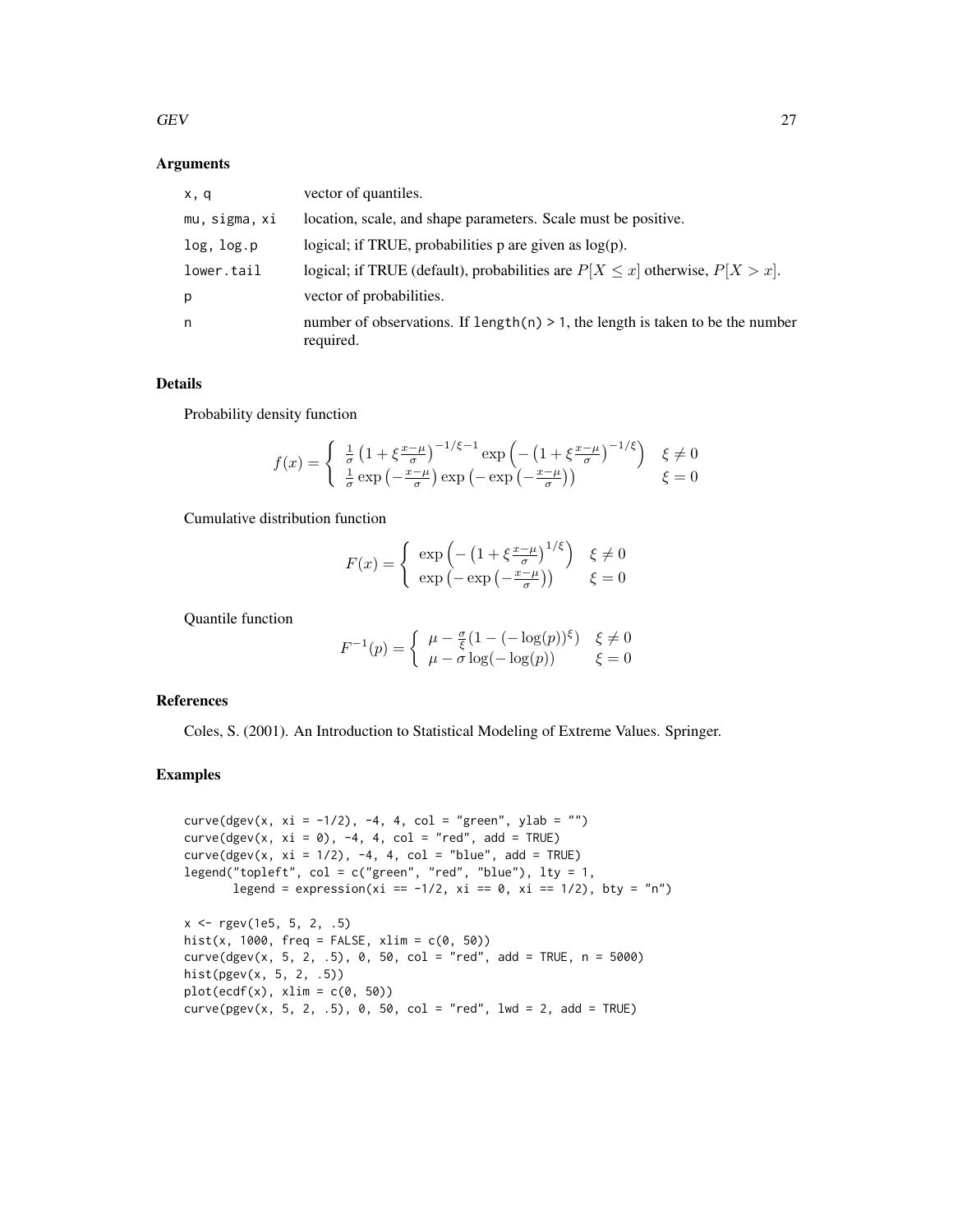<span id="page-27-0"></span>

#### Description

Density, distribution function, quantile function and random generation for the Gompertz distribution.

### Usage

```
dgompertz(x, a = 1, b = 1, log = FALSE)
pgompertz(q, a = 1, b = 1, lower.tail = TRUE, log.p = FALSE)
qgompertz(p, a = 1, b = 1, lower.tail = TRUE, log.p = FALSE)
rgompertz(n, a = 1, b = 1)
```
### Arguments

| x, q       | vector of quantiles.                                                                           |
|------------|------------------------------------------------------------------------------------------------|
| a, b       | positive valued scale and location parameters.                                                 |
| log, log.p | logical; if TRUE, probabilities $p$ are given as $log(p)$ .                                    |
| lower.tail | logical; if TRUE (default), probabilities are $P[X \le x]$ otherwise, $P[X > x]$ .             |
| p          | vector of probabilities.                                                                       |
| n          | number of observations. If length(n) $> 1$ , the length is taken to be the number<br>required. |

### Details

Probability density function

$$
f(x) = a \exp\left(bx - \frac{a}{b}(\exp(bx) - 1)\right)
$$

Cumulative distribution function

$$
F(x) = 1 - \exp\left(-\frac{a}{b}(\exp(bx) - 1)\right)
$$

Quantile function

$$
F^{-1}(p) = \frac{1}{b} \log \left( 1 - \frac{b}{a} \log(1-p) \right)
$$

### References

Lenart, A. (2012). The Gompertz distribution and Maximum Likelihood Estimation of its parameters - a revision. MPIDR WORKING PAPER WP 2012-008. [http://www.demogr.mpg.de/](http://www.demogr.mpg.de/papers/working/wp-2012-008.pdf) [papers/working/wp-2012-008.pdf](http://www.demogr.mpg.de/papers/working/wp-2012-008.pdf)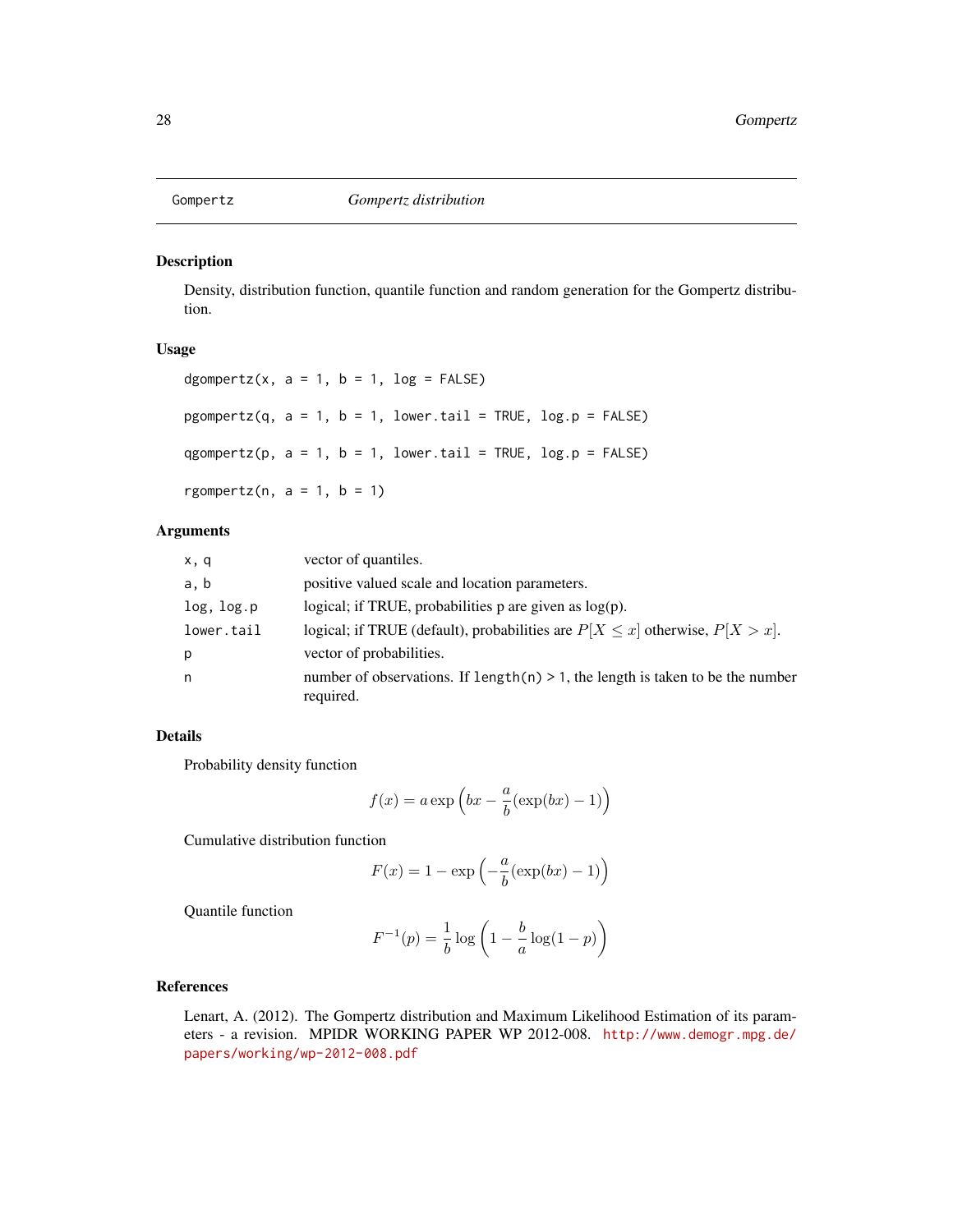### <span id="page-28-0"></span> $GPD$  29

### Examples

```
x <- rgompertz(1e5, 5, 2)
hist(x, 100, freq = FALSE)curve(dgompertz(x, 5, 2), 0, 1, col = "red", add = TRUE)hist(pgompertz(x, 5, 2))
plot(ecdf(x))
curve(pgompertz(x, 5, 2), 0, 1, col = "red", lwd = 2, add = TRUE)
```
### GPD *Generalized Pareto distribution*

### Description

Density, distribution function, quantile function and random generation for the generalized Pareto distribution.

### Usage

dgpd(x, mu =  $\theta$ , sigma = 1, xi =  $\theta$ , log = FALSE)  $pgpd(q, mu = 0, sigma = 1, xi = 0, lower.tail = TRUE, log.p = FALSE)$  $qgpd(p, mu = 0, sigma = 1, xi = 0, lower.tail = TRUE, log.p = FALSE)$ rgpd(n, mu =  $0$ , sigma = 1, xi =  $0$ )

### Arguments

| x, q          | vector of quantiles.                                                                            |
|---------------|-------------------------------------------------------------------------------------------------|
| mu, sigma, xi | location, scale, and shape parameters. Scale must be positive.                                  |
| log, log.p    | logical; if TRUE, probabilities $p$ are given as $log(p)$ .                                     |
| lower.tail    | logical; if TRUE (default), probabilities are $P[X \le x]$ otherwise, $P[X > x]$ .              |
| p             | vector of probabilities.                                                                        |
| n             | number of observations. If length $(n) > 1$ , the length is taken to be the number<br>required. |

### Details

Probability density function

$$
f(x) = \begin{cases} \frac{1}{q} \left( 1 + \xi \frac{x - \mu}{\sigma} \right)^{-(\xi + 1)/\xi} & \xi \neq 0\\ \frac{1}{\sigma} \exp\left( -\frac{x - \mu}{\sigma} \right) & \xi = 0 \end{cases}
$$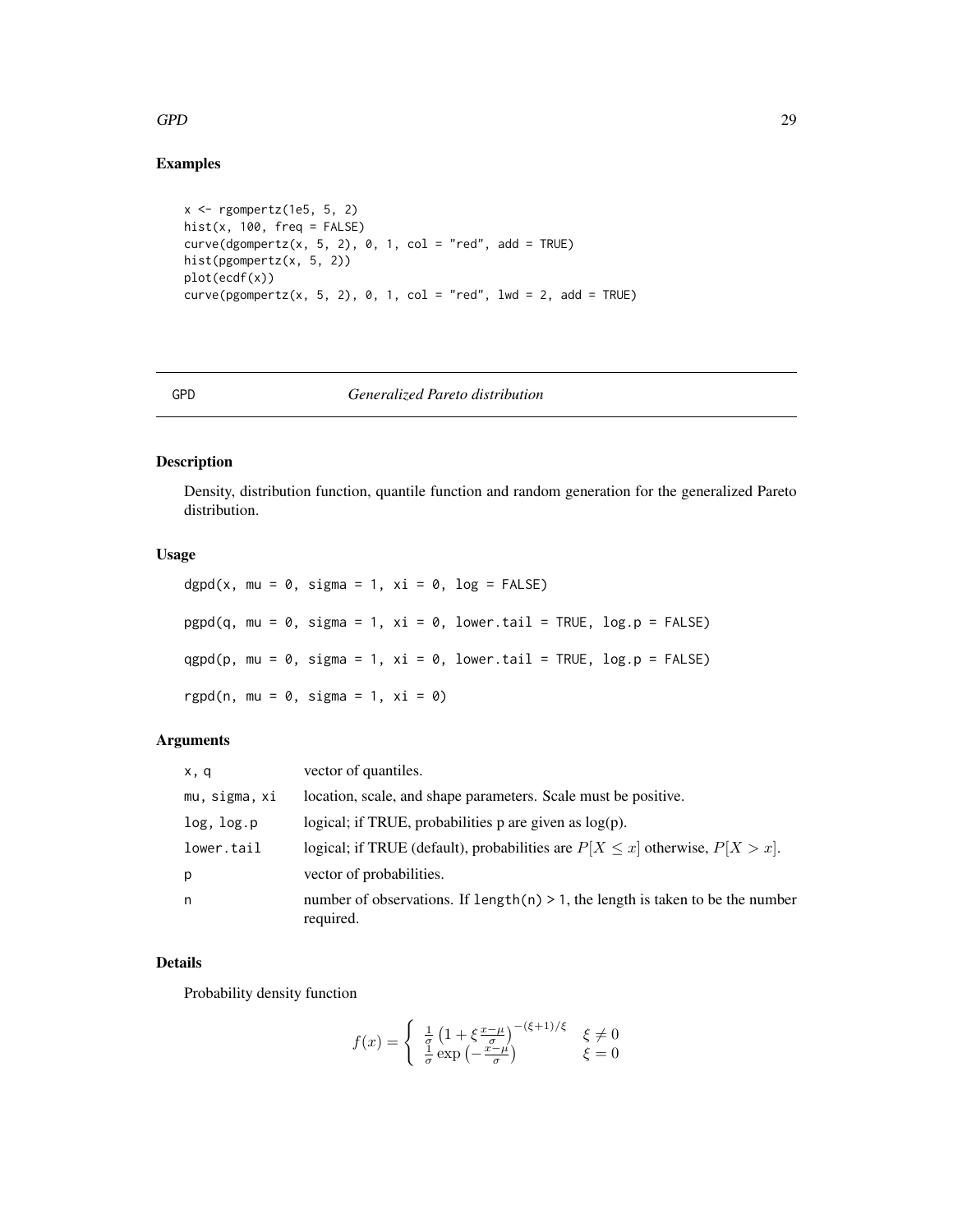<span id="page-29-0"></span>Cumulative distribution function

$$
F(x) = \begin{cases} 1 - \left(1 + \xi \frac{x - \mu}{\sigma}\right)^{-1/\xi} & \xi \neq 0\\ 1 - \exp\left(-\frac{x - \mu}{\sigma}\right) & \xi = 0 \end{cases}
$$

Quantile function

$$
F^{-1}(x) = \begin{cases} \mu + \sigma \frac{(1-p)^{-\xi} - 1}{\xi} & \xi \neq 0\\ \mu - \sigma \log(1-p) & \xi = 0 \end{cases}
$$

### References

Coles, S. (2001). An Introduction to Statistical Modeling of Extreme Values. Springer.

#### Examples

x <- rgpd(1e5, 5, 2, .1) hist(x, 100, freq = FALSE,  $xlim = c(0, 50)$ )  $curve(dgpd(x, 5, 2, .1), 0, 50, col = "red", add = TRUE, n = 5000)$ hist(pgpd(x, 5, 2, .1)) plot(ecdf(x))  $curve(pgpd(x, 5, 2, .1), 0, 50, col = "red", 1wd = 2, add = TRUE)$ 

| Gumbel<br><i>Gumbel distribution</i> |
|--------------------------------------|
|--------------------------------------|

#### Description

Density, distribution function, quantile function and random generation for the Gumbel distribution.

### Usage

```
dgumbel(x, mu = 0, sigma = 1, log = FALSE)
pgumbel(q, mu = 0, sigma = 1, lower.tail = TRUE, log.p = FALSE)
qgumbel(p, mu = 0, sigma = 1, lower.tail = TRUE, log.p = FALSE)
rgumbel(n, mu = 0, sigma = 1)
```
### Arguments

| x, q       | vector of quantiles.                                                               |
|------------|------------------------------------------------------------------------------------|
| mu, sigma  | location and scale parameters. Scale must be positive.                             |
| log, log.p | logical; if TRUE, probabilities p are given as $log(p)$ .                          |
| lower.tail | logical; if TRUE (default), probabilities are $P[X \le x]$ otherwise, $P[X > x]$ . |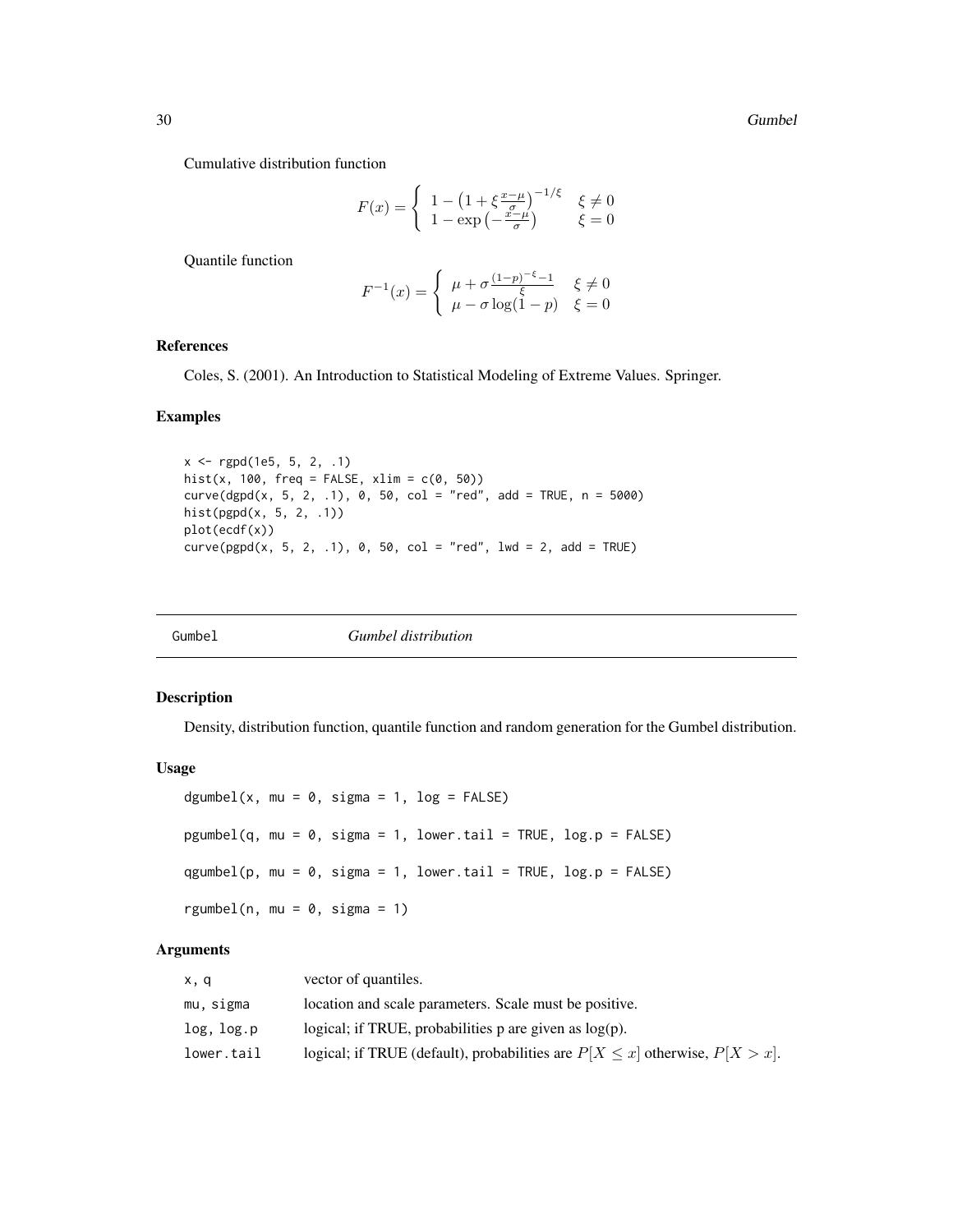### <span id="page-30-0"></span>HalfCauchy 31

| <sub>D</sub> | vector of probabilities.                                                          |
|--------------|-----------------------------------------------------------------------------------|
| n,           | number of observations. If $length(n) > 1$ , the length is taken to be the number |
|              | required.                                                                         |

### Details

Probability density function

$$
f(x) = \frac{1}{\sigma} \exp\left(-\left(\frac{x-\mu}{\sigma} + \exp\left(-\frac{x-\mu}{\sigma}\right)\right)\right)
$$

Cumulative distribution function

$$
F(x) = \exp\left(-\exp\left(-\frac{x-\mu}{\sigma}\right)\right)
$$

Quantile function

$$
F^{-1}(p) = \mu - \sigma \log(-\log(p))
$$

### References

Bury, K. (1999). Statistical Distributions in Engineering. Cambridge University Press.

#### Examples

```
x <- rgumbel(1e5, 5, 2)
hist(x, 100, freq = FALSE)curve(dgumbel(x, 5, 2), 0, 25, col = "red", add = TRUE)hist(pgumbel(x, 5, 2))
plot(ecdf(x))
curve(pgumbel(x, 5, 2), 0, 25, col = "red", lwd = 2, add = TRUE)
```
<span id="page-30-1"></span>HalfCauchy *Half-Cauchy distribution*

#### Description

Density, distribution function, quantile function and random generation for the half-Cauchy distribution.

#### Usage

```
dhcauchy(x, sigma = 1, log = FALSE)
phcauchy(q, sigma = 1, lower.tail = TRUE, log.p = FALSE)qhcauchy(p, sigma = 1, lower.tail = TRUE, log.p = FALSE)
rhcauchy(n, sigma = 1)
```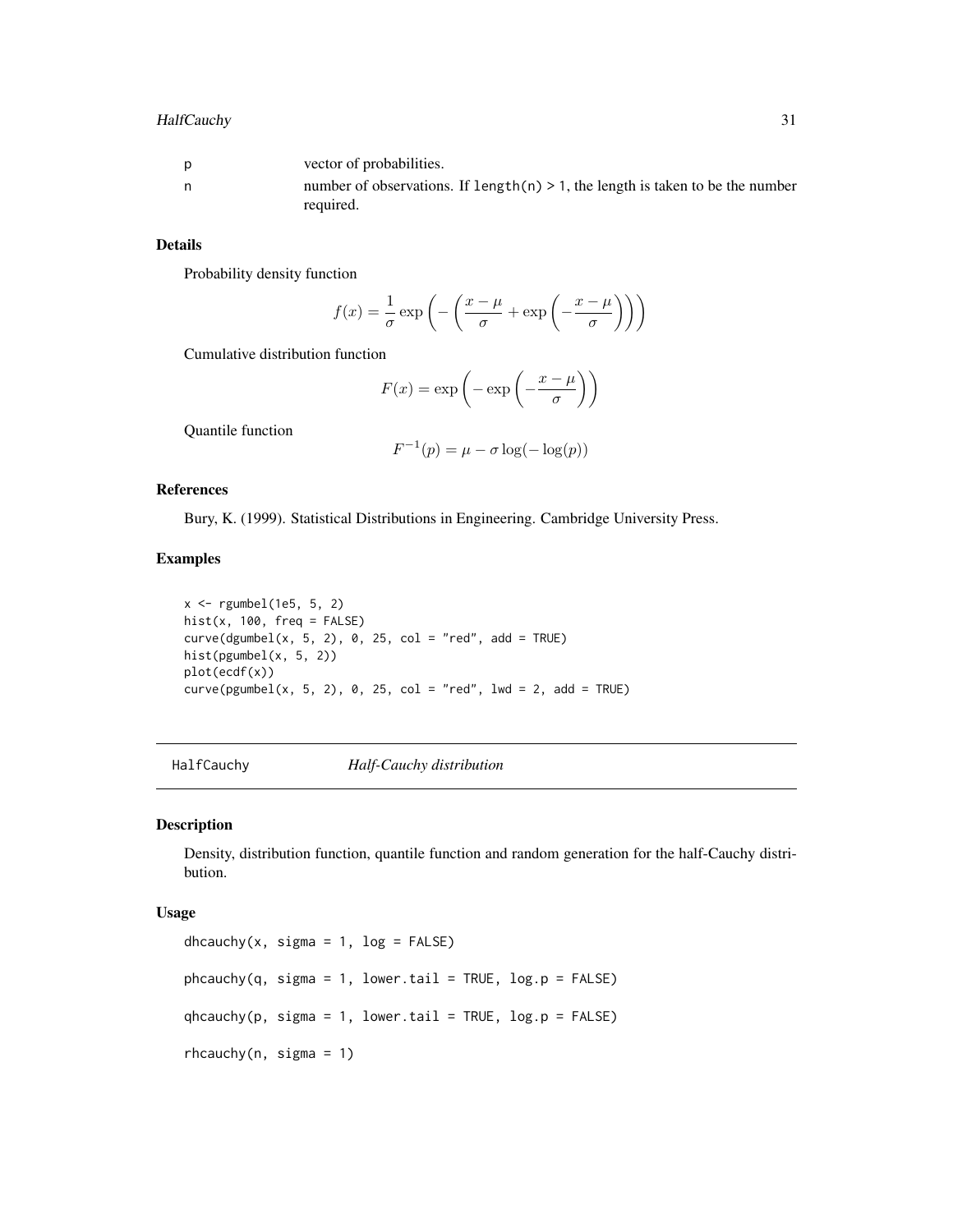#### <span id="page-31-0"></span>**Arguments**

| x, q       | vector of quantiles.                                                                           |
|------------|------------------------------------------------------------------------------------------------|
| sigma      | positive valued scale parameter.                                                               |
| log, log.p | logical; if TRUE, probabilities $p$ are given as $log(p)$ .                                    |
| lower.tail | logical; if TRUE (default), probabilities are $P[X \le x]$ otherwise, $P[X > x]$ .             |
| p          | vector of probabilities.                                                                       |
| n          | number of observations. If $length(n) > 1$ , the length is taken to be the number<br>required. |

### Details

If X follows Cauchy centered at 0 and parametrized by scale  $\sigma$ , then |X| follows half-Cauchy distribution parametrized by scale  $\sigma$ . Half-Cauchy distribution is a special case of half-t distribution with  $\nu = 1$  degrees of freedom.

### References

Gelman, A. (2006). Prior distributions for variance parameters in hierarchical models (comment on article by Browne and Draper). Bayesian analysis, 1(3), 515-534.

Jacob, E. and Jayakumar, K. (2012). On Half-Cauchy Distribution and Process. International Journal of Statistika and Mathematika, 3(2), 77-81.

### See Also

[HalfT](#page-33-1)

### Examples

```
x \leftarrow rhcauchy(1e5, 2)
hist(x, 2e5, freq = FALSE, xlim = c(\theta, 100))
curve(dhcauchy(x, 2), 0, 100, col = "red", add = TRUE)hist(phcauchy(x, 2))
plot(ecdf(x), xlim = c(0, 100))curve(phenachy(x, 2), col = "red", lwd = 2, add = TRUE)
```
<span id="page-31-1"></span>HalfNormal *Half-normal distribution*

### Description

Density, distribution function, quantile function and random generation for the half-normal distribution.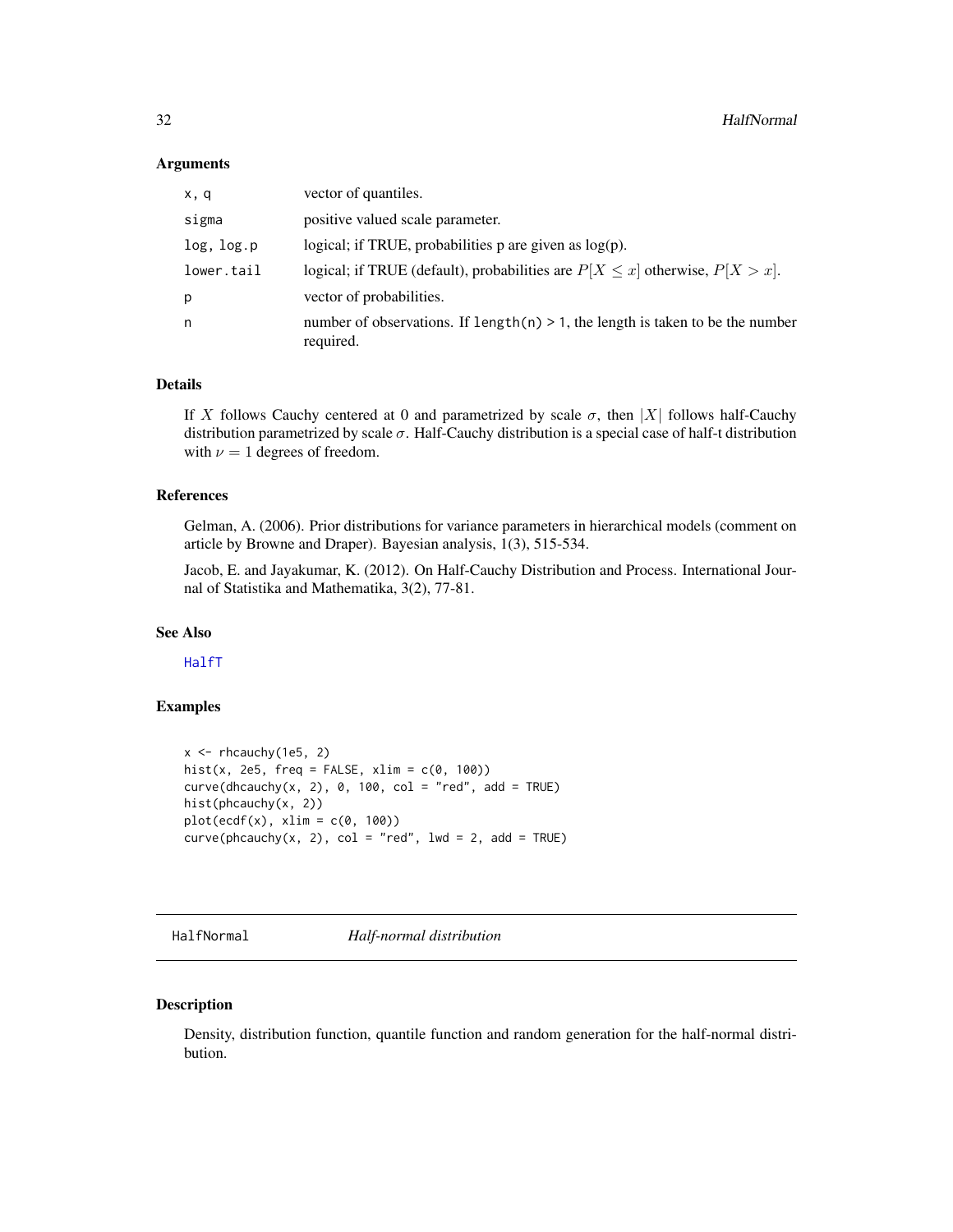#### HalfNormal 33

#### Usage

```
dhnorm(x, \text{sigma} = 1, \text{log} = \text{FALSE})phnorm(q, sigma = 1, lowertail = TRUE, log.p = FALSE)qhnorm(p, sigma = 1, lowertail = TRUE, <math>log.p = FALSE)
rhnorm(n, \text{sigma} = 1)
```
#### Arguments

| x, q       | vector of quantiles.                                                                           |
|------------|------------------------------------------------------------------------------------------------|
| sigma      | positive valued scale parameter.                                                               |
| log, log.p | logical; if TRUE, probabilities $p$ are given as $log(p)$ .                                    |
| lower.tail | logical; if TRUE (default), probabilities are $P[X \le x]$ otherwise, $P[X > x]$ .             |
| p          | vector of probabilities.                                                                       |
| n          | number of observations. If $length(n) > 1$ , the length is taken to be the number<br>required. |

### Details

If X follows normal distribution centered at 0 and parametrized by scale  $\sigma$ , then |X| follows halfnormal distribution parametrized by scale σ. Half-t distribution with  $ν = ∞$  degrees of freedom converges to half-normal distribution.

#### References

Gelman, A. (2006). Prior distributions for variance parameters in hierarchical models (comment on article by Browne and Draper). Bayesian analysis, 1(3), 515-534.

Jacob, E. and Jayakumar, K. (2012). On Half-Cauchy Distribution and Process. International Journal of Statistika and Mathematika, 3(2), 77-81.

### See Also

[HalfT](#page-33-1)

### Examples

```
x \le - rhnorm(1e5, 2)
hist(x, 100, freq = FALSE)
curve(dhnorm(x, 2), 0, 8, col = "red", add = TRUE)hist(phnorm(x, 2))
plot(ecdf(x))
curve(phonorm(x, 2), 0, 8, col = "red", lwd = 2, add = TRUE)
```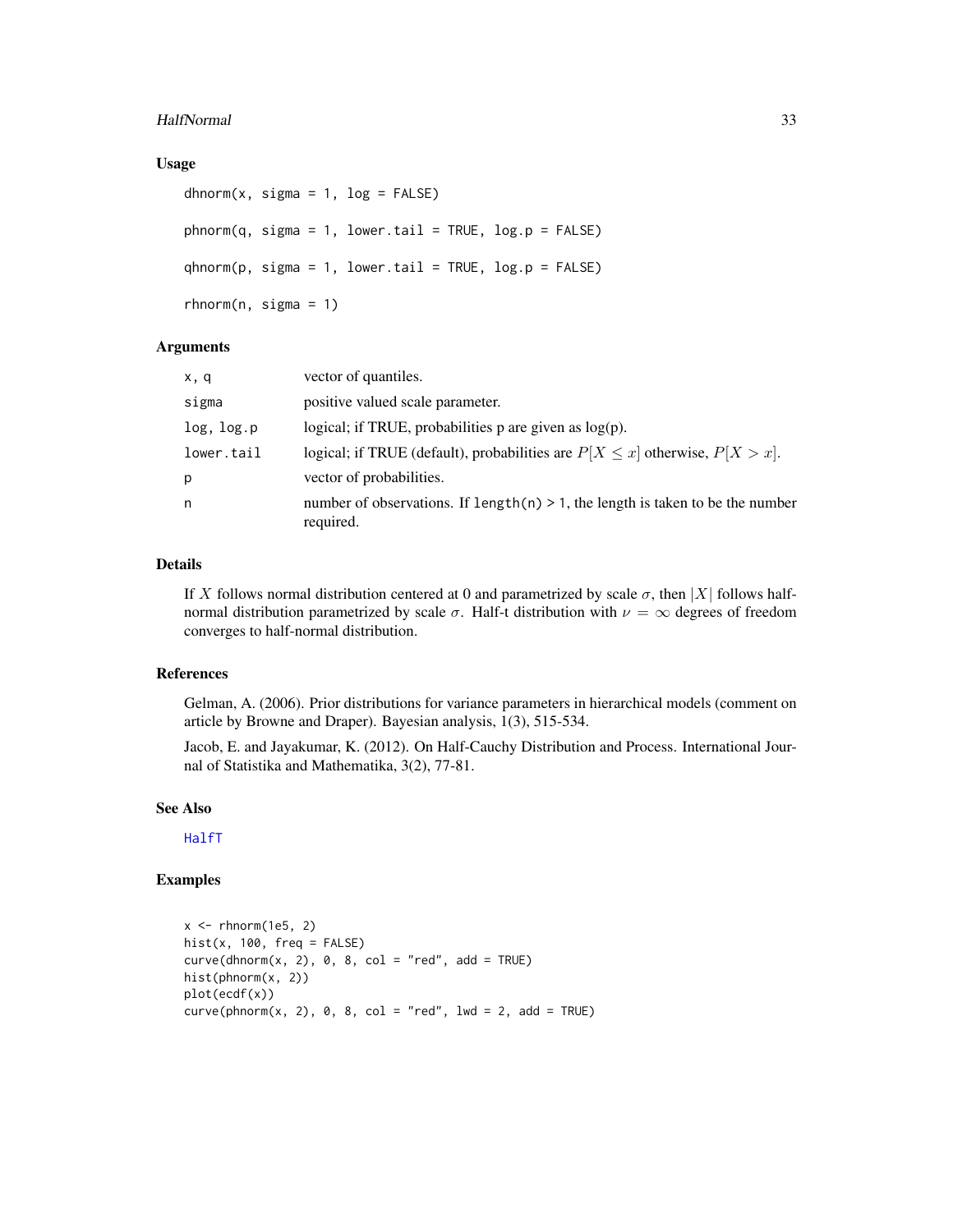<span id="page-33-1"></span><span id="page-33-0"></span>

### Description

Density, distribution function, quantile function and random generation for the half-t distribution.

### Usage

```
dht(x, nu, sigma = 1, log = FALSE)pht(q, nu, sigma = 1, lower.tail = TRUE, log.p = FALSE)qht(p, nu, sigma = 1, lower.tail = TRUE, log.p = FALSE)rht(n, nu, sigma = 1)
```
#### **Arguments**

| x, q       | vector of quantiles.                                                                           |
|------------|------------------------------------------------------------------------------------------------|
| nu, sigma  | positive valued degrees of freedom and scale parameters.                                       |
| log, log.p | logical; if TRUE, probabilities $p$ are given as $log(p)$ .                                    |
| lower.tail | logical; if TRUE (default), probabilities are $P[X \le x]$ otherwise, $P[X > x]$ .             |
| p          | vector of probabilities.                                                                       |
| n          | number of observations. If $length(n) > 1$ , the length is taken to be the number<br>required. |

### Details

If X follows t distribution parametrized by degrees of freedom  $\nu$  and scale  $\sigma$ , then |X| follows half-t distribution parametrized by degrees of freedom  $\nu$  and scale  $\sigma$ .

#### References

Gelman, A. (2006). Prior distributions for variance parameters in hierarchical models (comment on article by Browne and Draper). Bayesian analysis, 1(3), 515-534.

Jacob, E. and Jayakumar, K. (2012). On Half-Cauchy Distribution and Process. International Journal of Statistika and Mathematika, 3(2), 77-81.

### See Also

[HalfNormal](#page-31-1), [HalfCauchy](#page-30-1)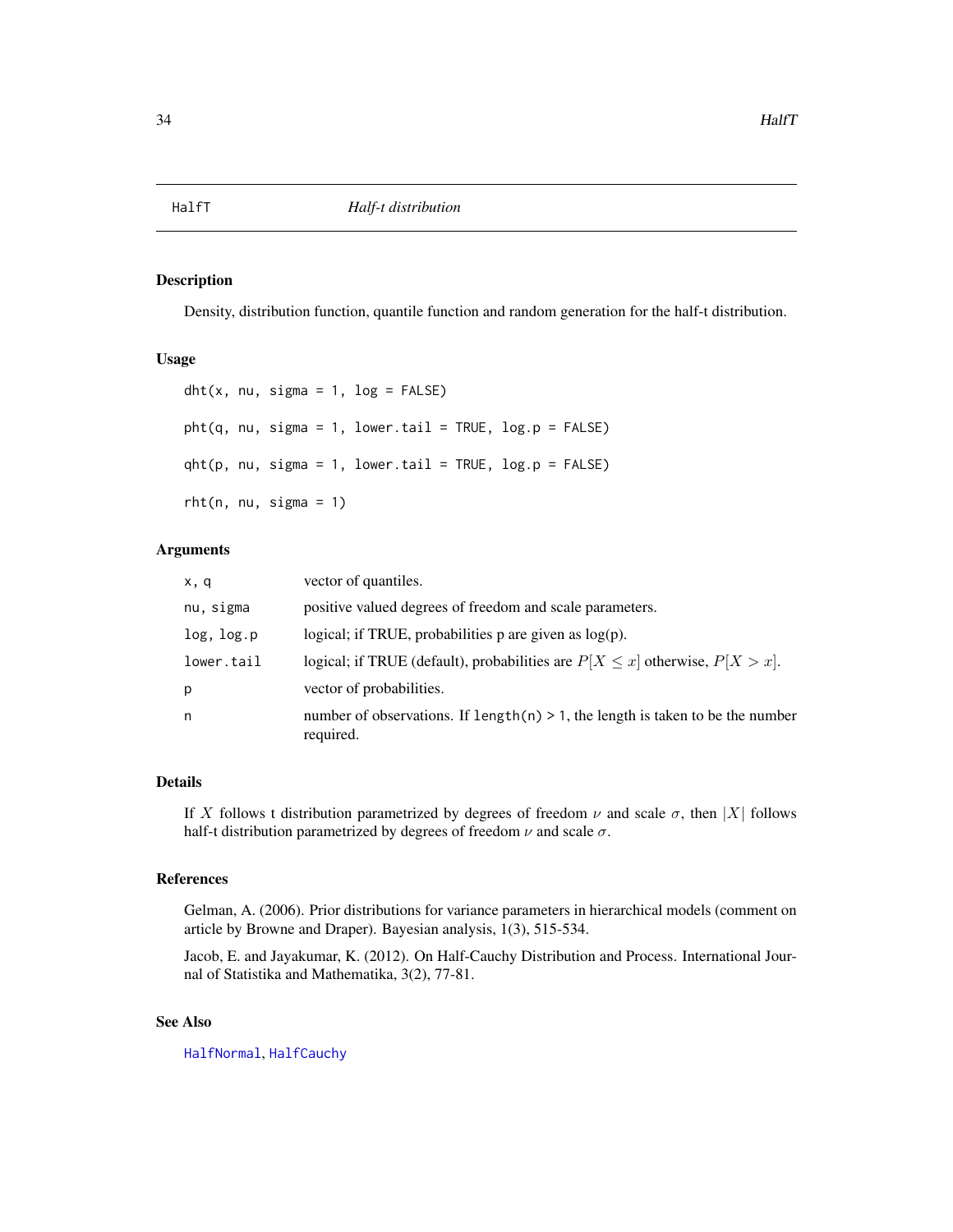#### <span id="page-34-0"></span>Huber 35

### Examples

```
x <- rht(1e5, 2, 2)
hist(x, 500, freq = FALSE, xlim = c(0, 100))
curve(dht(x, 2, 2), 0, 100, col = "red", add = TRUE)hist(pht(x, 2, 2))
plot(ecdf(x), xlim = c(0, 100))curve(\text{pht}(x, 2, 2), 0, 100, col = "red", 1wd = 2, add = TRUE)
```
#### Huber *"Huber density" distribution*

#### Description

Density, distribution function, quantile function and random generation for the "Huber density" distribution.

### Usage

dhuber(x, mu = 0, sigma = 1, epsilon = 1.345,  $log = FALSE$ ) phuber(q, mu = 0, sigma = 1, epsilon = 1.345, lower.tail = TRUE,  $log.p = FALSE$ ) qhuber(p, mu =  $\theta$ , sigma = 1, epsilon = 1.345, lower.tail = TRUE, log.p = FALSE) rhuber(n, mu =  $0$ , sigma = 1, epsilon = 1.345)

### Arguments

| x, q               | vector of quantiles.                                                                           |
|--------------------|------------------------------------------------------------------------------------------------|
| mu, sigma, epsilon |                                                                                                |
|                    | location, and scale, and shape parameters. Scale and shape must be positive.                   |
| log, log.p         | logical; if TRUE, probabilities $p$ are given as $log(p)$ .                                    |
| lower.tail         | logical; if TRUE (default), probabilities are $P[X \le x]$ otherwise, $P[X > x]$ .             |
| p                  | vector of probabilities.                                                                       |
| n                  | number of observations. If $length(n) > 1$ , the length is taken to be the number<br>required. |

#### Details

Huber density is connected to Huber loss and can be defined as:

$$
f(x) = \frac{1}{2\sqrt{2\pi} \left(\Phi(k) + \phi(k)/k - \frac{1}{2}\right)} e^{-\rho_k(x)}
$$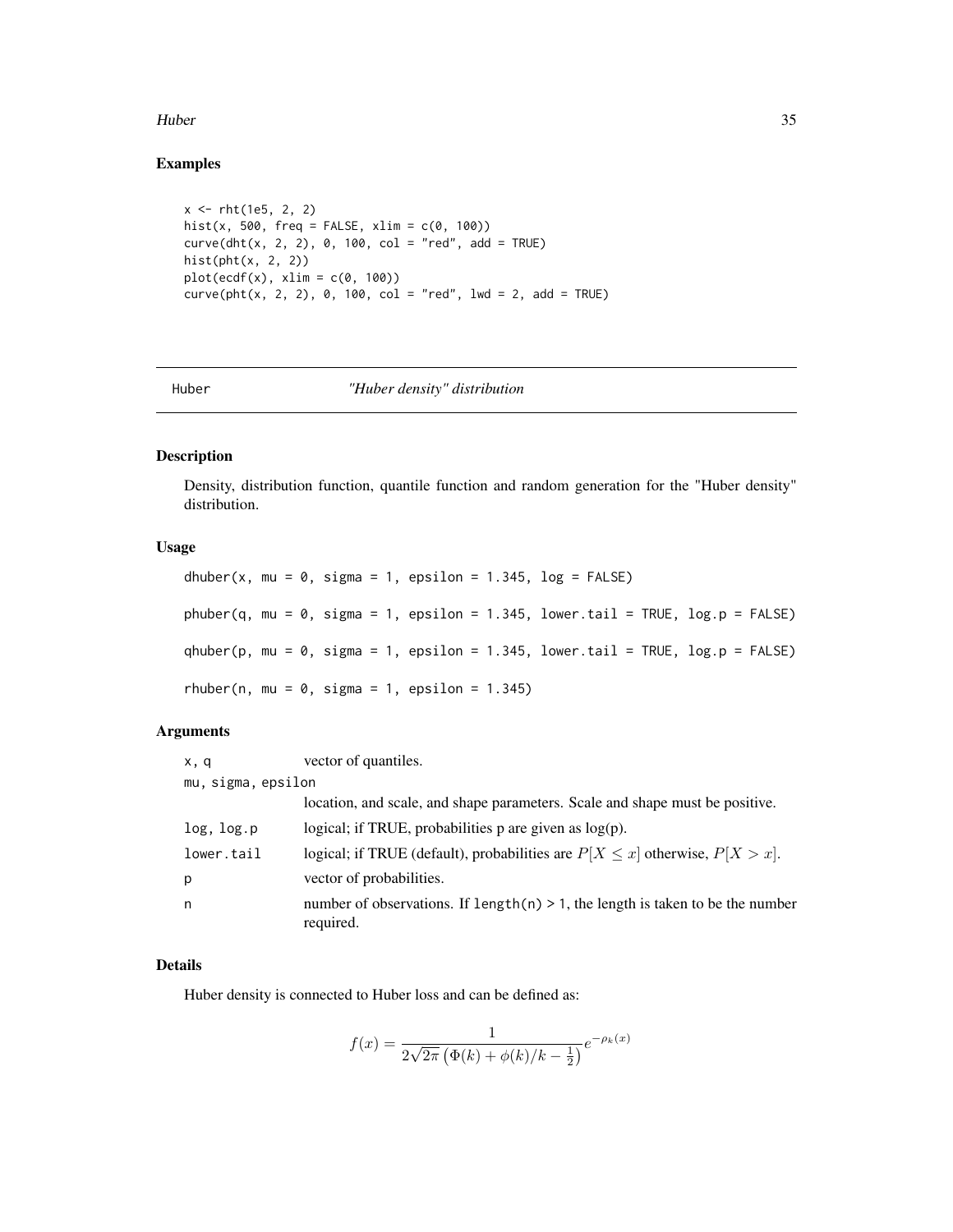where

$$
\rho_k(x) = \begin{cases} \frac{1}{2}x^2 & |x| \le k \\ k|x| - \frac{1}{2}k^2 & |x| > k \end{cases}
$$

#### References

Huber, P.J. (1964). Robust Estimation of a Location Parameter. Annals of Statistics, 53(1), 73-101. Huber, P.J. (1981). Robust Statistics. Wiley. Schumann, D. (2009). Robust Variable Selection. ProQuest.

### Examples

```
x <- rhuber(1e5, 5, 2, 3)
hist(x, 100, freq = FALSE)
curve(dhuber(x, 5, 2, 3), -20, 20, col = "red", add = TRUE, n = 5000)hist(phuber(x, 5, 2, 3))
plot(ecdf(x))
curve(phuber(x, 5, 2, 3), -20, 20, col = "red", 1wd = 2, add = TRUE)
```

| InvChiSa | Inverse chi-squared and scaled chi-squared distributions |
|----------|----------------------------------------------------------|
|          |                                                          |

#### Description

Density, distribution function and random generation for the inverse chi-squared distribution and scaled chi-squared distribution.

#### Usage

```
divchisq(x, nu, tau, log = FALSE)pinvchisq(q, nu, tau, lower.tail = TRUE, log.p = FALSE)
qinvchisq(p, nu, tau, lower.tail = TRUE, log.p = FALSE)
rinvchisq(n, nu, tau)
```
### Arguments

| x, q       | vector of quantiles.                                                                                       |
|------------|------------------------------------------------------------------------------------------------------------|
| nu         | positive valued shape parameter.                                                                           |
| tau        | positive valued scaling parameter; if provided it returns values for scaled chi-<br>squared distributions. |
| log, log.p | logical; if TRUE, probabilities $p$ are given as $log(p)$ .                                                |

<span id="page-35-0"></span>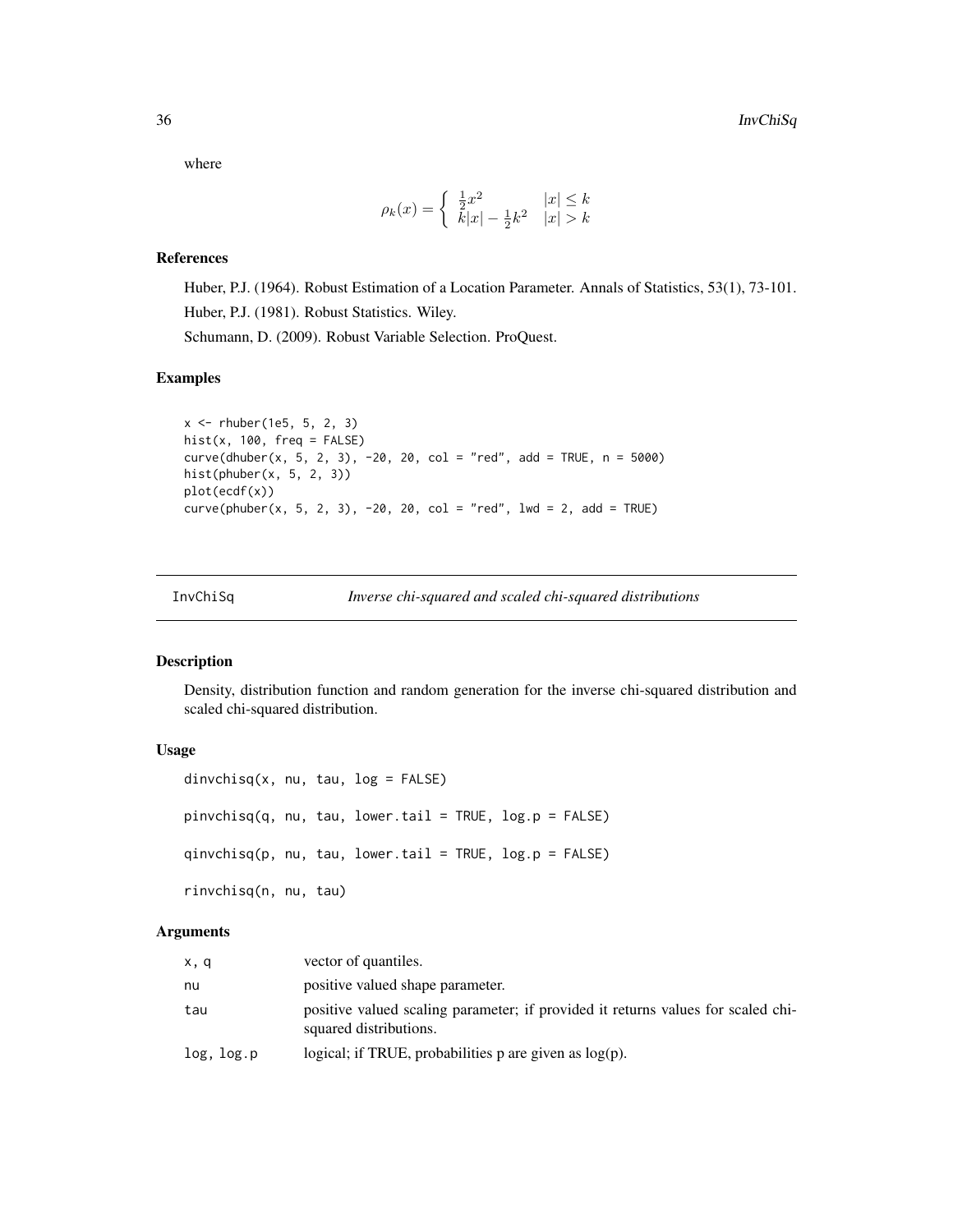| lower.tail | logical; if TRUE (default), probabilities are $P[X \le x]$ otherwise, $P[X > x]$ .             |
|------------|------------------------------------------------------------------------------------------------|
|            | vector of probabilities.                                                                       |
| n          | number of observations. If length(n) $> 1$ , the length is taken to be the number<br>required. |
|            |                                                                                                |

## Details

If X follows  $\chi^2(\nu)$  distribution, then  $1/X$  follows inverse chi-squared distribution parametrized by  $\nu$ . Inverse chi-squared distribution is a special case of inverse gamma distribution with parameters  $\alpha = \frac{\nu}{2}$  and  $\beta = \frac{\nu}{2}$ ; or  $\alpha = \frac{\nu}{2}$  and  $\beta = \frac{\nu \tau^2}{2}$  for scaled inverse chi-squared distribution.

#### See Also

[Chisquare](#page-0-0), [GammaDist](#page-0-0)

## Examples

```
x \le -rinvchisq(1e5, 20)
hist(x, 100, freq = FALSE)curve(dinvchisq(x, 20), 0, 1, n = 501, col = "red", add = TRUE)hist(pinvchisq(x, 20))
plot(ecdf(x))
curve(pinvchisq(x, 20), 0, 1, n = 501, col = "red", lwd = 2, add = TRUE)# scaled
x \le rinvchisq(1e5, 10, 5)
hist(x, 100, freq = FALSE)
curve(dinvchisq(x, 10, 5), 0, 150, n = 501, col = "red", add = TRUE)hist(pinvchisq(x, 10, 5))
plot(ecdf(x))
curve(pinvchisq(x, 10, 5), 0, 150, n = 501, col = "red", lwd = 2, add = TRUE)
```
InvGamma *Inverse-gamma distribution*

# Description

Density, distribution function and random generation for the inverse-gamma distribution.

#### Usage

```
dinvgamma(x, alpha, beta = 1, log = FALSE)
pinvgamma(q, alpha, beta = 1, lower.tail = TRUE, log.p = FALSE)
```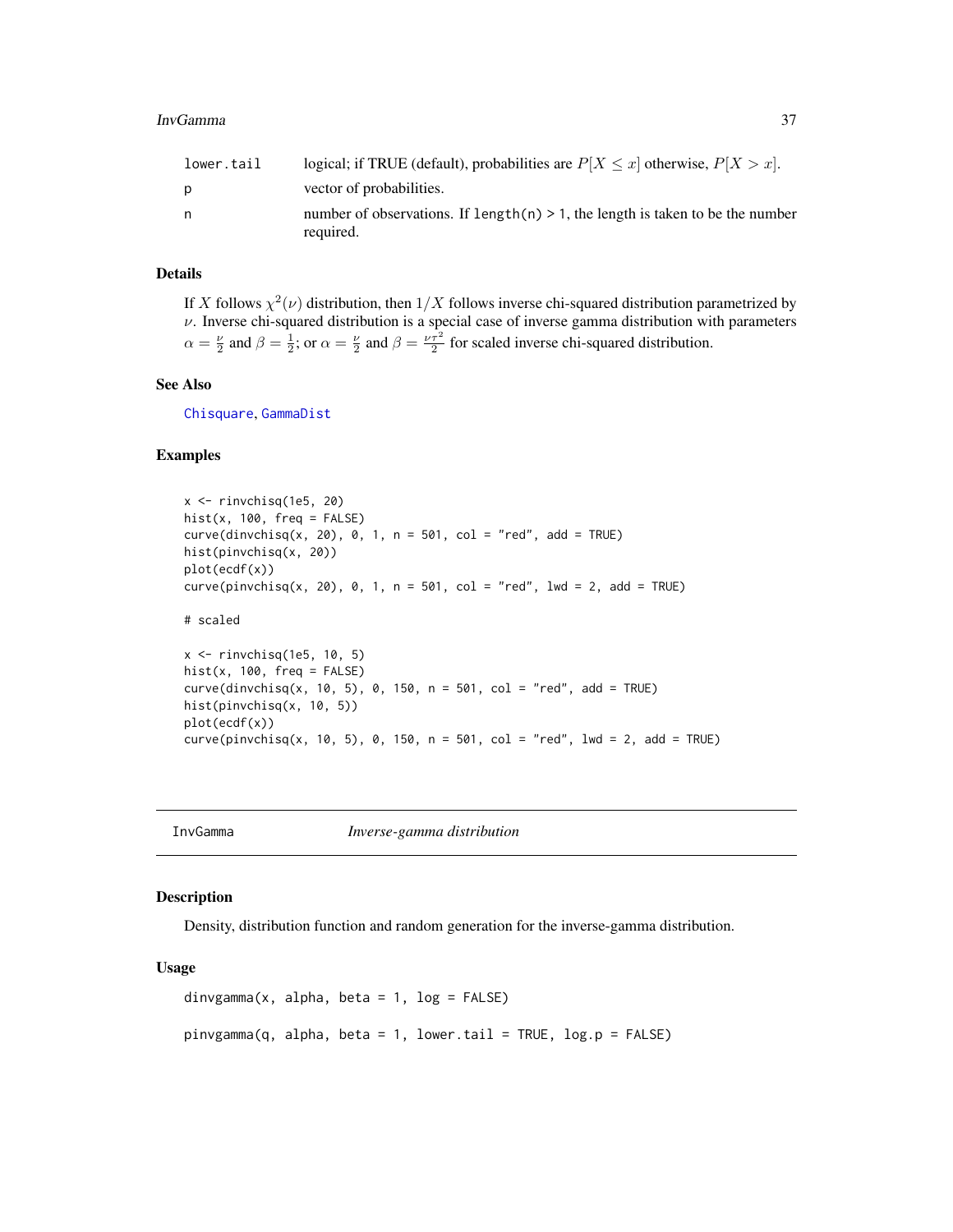#### 38 InvGamma

```
qinvgamma(p, alpha, beta = 1, lower.tail = TRUE, log.p = FALSE)
```

```
rinvgamma(n, alpha, beta = 1)
```
## Arguments

| x, q        | vector of quantiles.                                                                            |
|-------------|-------------------------------------------------------------------------------------------------|
| alpha, beta | positive valued shape and scale parameters.                                                     |
| log, log.p  | logical; if TRUE, probabilities $p$ are given as $log(p)$ .                                     |
| lower.tail  | logical; if TRUE (default), probabilities are $P[X \le x]$ otherwise, $P[X > x]$ .              |
| р           | vector of probabilities.                                                                        |
| n           | number of observations. If length $(n) > 1$ , the length is taken to be the number<br>required. |

# Details

Probability mass function

$$
f(x) = \frac{\beta^{\alpha} x^{-\alpha - 1} \exp(-\frac{\beta}{x})}{\Gamma(\alpha)}
$$

Cumulative distribution function

$$
F(x) = \frac{\gamma(\alpha, \frac{\beta}{x})}{\Gamma(\alpha)}
$$

#### References

Witkovsky, V. (2001). Computing the distribution of a linear combination of inverted gamma variables. Kybernetika 37(1), 79-90.

Leemis, L.M. and McQueston, L.T. (2008). Univariate Distribution Relationships. American Statistician 62(1): 45-53.

## See Also

[GammaDist](#page-0-0)

```
x <- rinvgamma(1e5, 20, 3)
hist(x, 100, freq = FALSE)curve(dinyamma(x, 20, 3), 0, 1, col = "red", add = TRUE, n = 5000)hist(pinvgamma(x, 20, 3))
plot(ecdf(x))
curve(pinvgamma(x, 20, 3), 0, 1, col = "red", 1wd = 2, add = TRUE, n = 5000)
```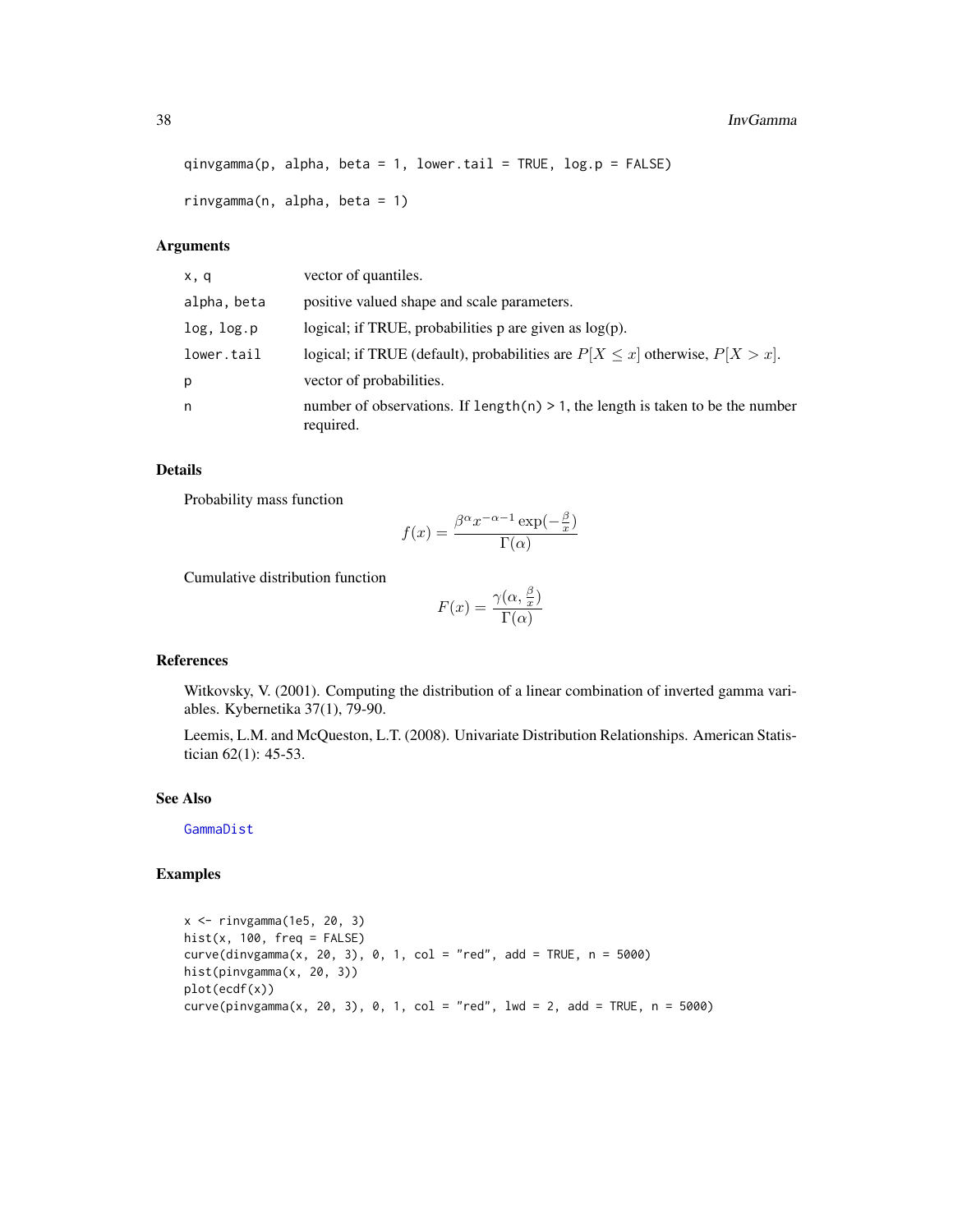Density, distribution function, quantile function and random generation for the Kumaraswamy distribution.

#### Usage

dkumar(x,  $a = 1$ ,  $b = 1$ ,  $log =$  FALSE)  $pkumar(q, a = 1, b = 1, lower.tail = TRUE, log.p = FALSE)$  $q$ kumar(p,  $a = 1$ ,  $b = 1$ , lower.tail = TRUE, log.p = FALSE) rkumar(n,  $a = 1$ ,  $b = 1$ )

## Arguments

| x, q       | vector of quantiles.                                                                           |
|------------|------------------------------------------------------------------------------------------------|
| a, b       | positive valued parameters.                                                                    |
| log, log.p | logical; if TRUE, probabilities $p$ are given as $log(p)$ .                                    |
| lower.tail | logical; if TRUE (default), probabilities are $P[X \le x]$ otherwise, $P[X > x]$ .             |
| р          | vector of probabilities.                                                                       |
| n          | number of observations. If length(n) $> 1$ , the length is taken to be the number<br>required. |

## Details

Probability density function

 $f(x) = abx^{a-1}(1-x^a)^{b-1}$ 

Cumulative distribution function

 $F(x) = 1 - (1 - x^a)^b$ 

Quantile function

$$
F^{-1}(p) = 1 - (1 - p^{1/b})^{1/a}
$$

#### References

Jones, M. C. (2009). Kumaraswamy's distribution: A beta-type distribution with some tractability advantages. Statistical Methodology, 6, 70-81.

Cordeiro, G.M. and de Castro, M. (2009). A new family of generalized distributions. Journal of Statistical Computation & Simulation, 1-17.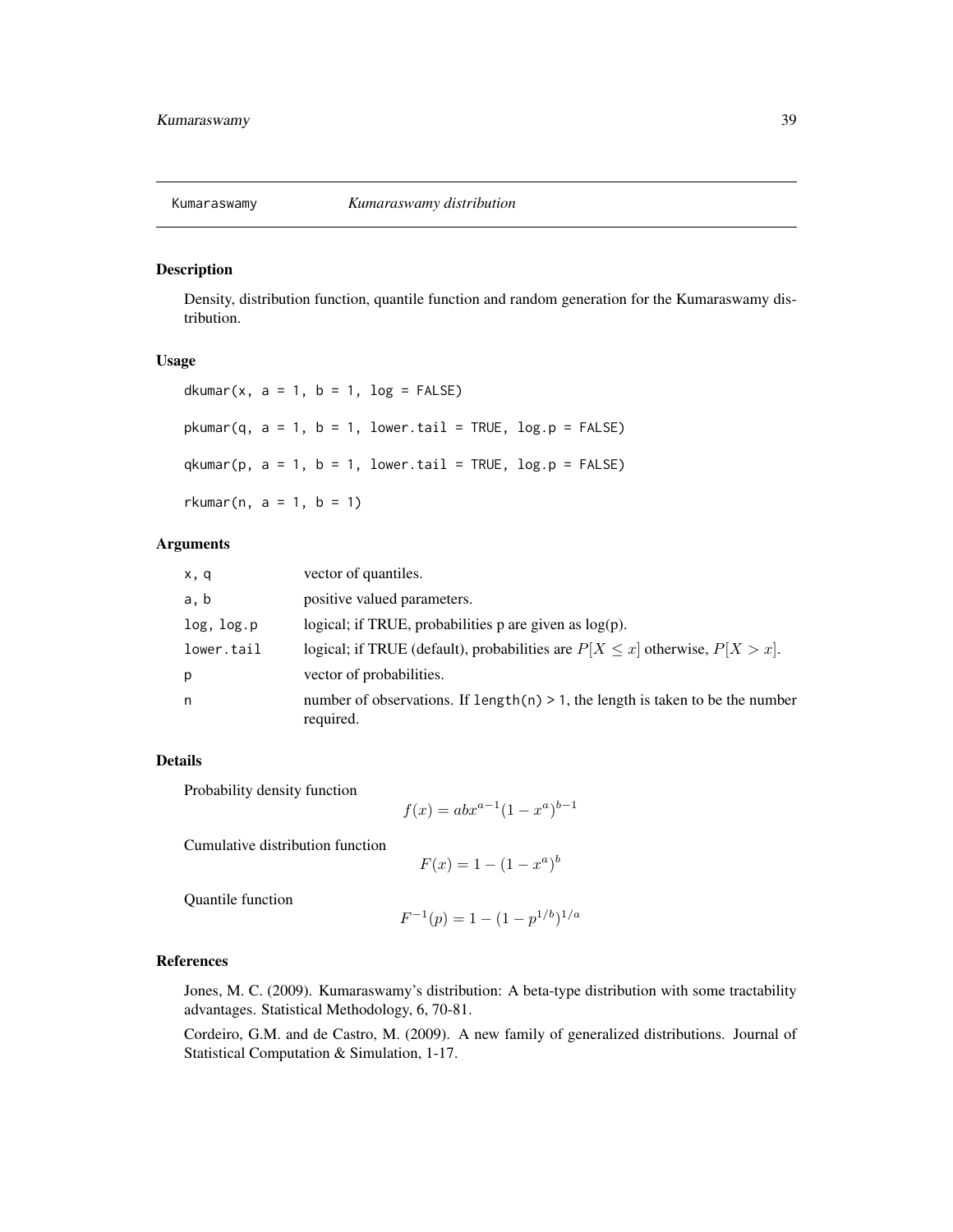# Examples

```
x <- rkumar(1e5, 5, 16)
hist(x, 100, freq = FALSE)
curve(dkumar(x, 5, 16), 0, 1, col = "red", add = TRUE)hist(pkumar(x, 5, 16))
plot(ecdf(x))
curve(pkumar(x, 5, 16), 0, 1, col = "red", lwd = 2, add = TRUE)
```
Laplace *Laplace distribution*

# Description

Density, distribution function, quantile function and random generation for the Laplace distribution.

# Usage

```
dlaplace(x, mu = 0, sigma = 1, log = FALSE)
plaplace(q, mu = 0, sigma = 1, lower.tail = TRUE, log.p = FALSE)qlaplace(p, mu = 0, sigma = 1, lower.tail = TRUE, log.p = FALSE)
rlaplace(n, mu = 0, sigma = 1)
```
## Arguments

| vector of quantiles.                                                                            |
|-------------------------------------------------------------------------------------------------|
| location and scale parameters. Scale must be positive.                                          |
| logical; if TRUE, probabilities p are given as $log(p)$ .                                       |
| logical; if TRUE (default), probabilities are $P[X \le x]$ otherwise, $P[X > x]$ .              |
| vector of probabilities.                                                                        |
| number of observations. If length $(n) > 1$ , the length is taken to be the number<br>required. |
|                                                                                                 |

## Details

Probability density function

$$
f(x) = \frac{1}{2\sigma} \exp\left(-\left|\frac{x-\mu}{\sigma}\right|\right)
$$

Cumulative distribution function

$$
F(x) = \begin{cases} \frac{1}{2} \exp\left(\frac{x-\mu}{\sigma}\right) & x < \mu\\ 1 - \frac{1}{2} \exp\left(\frac{x-\mu}{\sigma}\right) & x \ge \mu \end{cases}
$$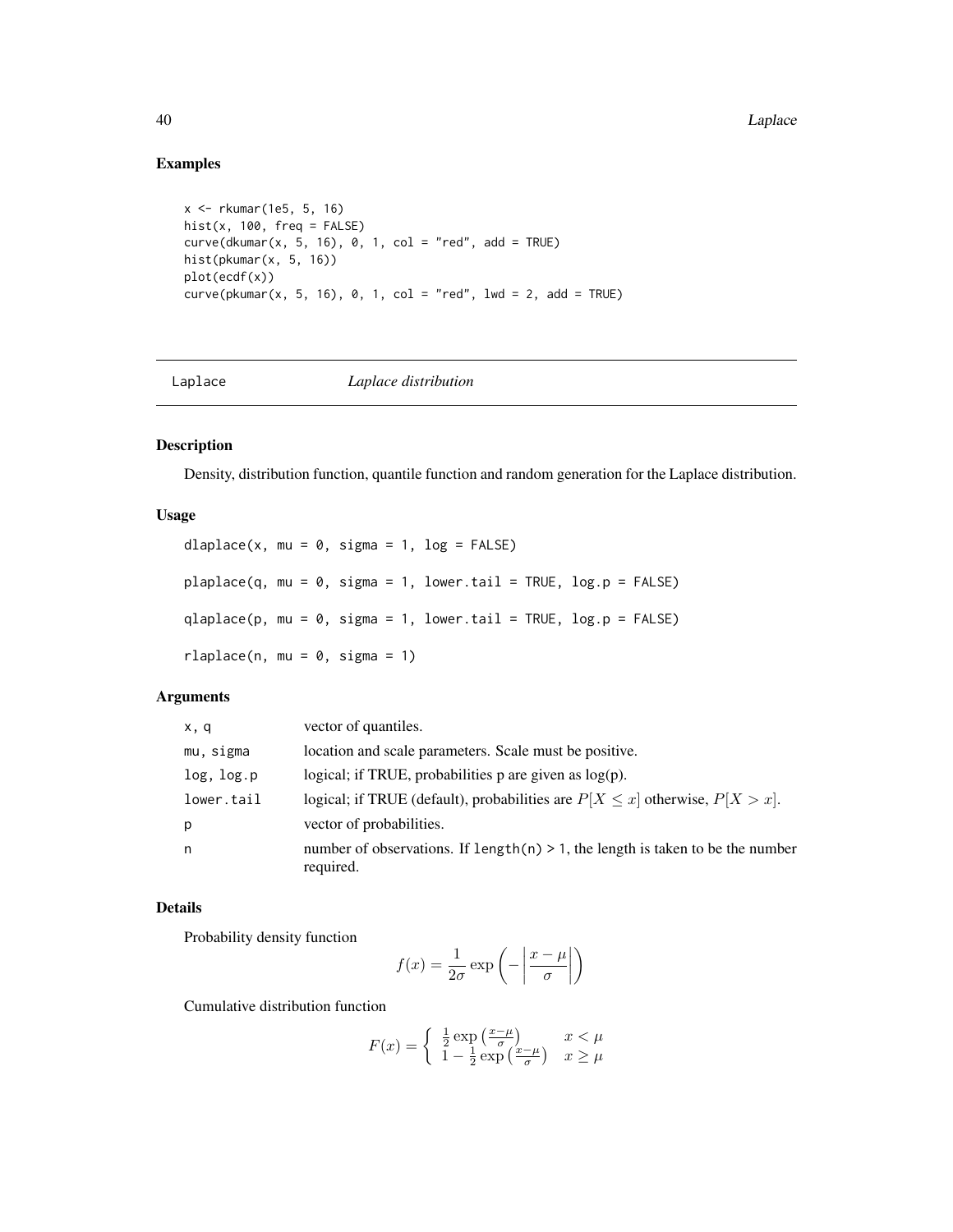## LocationScaleT 41

Quantile function

$$
F^{-1}(p) = \begin{cases} \mu + \sigma \log(2p) & p < 0.5\\ \mu - \sigma \log(2(1-p)) & p \ge 0.5 \end{cases}
$$

## References

Krishnamoorthy, K. (2006). Handbook of Statistical Distributions with Applications. Chapman & Hall/CRC

Forbes, C., Evans, M. Hastings, N., & Peacock, B. (2011). Statistical Distributions. John Wiley & Sons.

# Examples

```
x <- rlaplace(1e5, 5, 16)
hist(x, 100, freq = FALSE)
curve(dlaplace(x, 5, 16), -200, 200, n = 500, col = "red", add = TRUE)hist(plaplace(x, 5, 16))
plot(ecdf(x))
curve(plaplace(x, 5, 16), -200, 200, n = 500, col = 'red', lwd = 2, add = TRUE)
```
LocationScaleT *Location-scale version of the t-distribution*

#### Description

Probability mass function, distribution function and random generation for location-scale version of the t-distribution. Location-scale version of the t-distribution besides degrees of freedom  $\nu$ , is parametrized using additional parameters  $\mu$  for location and  $\sigma$  for scale ( $\mu = 0$  and  $\sigma = 1$  for standard t-distribution).

### Usage

```
dlst(x, df, mu = 0, sigma = 1, log = FALSE)
plst(q, df, mu = 0, sigma = 1, lower[amara] = TRUE, <math>log.p = FALSE)
qlst(p, df, mu = 0, sigma = 1, lower.tail = TRUE, log.p = FALSE)rlst(n, df, mu = 0, sigma = 1)
```
## Arguments

| x.q | vector of quantiles.                                                   |
|-----|------------------------------------------------------------------------|
| df  | degrees of freedom $(> 0$ , maybe non-integer). $df = Inf$ is allowed. |
| mu  | vector of locations                                                    |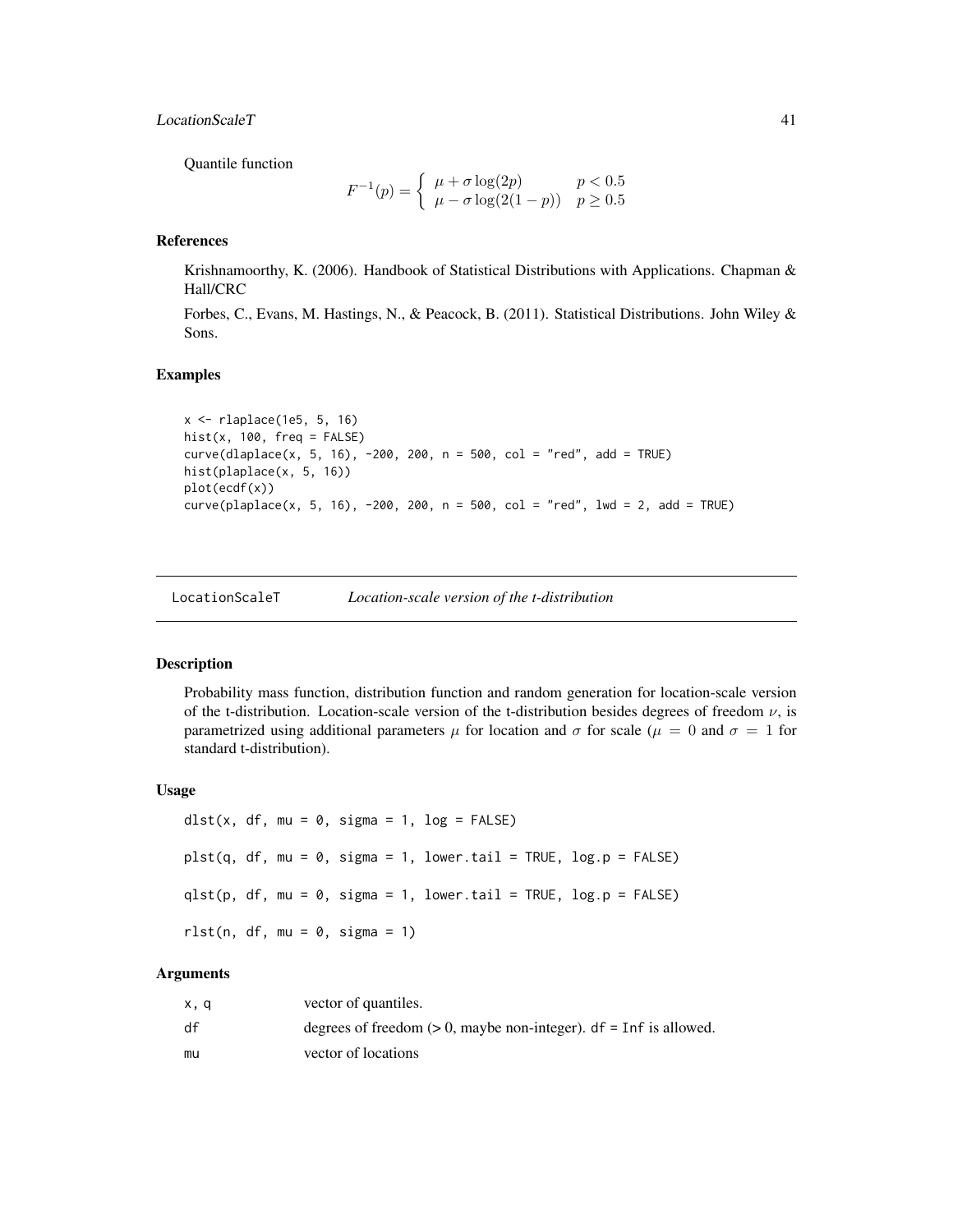| sigma      | vector of positive valued scale parameters.                                                     |
|------------|-------------------------------------------------------------------------------------------------|
| log, log.p | logical; if TRUE, probabilities $p$ are given as $log(p)$ .                                     |
| lower.tail | logical; if TRUE (default), probabilities are $P[X \le x]$ otherwise, $P[X > x]$ .              |
| р          | vector of probabilities.                                                                        |
| n          | number of observations. If length $(n) > 1$ , the length is taken to be the number<br>required. |

## See Also

[TDist](#page-0-0)

# Examples

```
x <- rlst(1e5, 1000, 5, 13)
hist(x, 100, freq = FALSE)
curve(dlst(x, 1000, 5, 13), -60, 60, col = "red", add = TRUE)hist(plst(x, 1000, 5, 13))
plot(ecdf(x))
curve(plst(x, 1000, 5, 13), -60, 60, col = "red", lwd = 2, add = TRUE)
```

| Logarithmic series distribution<br>LogSeries |
|----------------------------------------------|
|----------------------------------------------|

# Description

Density, distribution function, quantile function and random generation for the logarithmic series distribution.

# Usage

```
dlgser(x, theta, log = FALSE)
plgser(q, theta, lower.tail = TRUE, log.p = FALSE)
qlgser(p, theta, lower.tail = TRUE, log.p = FALSE)
rlgser(n, theta)
```
# Arguments

| x, q       | vector of quantiles.                                                               |
|------------|------------------------------------------------------------------------------------|
| theta      | vector; concentration parameter; ( $\theta$ < theta < 1).                          |
| log, log.p | logical; if TRUE, probabilities p are given as $log(p)$ .                          |
| lower.tail | logical; if TRUE (default), probabilities are $P[X \le x]$ otherwise, $P[X > x]$ . |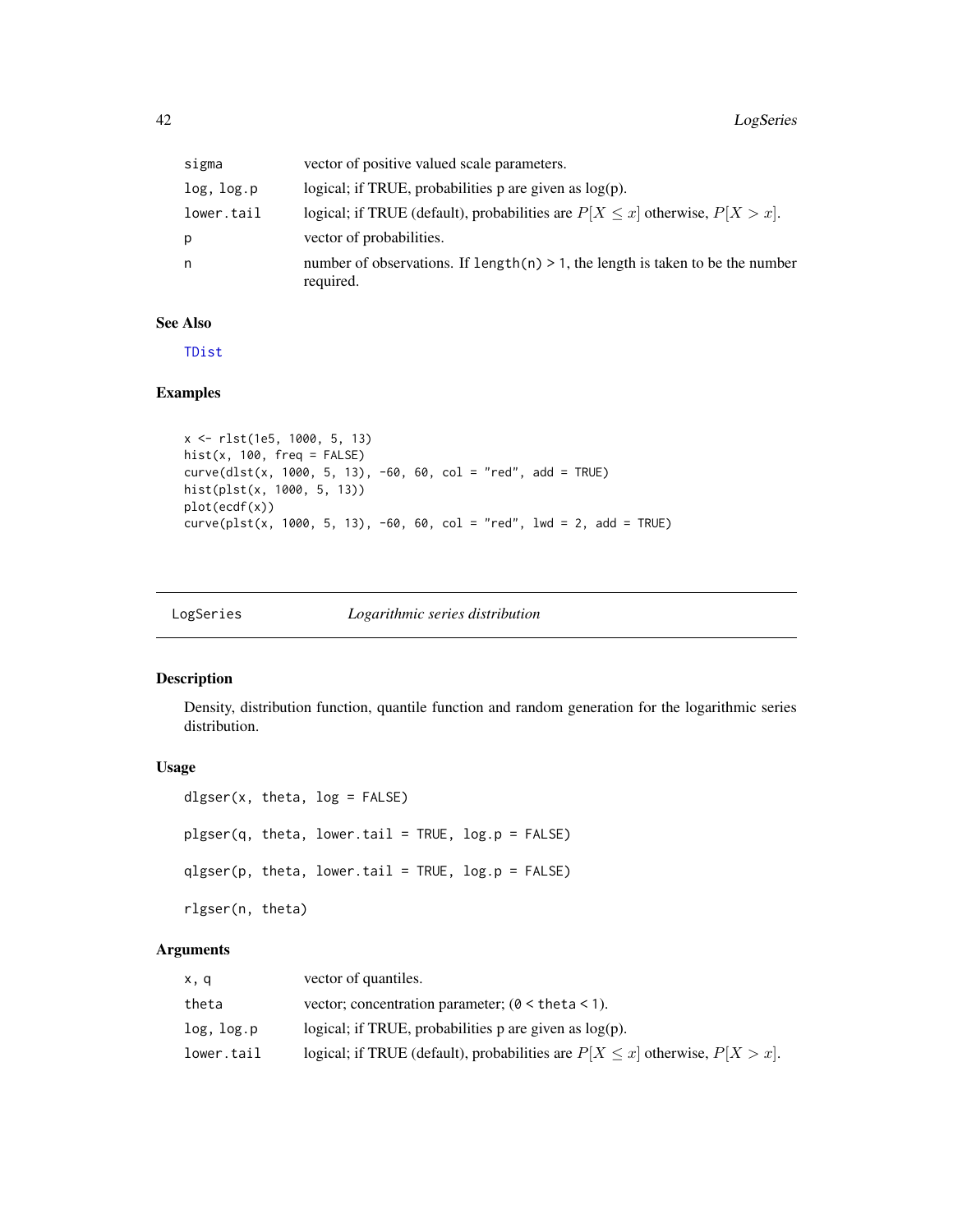|   | vector of probabilities.                                                                       |
|---|------------------------------------------------------------------------------------------------|
| n | number of observations. If $length(n) > 1$ , the length is taken to be the number<br>required. |

## Details

Probability mass function

$$
f(x) = \frac{-1}{\log(1-\theta)} \frac{\theta^x}{x}
$$

Cumulative distribution function

$$
F(x) = \frac{-1}{\log(1-\theta)} \sum_{k=1}^{x} \frac{\theta^x}{x}
$$

Quantile function and random generation are computed using algorithm described in Krishnamoorthy (2006).

## References

Krishnamoorthy, K. (2006). Handbook of Statistical Distributions with Applications. Chapman & Hall/CRC

Forbes, C., Evans, M. Hastings, N., & Peacock, B. (2011). Statistical Distributions. John Wiley & Sons.

## Examples

```
x <- rlgser(1e5, 0.66)
xx \le - seq(0, 100, by = 1)
plot(prop.table(table(x)), type = "h")
lines(xx, dlgser(xx, 0.66), col = "red")
# Notice: distribution of F(X) is far from uniform:
hist(plgser(x, 0.66), 50)
xx \le - seq(0, 100, by = 0.01)
plot(ecdf(x))
lines(xx, plgser(xx, 0.66), col = "red", lwd = 2)
```
Lomax *Lomax distribution*

#### Description

Density, distribution function, quantile function and random generation for the Lomax distribution.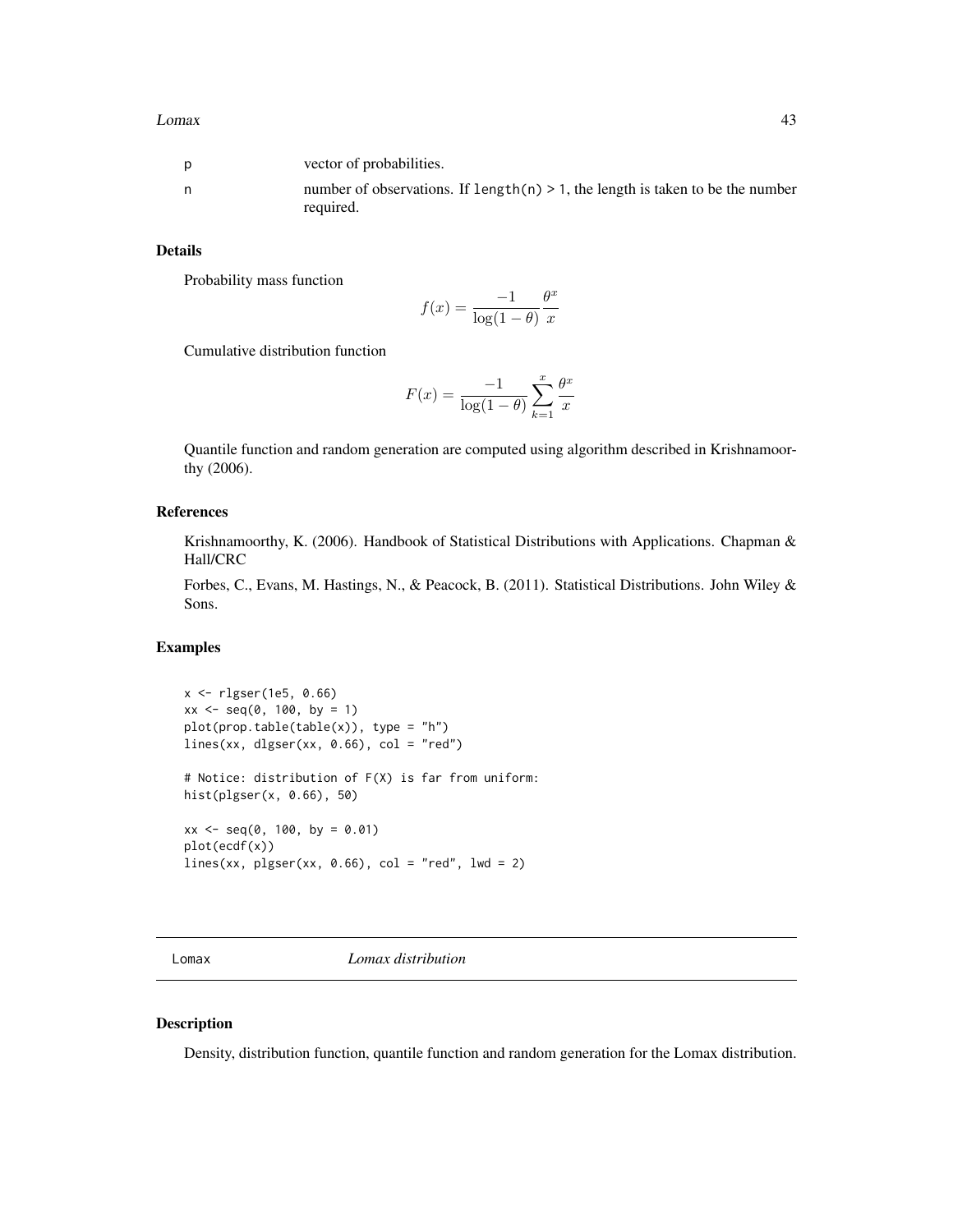## Usage

```
dlomax(x, lambda, kappa, log = FALSE)
plomax(q, lambda, kappa, lower.tail = TRUE, log.p = FALSE)
qlomax(p, lambda, kappa, lower.tail = TRUE, log.p = FALSE)
rlomax(n, lambda, kappa)
```
# Arguments

| x, q          | vector of quantiles.                                                                           |
|---------------|------------------------------------------------------------------------------------------------|
| lambda, kappa | positive valued parameters.                                                                    |
| log, log.p    | logical; if TRUE, probabilities $p$ are given as $log(p)$ .                                    |
| lower.tail    | logical; if TRUE (default), probabilities are $P[X \le x]$ otherwise, $P[X > x]$ .             |
| p             | vector of probabilities.                                                                       |
| n             | number of observations. If $length(n) > 1$ , the length is taken to be the number<br>required. |

# Details

Probability density function

$$
f(x) = \frac{\lambda \kappa}{(1 + \lambda x)^{\kappa + 1}}
$$

Cumulative distribution function

$$
F(x) = 1 - (1 + \lambda x)^{-\kappa}
$$

Quantile function

$$
F^{-1}(p) = \frac{(1-p)^{-1/\kappa} - 1}{\lambda}
$$

# Examples

x <- rlomax(1e5, 5, 16)  $hist(x, 100, freq = FALSE)$  $curve(dlomax(x, 5, 16), 0, 1, col = "red", add = TRUE, n = 5000)$ hist(plomax $(x, 5, 16)$ ) plot(ecdf(x))  $curve($ plomax(x, 5, 16), 0, 1, col = "red", lwd = 2, add = TRUE)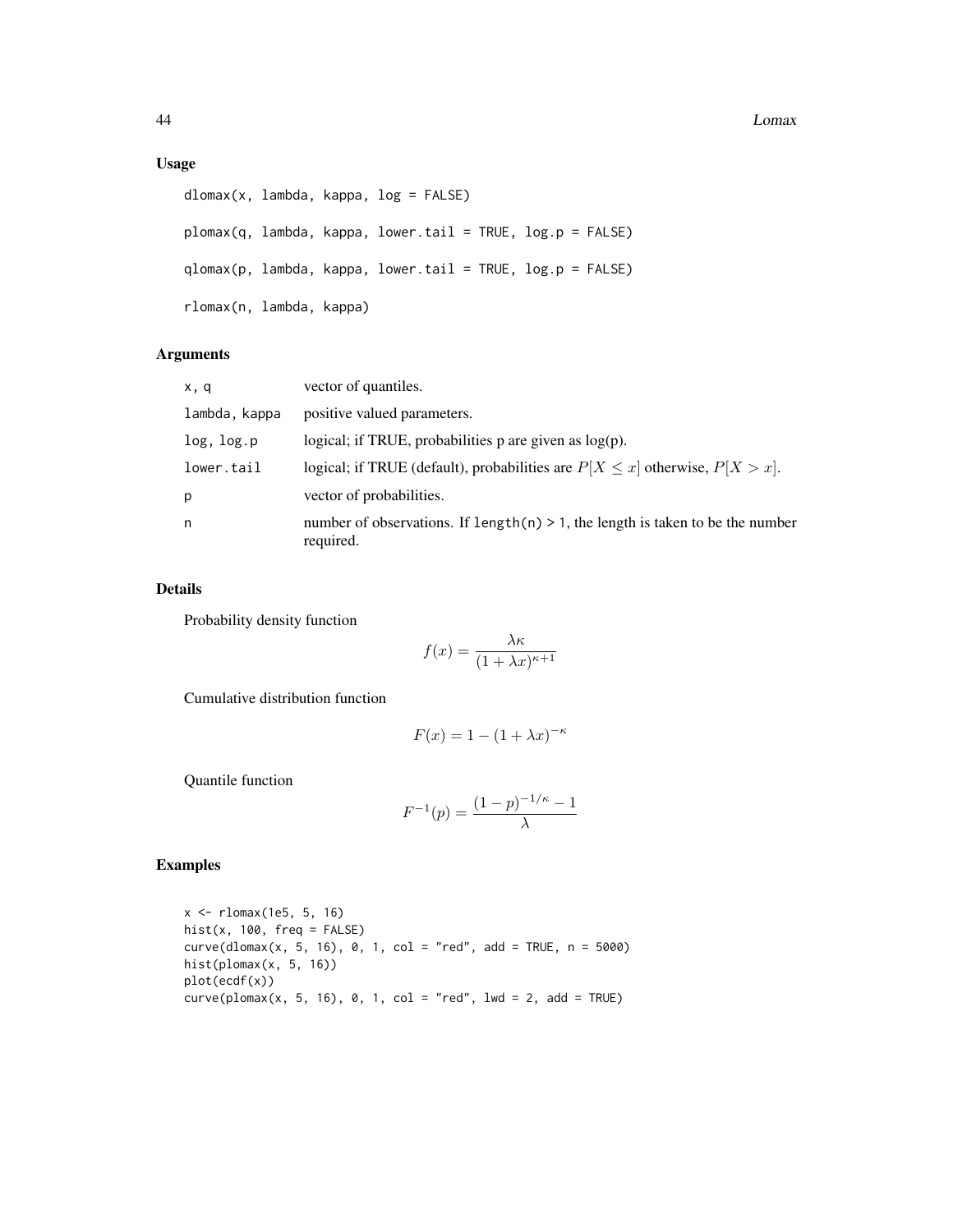MultiHypergeometric *Multivariate hypergeometric distribution*

#### Description

Probability mass function and random generation for the multivariate hypergeometric distribution.

## Usage

dmvhyper(x, n, k, log = FALSE)

rmvhyper(nn, n, k)

## Arguments

| $\mathsf{x}$ | $m$ -column matrix of quantiles.                                                               |
|--------------|------------------------------------------------------------------------------------------------|
| n.           | m-length vector or m-column matrix of numbers of balls in m colors.                            |
| k            | the number of balls drawn from the urn.                                                        |
| log          | logical; if TRUE, probabilities $p$ are given as $log(p)$ .                                    |
| nn           | number of observations. If $length(n) > 1$ , the length is taken to be the number<br>required. |

#### Details

Probability mass function

$$
f(x) = \frac{\prod_{i=1}^{m} {n_i \choose x_i}}{\binom{N}{k}}
$$

The multivariate hypergeometric distribution is generalization of hypergeometric distribution. It is used for sampling *without* replacement k out of N marbles in m colors, where each of the colors appears  $n_i$  times. Where  $k = \sum_{i=1}^m x_i$ ,  $N = \sum_{i=1}^m n_i$  and  $k \leq N$ .

## References

Gentle, J.E. (2006). Random number generation and Monte Carlo methods. Springer.

#### See Also

[Hypergeometric](#page-0-0)

## Examples

# Generating 10 random draws from multivariate hypergeometric # distribution parametrized using a vector

rmvhyper(10, c(10, 12, 5, 8, 11), 33)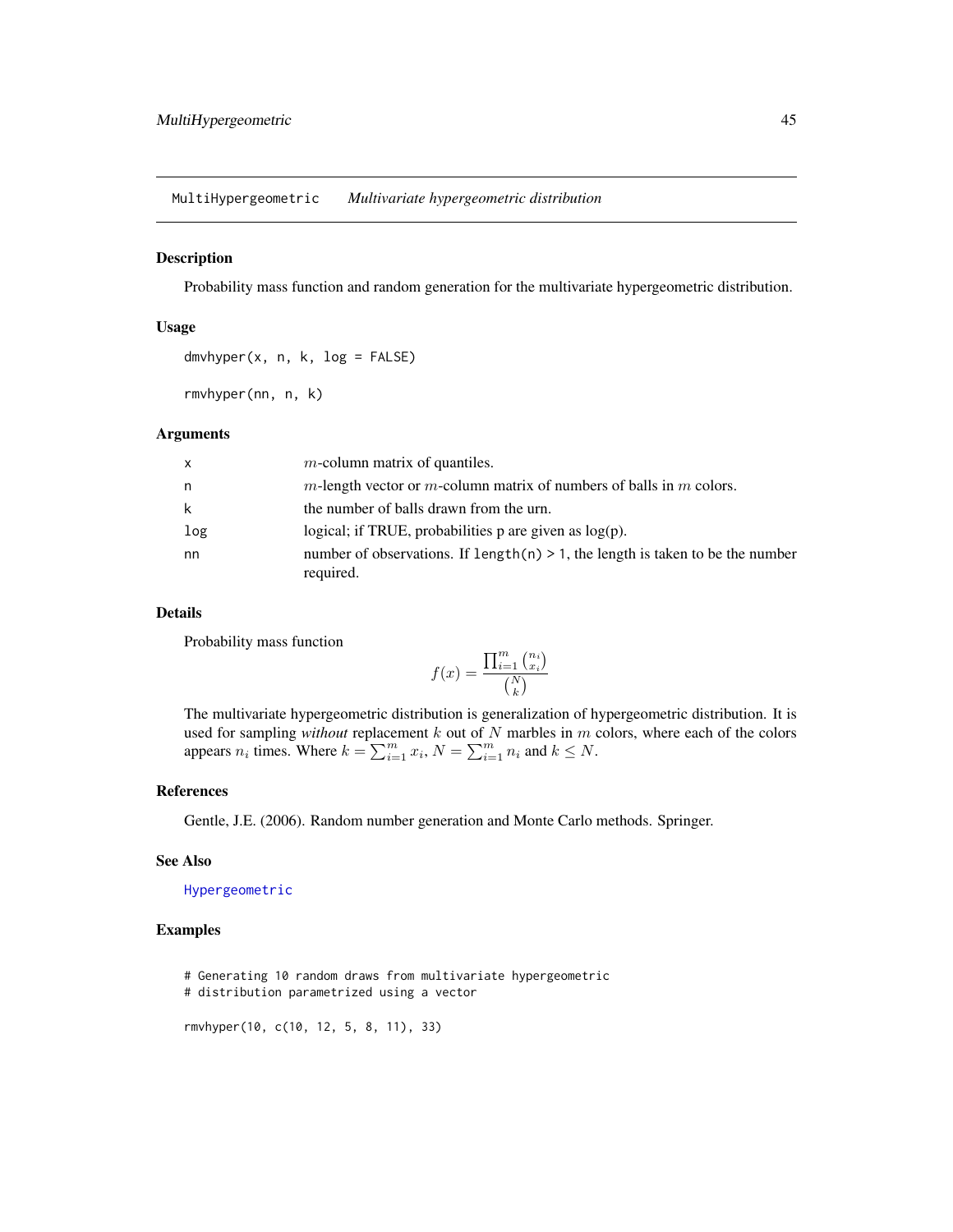<span id="page-45-0"></span>

Probability mass function and random generation for the multinomial distribution.

#### Usage

dmnom(x, size, prob, log = FALSE)

rmnom(n, size, prob)

### Arguments

| x    | $k$ -column matrix of quantiles.                                                                |
|------|-------------------------------------------------------------------------------------------------|
| size | numeric vector; number of trials (zero or more).                                                |
| prob | $k$ -column numeric matrix; probability of success on each trial.                               |
| log  | logical; if TRUE, probabilities $p$ are given as $log(p)$ .                                     |
| n    | number of observations. If length $(n) > 1$ , the length is taken to be the number<br>required. |

# Details

Probability mass function

$$
f(x) = \frac{n!}{\prod_{i=1}^{k} x_i} \prod_{i=1}^{k} p_i^{x_i}
$$

## References

Gentle, J.E. (2006). Random number generation and Monte Carlo methods. Springer.

## See Also

[Binomial](#page-0-0), [Multinomial](#page-45-0)

```
# Generating 10 random draws from multinomial distribution
# parametrized using a vector
(x \leq r \text{mmom}(10, 3, c(1/3, 1/3, 1/3)))# Results are consistent with dmultinom() from stats:
all.equal(dmultinom(x[1,], 3, c(1/3, 1/3, 1/3)),
```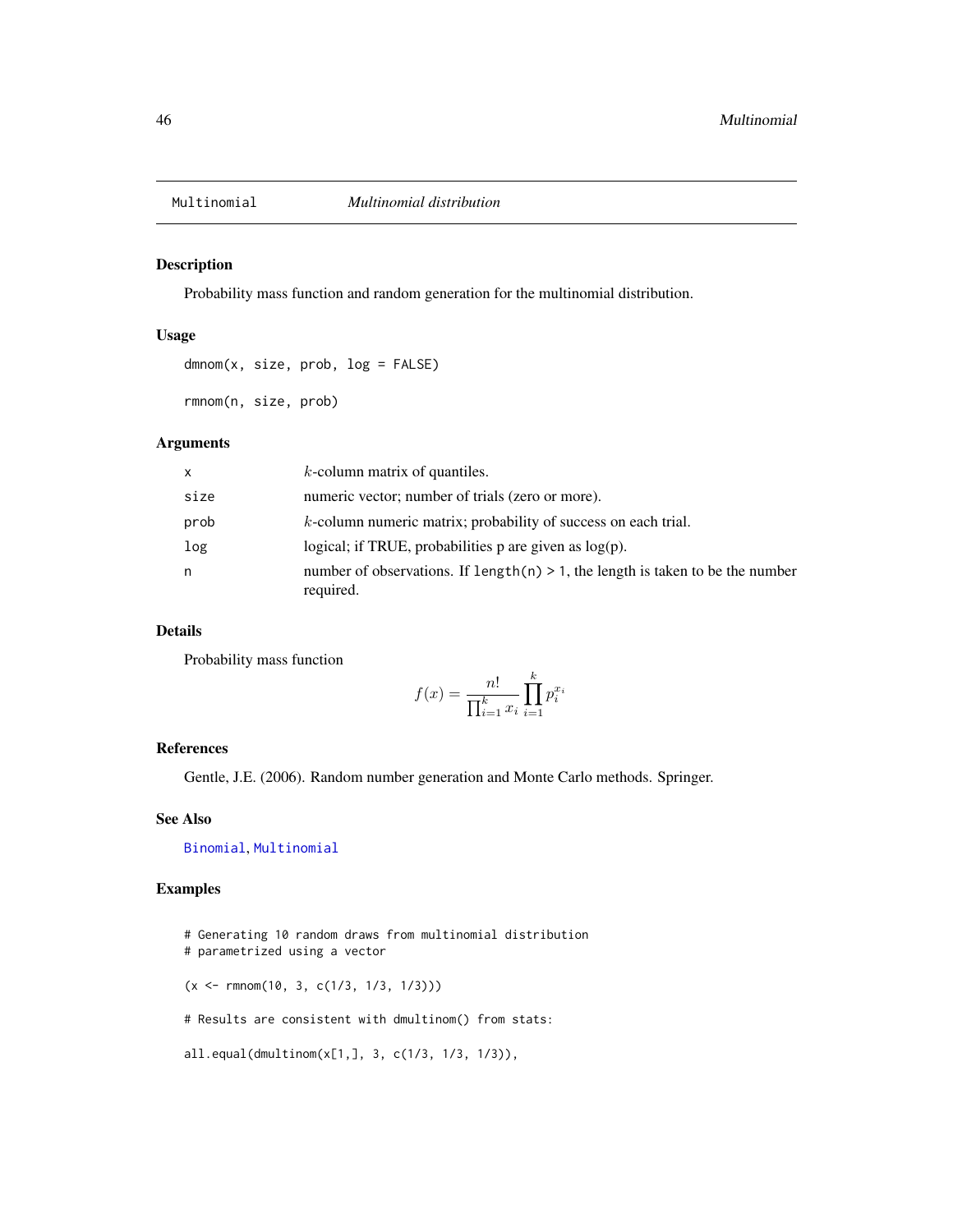# NegHyper 47

 $d$ mnom $(x[1, , d$ rop = FALSE], 3, c $(1/3, 1/3, 1/3)))$ 

NegHyper *Negative hypergeometric distribution*

## Description

Probability mass function, distribution function, quantile function and random generation for the negative hypergeometric distribution.

## Usage

dnhyper(x, n, m, r, log = FALSE)  $phyper(q, n, m, r, lower.tail = TRUE, log.p = FALSE)$  $qnhyper(p, n, m, r, lower$  $tail = TRUE,  $log.p = FALSE$ )$ rnhyper(nn, n, m, r)

## Arguments

| x, q         | vector of quantiles representing the number of balls drawn without replacement<br>from an urn which contains both black and white balls. |
|--------------|------------------------------------------------------------------------------------------------------------------------------------------|
| n            | the number of black balls in the urn.                                                                                                    |
| m            | the number of white balls in the urn.                                                                                                    |
| $\mathsf{r}$ | the number of white balls that needs to be drawn for the sampling to be stopped.                                                         |
| log, log.p   | logical; if TRUE, probabilities $p$ are given as $log(p)$ .                                                                              |
| lower.tail   | logical; if TRUE (default), probabilities are $P[X \le x]$ otherwise, $P[X > x]$ .                                                       |
| p            | vector of probabilities.                                                                                                                 |
| nn           | number of observations. If $length(n) > 1$ , the length is taken to be the number<br>required.                                           |

# Details

Negative hypergeometric distribution describes number of balls  $x$  observed until drawing without replacement to obtain r white balls from the urn containing m white balls and n black balls, and is defined as

$$
f(x) = \frac{\binom{x-1}{r-1}\binom{m+n-x}{m-r}}{\binom{m+n}{n}}
$$

The algorithm used for calculating probability mass function, cumulative distribution function and quantile function is based on Fortran program NHYPERG created by Berry and Mielke (1996, 1998). Random generation is done by inverse transform sampling.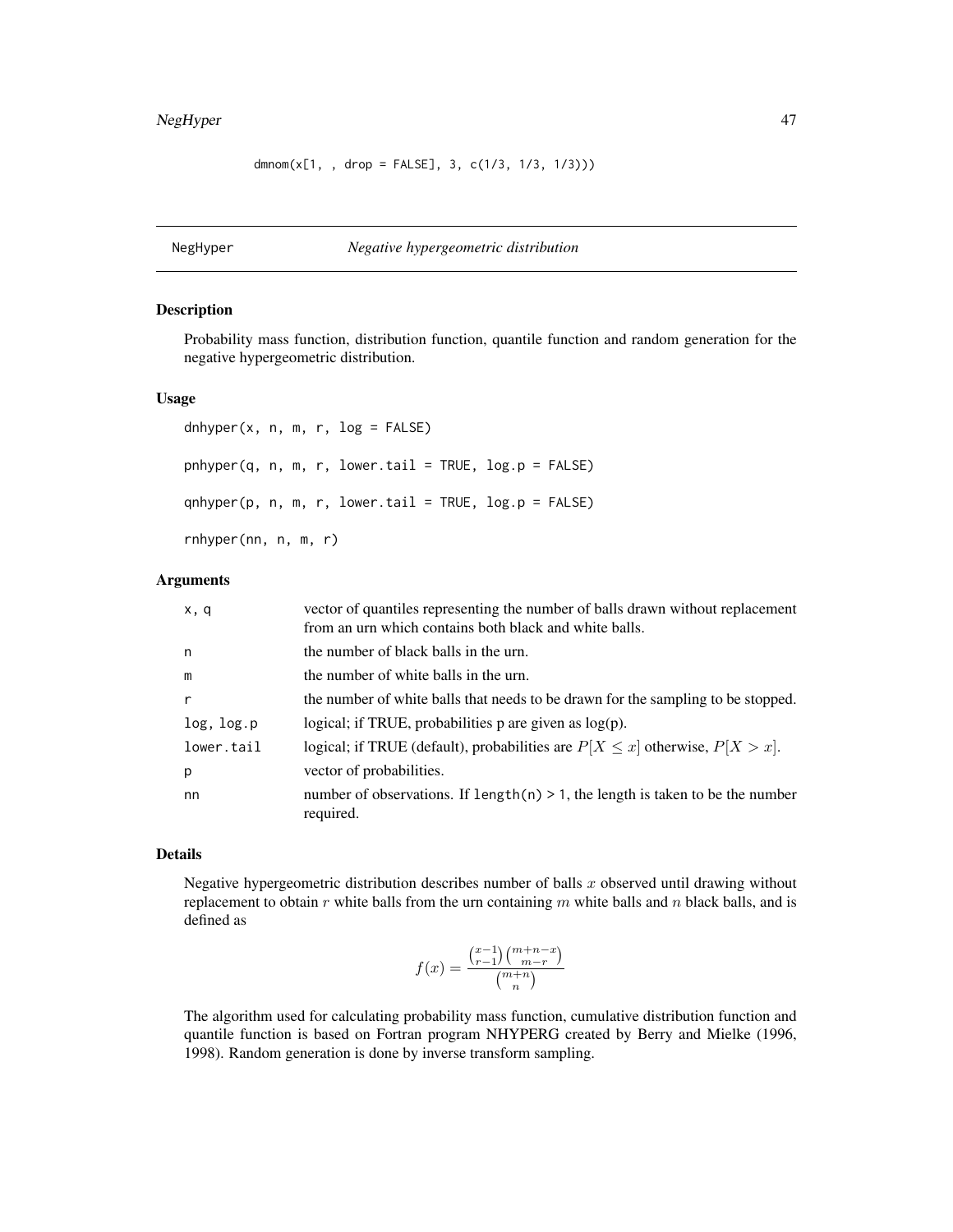#### References

Berry, K. J., & Mielke, P. W. (1998). The negative hypergeometric probability distribution: Sampling without replacement from a finite population. Perceptual and motor skills, 86(1), 207-210. <http://pms.sagepub.com/content/86/1/207.full.pdf>

Berry, K. J., & Mielke, P. W. (1996). Exact confidence limits for population proportions based on the negative hypergeometric probability distribution. Perceptual and motor skills, 83(3 suppl), 1216-1218. [http://pms.sagepub.com/content/83/3\\_suppl/1216.full.pdf](http://pms.sagepub.com/content/83/3_suppl/1216.full.pdf)

Schuster, E. F., & Sype, W. R. (1987). On the negative hypergeometric distribution. International Journal of Mathematical Education in Science and Technology, 18(3), 453-459.

Chae, K. C. (1993). Presenting the negative hypergeometric distribution to the introductory statistics courses. International Journal of Mathematical Education in Science and Technology, 24(4), 523- 526.

Jones, S.N. (2013). A Gaming Application of the Negative Hypergeometric Distribution. UNLV Theses, Dissertations, Professional Papers, and Capstones. Paper 1846. [http://digitalscholarsh](http://digitalscholarship.unlv.edu/cgi/viewcontent.cgi?article=2847&context=thesesdissertations)ip. [unlv.edu/cgi/viewcontent.cgi?article=2847&context=thesesdissertations](http://digitalscholarship.unlv.edu/cgi/viewcontent.cgi?article=2847&context=thesesdissertations)

#### See Also

[Hypergeometric](#page-0-0)

#### Examples

```
x <- rnhyper(1e5, 60, 35, 15)
xx < -15:95plot(prop.table(table(x)))
lines(xx, dnhyper(xx, 60, 35, 15), col = "red")hist(pnhyper(x, 60, 35, 15))
xx \le - seq(0, 100, by = 0.01)
plot(ecdf(x))
lines(xx, phyper(xx, 60, 35, 15), col = "red", lwd = 2)
```
NormalMix *Mixture of normal distributions*

#### Description

Density, distribution function and random generation for the mixture of normal distributions.

## Usage

```
dmixnorm(x, mean, sd, alpha, log = FALSE)
pmixnorm(q, mean, sd, alpha, lower.tail = TRUE, log.p = FALSE)
rmixnorm(n, mean, sd, alpha)
```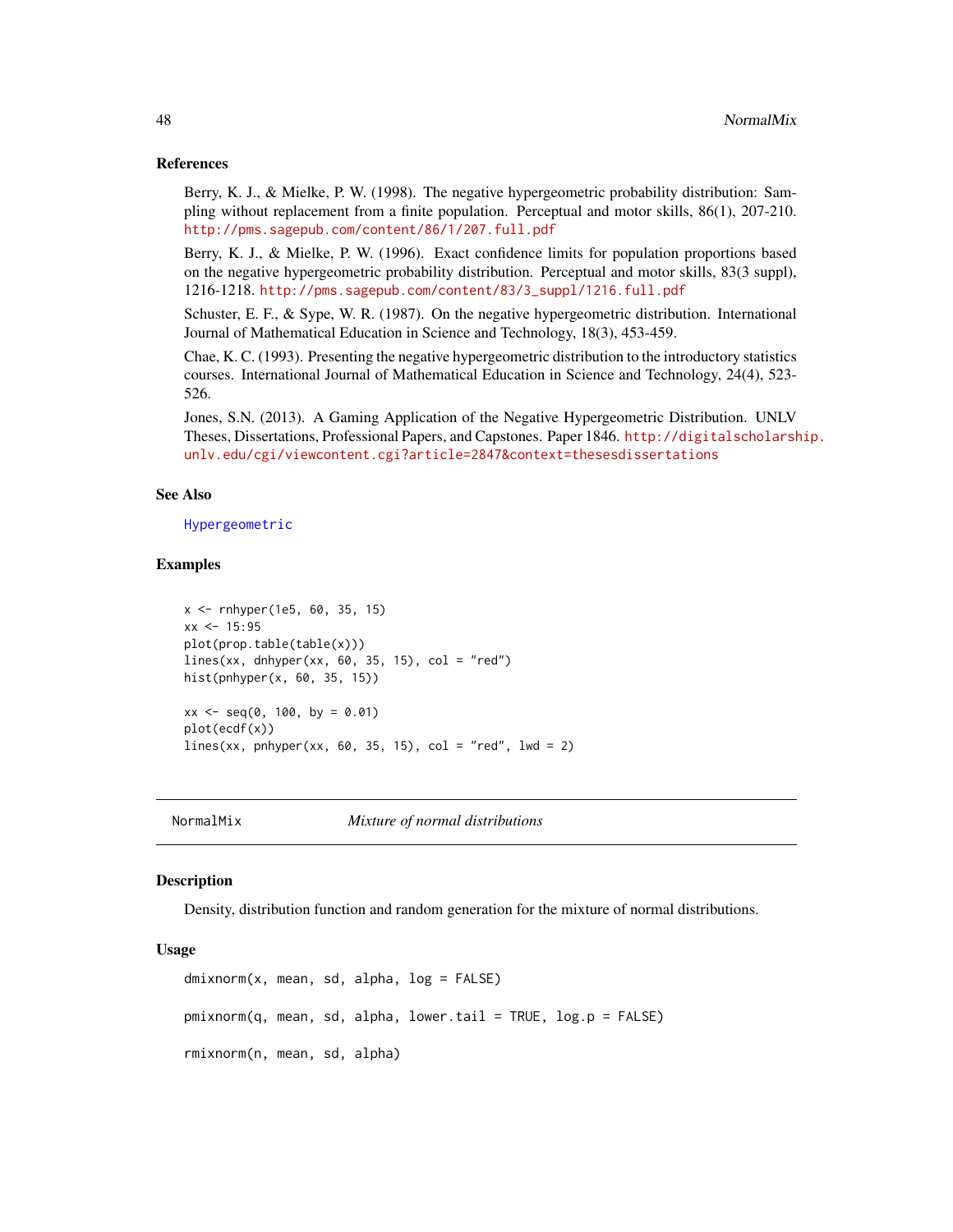#### NSBeta 49

#### Arguments

| x, q       | vector of quantiles.                                                                           |
|------------|------------------------------------------------------------------------------------------------|
| mean       | matrix (or vector) of means.                                                                   |
| sd         | matrix (or vector) of standard deviations.                                                     |
| alpha      | matrix (or vector) of mixing proportions; mixing proportions need to sum up to<br>1.           |
| log, log.p | logical; if TRUE, probabilities $p$ are given as $log(p)$ .                                    |
| lower.tail | logical; if TRUE (default), probabilities are $P[X \le x]$ otherwise, $P[X > x]$ .             |
| n          | number of observations. If length(n) $> 1$ , the length is taken to be the number<br>required. |
| p          | vector of probabilities.                                                                       |

## Details

Probability density function

$$
f(x) = \alpha_1 f_1(x; \mu_1, \sigma_1) + \ldots + \alpha_k f_k(x; \mu_k, \sigma_k)
$$

Cumulative distribution function

$$
F(x) = \alpha_1 F_1(x; \mu_1, \sigma_1) + \ldots + \alpha_k F_k(x; \mu_k, \sigma_k)
$$

where  $\sum_i \alpha_i = 1$ .

# Examples

x <- rmixnorm(1e5, c(0.5, 3, 6), c(3, 1, 1), c(1/3, 1/3, 1/3))  $hist(x, 100, freq = FALSE)$ curve(dmixnorm(x, c(0.5, 3, 6), c(3, 1, 1), c(1/3, 1/3, 1/3)),  $-20$ , 20, n = 500, col = "red", add = TRUE) hist(pmixnorm(x, c(0.5, 3, 6), c(3, 1, 1), c(1/3, 1/3, 1/3))) plot(ecdf(x)) curve(pmixnorm(x, c(0.5, 3, 6), c(3, 1, 1), c(1/3, 1/3, 1/3)),  $-20$ ,  $20$ ,  $n = 500$ ,  $col = "red",$   $1wd = 2$ ,  $add = TRUE)$ 

NSBeta *Non-standard beta distribution*

## Description

Non-standard form of beta distribution with lower and upper bounds denoted as min and max. By default min=0 and max=1 what leads to standard beta distribution.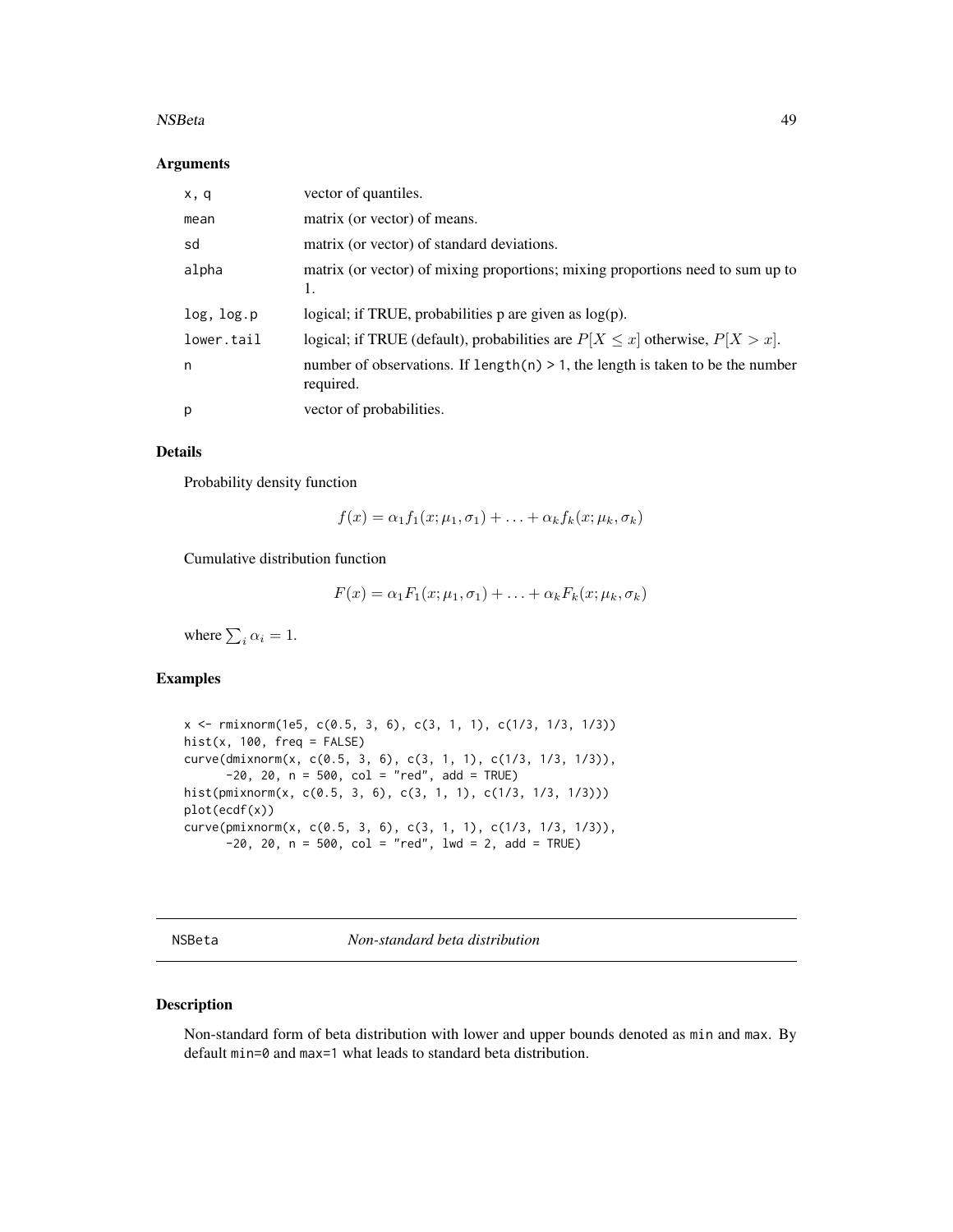## Usage

```
dnsbeta(x, shape1, shape2, min = 0, max = 1, log = FALSE)
pnsbeta(q, shape1, shape2, min = \theta, max = 1, lower.tail = TRUE, log.p = FALSE)
qnsbeta(p, shape1, shape2, min = \theta, max = 1, lower.tail = TRUE, log.p = FALSE)
rnsbeta(n, shape1, shape2, min = 0, max = 1)
```
# Arguments

| x, q           | vector of quantiles.                                                                            |
|----------------|-------------------------------------------------------------------------------------------------|
| shape1, shape2 | non-negative parameters of the Beta distribution.                                               |
| min, max       | lower and upper bounds.                                                                         |
| log, log.p     | logical; if TRUE, probabilities $p$ are given as $log(p)$ .                                     |
| lower.tail     | logical; if TRUE (default), probabilities are $P[X \le x]$ , otherwise, $P[X > x]$ .            |
| p              | vector of probabilities.                                                                        |
| n              | number of observations. If length $(n) > 1$ , the length is taken to be the number<br>required. |

## See Also

[Beta](#page-0-0)

# Examples

```
x <- rnsbeta(1e5, 5, 13, -4, 8)
hist(x, 100, freq = FALSE)curve(dnsbeta(x, 5, 13, -4, 8), -4, 6, col = "red", add = TRUE)
hist(pnsbeta(x, 5, 13, -4, 8))
plot(ecdf(x))
curve(psbeta(x, 5, 13, -4, 8), -4, 6, col = "red", 1wd = 2, add = TRUE)
```
Pareto *Pareto distribution*

### Description

Density, distribution function, quantile function and random generation for the Pareto distribution.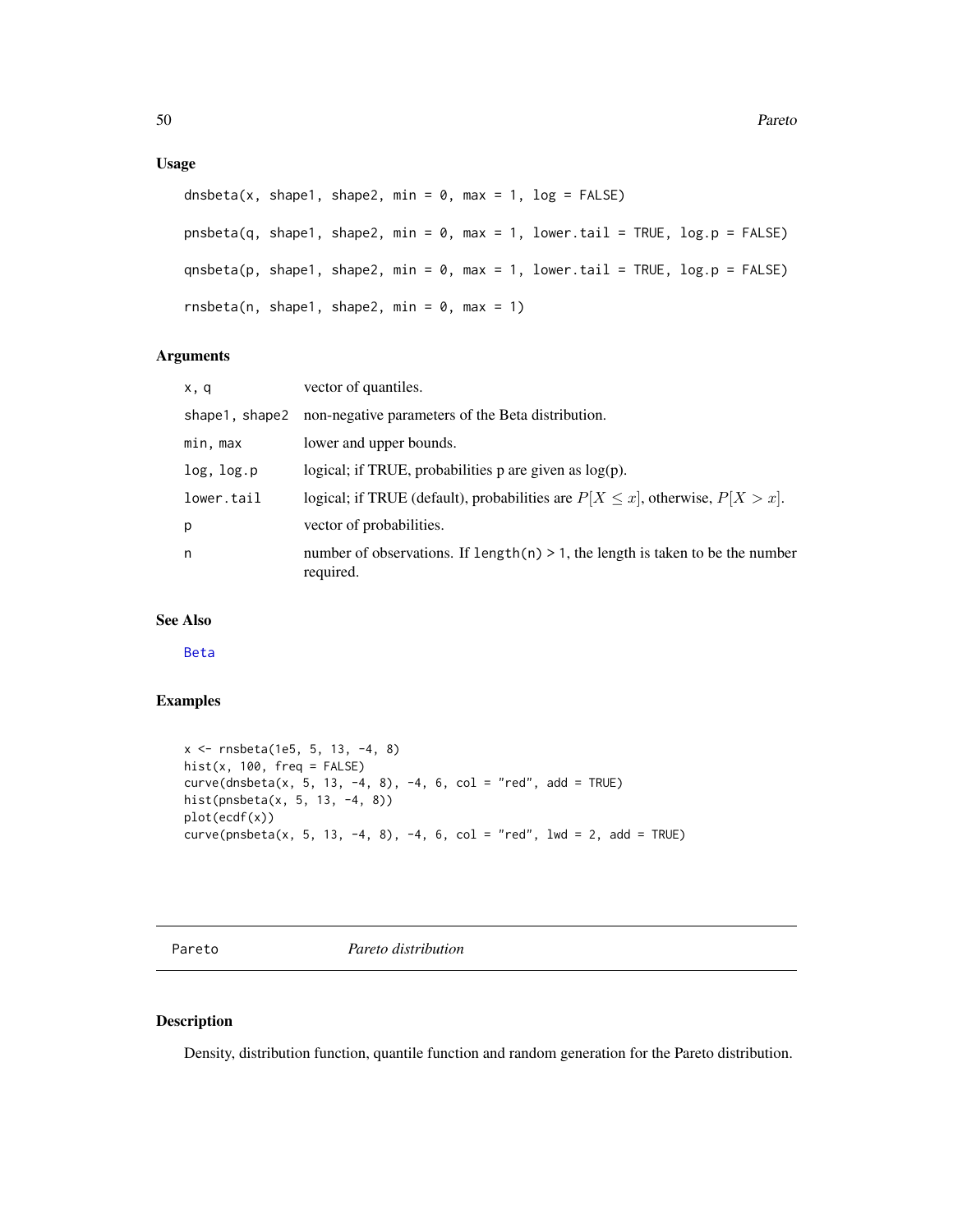Pareto 51

# Usage

dpareto(x,  $a = 1$ ,  $b = 1$ ,  $log = FALSE$ )  $ppareto(q, a = 1, b = 1, lower$ **tail = TRUE, log.p = FALSE** $)$ qpareto(p,  $a = 1$ ,  $b = 1$ , lower.tail = TRUE, log.p = FALSE) rpareto(n,  $a = 1$ ,  $b = 1$ )

# Arguments

| x, q       | vector of quantiles.                                                                           |
|------------|------------------------------------------------------------------------------------------------|
| a, b       | positive valued scale and location parameters.                                                 |
| log, log.p | logical; if TRUE, probabilities $p$ are given as $log(p)$ .                                    |
| lower.tail | logical; if TRUE (default), probabilities are $P[X \le x]$ otherwise, $P[X > x]$ .             |
| p          | vector of probabilities.                                                                       |
| n          | number of observations. If $length(n) > 1$ , the length is taken to be the number<br>required. |

## Details

Probability density function

$$
f(x) = \frac{ab^a}{x^{a+1}}
$$

Cumulative distribution function

$$
F(x) = 1 - \left(\frac{b}{x}\right)^a
$$

Quantile function

$$
F^{-1}(p) = \frac{b}{(1-p)^{1-a}}
$$

# References

Krishnamoorthy, K. (2006). Handbook of Statistical Distributions with Applications. Chapman & Hall/CRC

# Examples

x <- rpareto(1e5, 5, 16)  $hist(x, 100, freq = FALSE)$  $curve(dparento(x, 5, 16), 0, 200, col = "red", add = TRUE)$ hist(ppareto(x, 5, 16)) plot(ecdf(x))  $curve(pparento(x, 5, 16), 0, 200, col = "red", lwd = 2, add = TRUE)$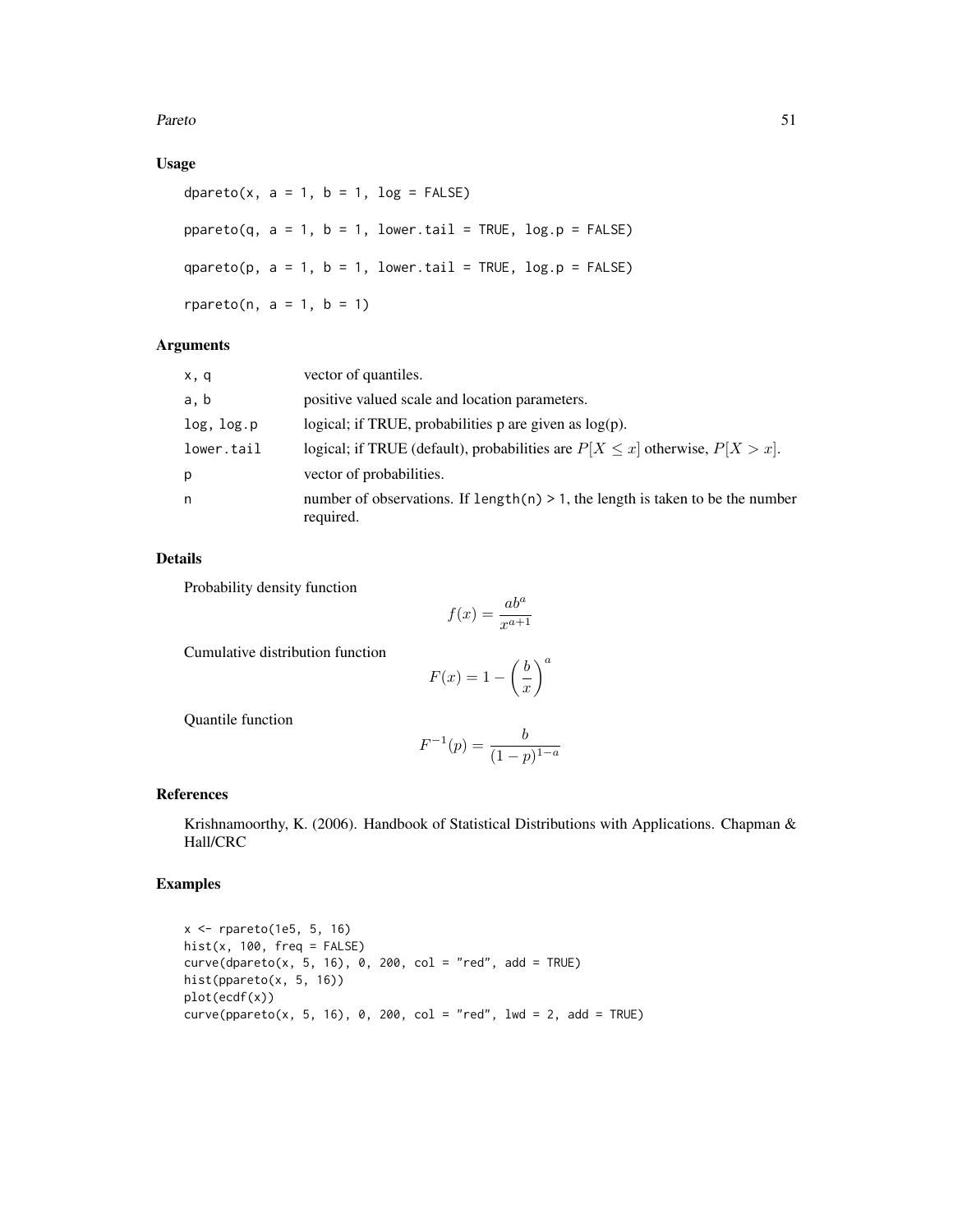Density, distribution function and random generation for the mixture of Poisson distributions.

# Usage

```
dmixpois(x, lambda, alpha, log = FALSE)
pmixpois(q, lambda, alpha, lower.tail = TRUE, log.p = FALSE)
rmixpois(n, lambda, alpha)
```
# Arguments

| x, q       | vector of quantiles.                                                                            |
|------------|-------------------------------------------------------------------------------------------------|
| lambda     | matrix (or vector) of (non-negative) means.                                                     |
| alpha      | matrix (or vector) of mixing proportions; mixing proportions need to sum up to<br>1.            |
| log, log.p | logical; if TRUE, probabilities $p$ are given as $log(p)$ .                                     |
| lower.tail | logical; if TRUE (default), probabilities are $P[X \le x]$ otherwise, $P[X > x]$ .              |
| n          | number of observations. If length $(n) > 1$ , the length is taken to be the number<br>required. |
| p          | vector of probabilities.                                                                        |

# Details

Probability density function

$$
f(x) = \alpha_1 f_1(x; \lambda_1) + \ldots + \alpha_k f_k(x; \lambda_k)
$$

Cumulative distribution function

$$
F(x) = \alpha_1 F_1(x; \lambda_1) + \ldots + \alpha_k F_k(x; \lambda_k)
$$

where  $\sum_i \alpha_i = 1$ .

```
x <- rmixpois(1e5, c(5, 12, 19), c(1/3, 1/3, 1/3))
xx < - seq(-1, 50)
plot(prop.table(table(x)))
lines(xx, dmixpois(xx, c(5, 12, 19), c(1/3, 1/3, 1/3)), col = "red")
```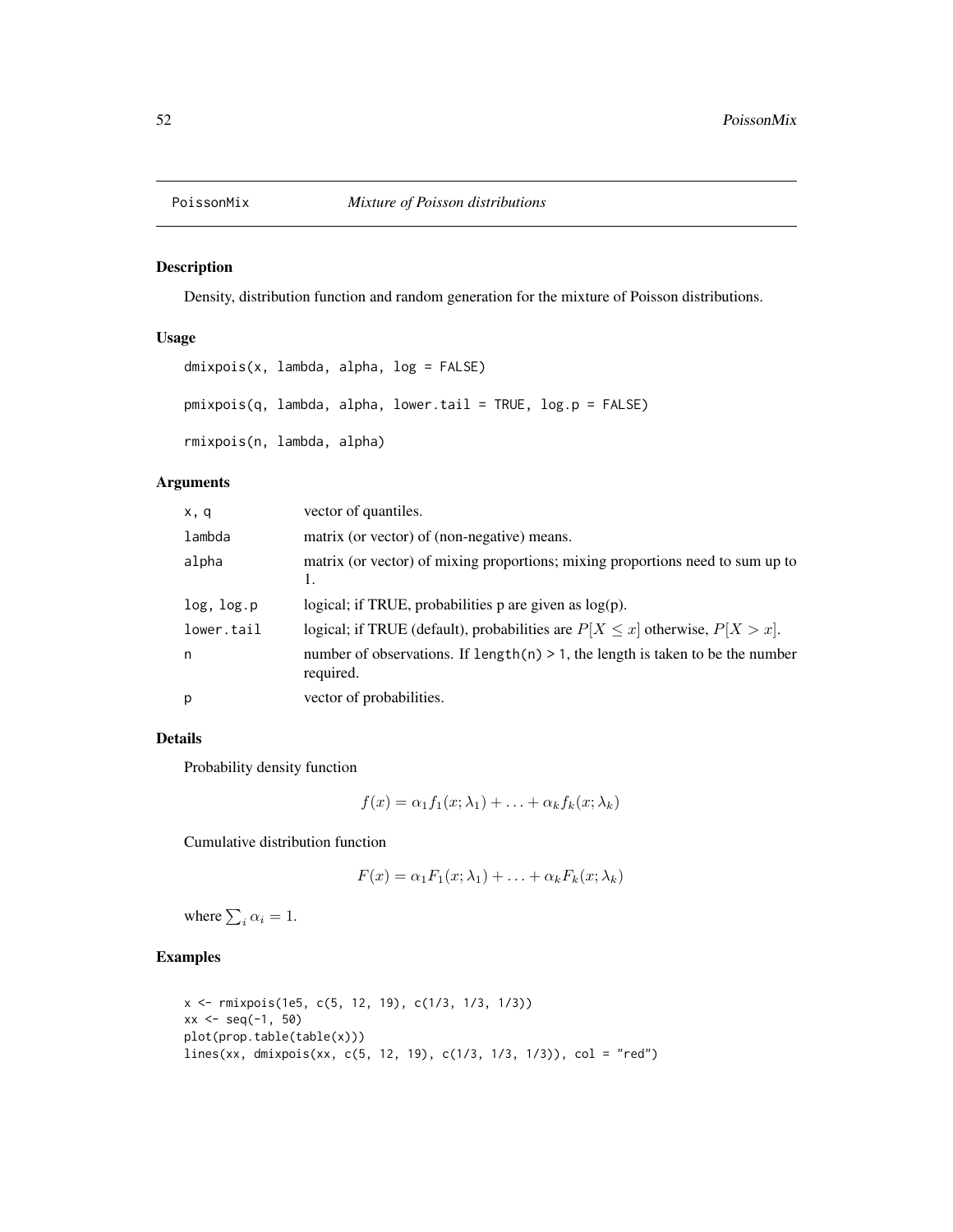#### PowerDist 53

```
hist(pmixpois(x, c(5, 12, 19), c(1/3, 1/3, 1/3)))
xx \le - seq(0, 50, by = 0.01)
plot(ecdf(x))
lines(xx, pmixpois(xx, c(5, 12, 19), c(1/3, 1/3, 1/3)), col = "red", lwd = 2)
```
PowerDist *Power distribution*

## Description

Density, distribution function, quantile function and random generation for the power distribution.

## Usage

```
dpower(x, alpha, beta, log = FALSE)
ppower(q, alpha, beta, lower.tail = TRUE, log.p = FALSE)qpower(p, alpha, beta, lower.tail = TRUE, log.p = FALSE)rpower(n, alpha, beta)
```
# Arguments

| x, q        | vector of quantiles.                                                                           |
|-------------|------------------------------------------------------------------------------------------------|
| alpha, beta | parameters.                                                                                    |
| log, log.p  | logical; if TRUE, probabilities $p$ are given as $log(p)$ .                                    |
| lower.tail  | logical; if TRUE (default), probabilities are $P[X \le x]$ otherwise, $P[X > x]$ .             |
| p           | vector of probabilities.                                                                       |
| n           | number of observations. If $length(n) > 1$ , the length is taken to be the number<br>required. |

# Details

Probability density function

$$
f(x) = \frac{\beta x^{\beta - 1}}{\alpha^{\beta}}
$$

Cumulative distribution function

$$
F(x) = \frac{x^{\beta}}{\alpha^{\beta}}
$$

Quantile function

$$
F^{-1}(p) = \alpha p^{1/\beta}
$$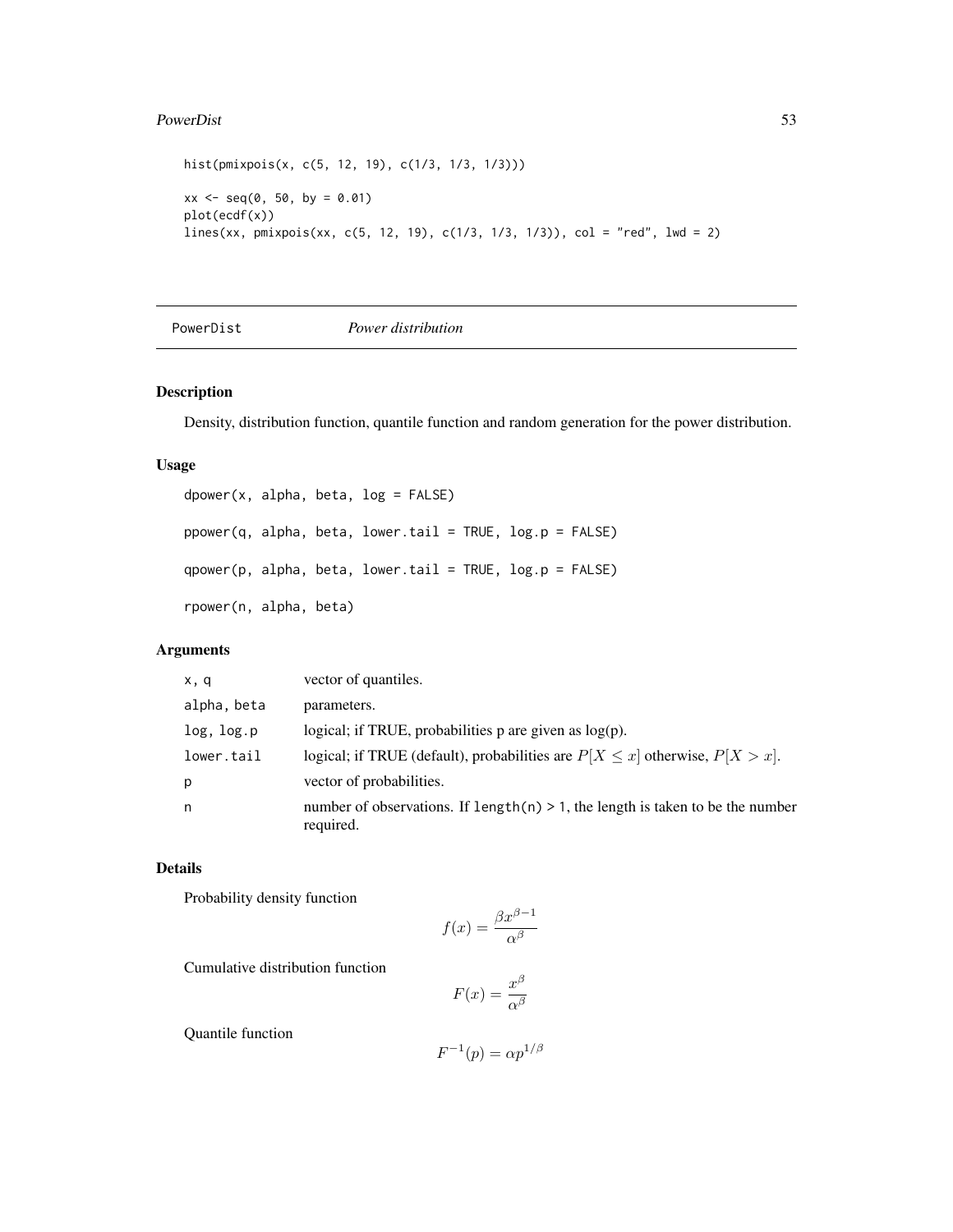# Examples

```
x <- rpower(1e5, 5, 16)
hist(x, 100, freq = FALSE)
curve(dpower(x, 5, 16), 2, 6, col = "red", add = TRUE, n = 5000)hist(ppower(x, 5, 16))
plot(ecdf(x))
curve(ppower(x, 5, 16), 2, 6, col = "red", lwd = 2, add = TRUE)
```
## PropBeta *Beta distribution of proportions*

# Description

Probability mass function, distribution function and random generation for the reparametrized beta distribution.

## Usage

```
dprop(x, size, mean, prior = 0, log = FALSE)pprop(q, size, mean, prior = 0, lower.tail = TRUE, log.p = FALSE)qprop(p, size, mean, prior = 0, lower.tail = TRUE, log.p = FALSE)rprop(n, size, mean, prior = \theta)
```
# Arguments

| x, q       | vector of quantiles.                                                                                                                                                                  |
|------------|---------------------------------------------------------------------------------------------------------------------------------------------------------------------------------------|
| size       | non-negative real number; precision or number of binomial trials.                                                                                                                     |
| mean       | mean proportion or probability of success on each trial; $0 \le$ mean $\le$ 1.                                                                                                        |
| prior      | (see below) with $prior = \emptyset$ (default) the distribution corresponds to re-parametrized<br>beta distribution used in beta regression. This parameter needs to be non-negative. |
| log, log.p | logical; if TRUE, probabilities $p$ are given as $log(p)$ .                                                                                                                           |
| lower.tail | logical; if TRUE (default), probabilities are $P[X \le x]$ otherwise, $P[X > x]$ .                                                                                                    |
| p          | vector of probabilities.                                                                                                                                                              |
| n          | number of observations. If $length(n) > 1$ , the length is taken to be the number<br>required.                                                                                        |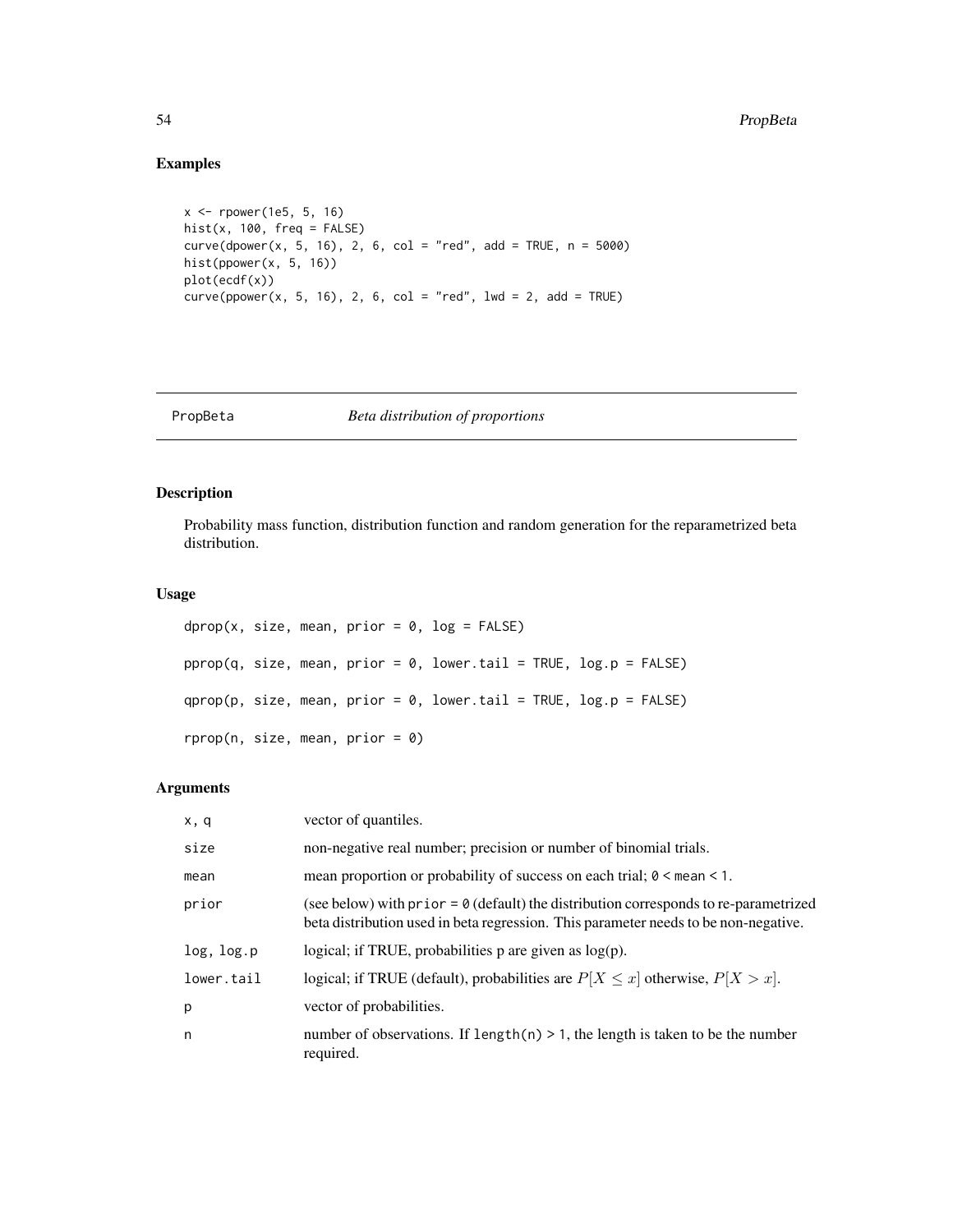#### PropBeta 55

## Details

Beta can be understood as a distribution of  $x = k/\phi$  proportions in  $\phi$  trials where the average proportion is denoted as  $\mu$ , so it's parameters become  $\alpha = \phi\mu$  and  $\beta = \phi(1 - \mu)$  and it's density function becomes

$$
f(x) = \frac{x^{\phi\mu + \pi - 1}(1 - x)^{\phi(1 - \mu) + \pi - 1}}{B(\phi\mu + \pi, \phi(1 - \mu) + \pi)}
$$

where  $\pi$  is a *prior* parameter, so the distribution is a *posterior* distribution after observing  $\phi\mu$  successes and  $\phi(1-\mu)$  failures in  $\phi$  trials with binomial likelihood and symmetric Beta $(\pi, \pi)$  prior for probability of success. Parameter value  $\pi = 1$  corresponds to uniform prior;  $\pi = 1/2$  corresponds to Jeffreys prior;  $\pi = 0$  corresponds to "uninformative" Haldane prior, this is also the re-parametrized distribution used in beta regression. With  $\pi = 0$  the distribution can be understood as a continuous analog to binomial distribution dealing with proportions rather then counts. Alternatively  $\phi$  may be understood as precision parameter (as in beta regression).

Notice that in pre-1.8.4 versions of this package, prior was not settable and by default fixed to one, instead of zero. To obtain the same results as in the previous versions, use prior = 1 in each of the functions.

## References

Ferrari, S., & Cribari-Neto, F. (2004). Beta regression for modelling rates and proportions. Journal of Applied Statistics, 31(7), 799-815.

Smithson, M., & Verkuilen, J. (2006). A better lemon squeezer? Maximum-likelihood regression with beta-distributed dependent variables. Psychological Methods, 11(1), 54-71.

### See Also

[beta](#page-0-0), [binomial](#page-0-0)

```
x <- rprop(1e5, 100, 0.33)
hist(x, 100, freq = FALSE)
curve(dprop(x, 100, 0.33), 0, 1, col = "red", add = TRUE)hist(pprop(x, 100, 0.33))
plot(ecdf(x))
curve(pprop(x, 100, 0.33), 0, 1, col = "red", lwd = 2, add = TRUE)n < -500p \le -0.23k \leq - rbinom(1e5, n, p)
hist(k/n, freq = FALSE, 100)
curve(dprop(x, n, p), 0, 1, col = "red", add = TRUE, n = 500)
```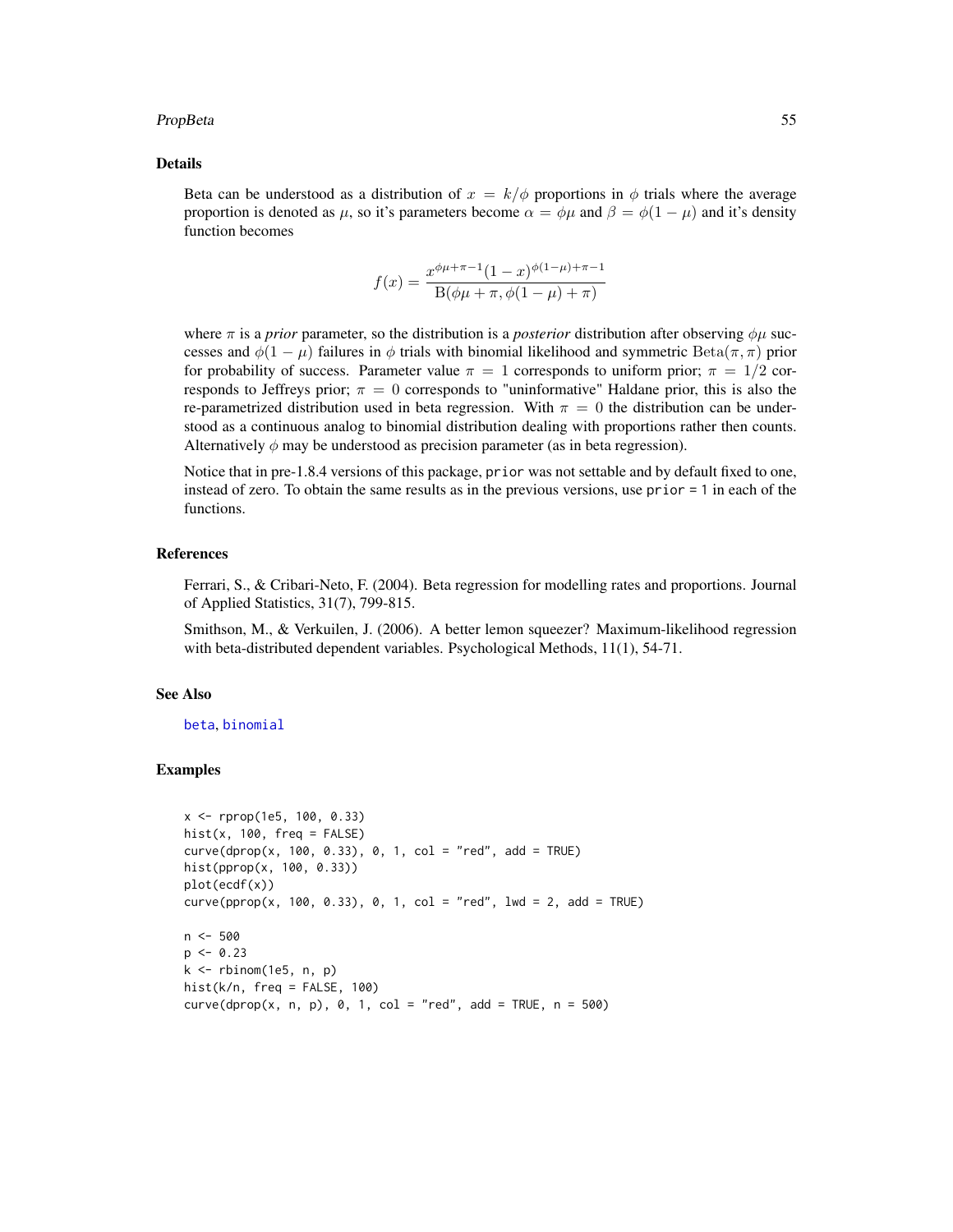Random generation for the Rademacher distribution (values -1 and +1 with equal probability).

# Usage

rsign(n)

## Arguments

n number of observations. If length $(n) > 1$ , the length is taken to be the number required.

| Rayleigh |
|----------|
|          |

Rayleigh *Rayleigh distribution*

# Description

Density, distribution function, quantile function and random generation for the Rayleigh distribution.

## Usage

```
drayleigh(x, sigma = 1, log = FALSE)
prayleigh(q, sigma = 1, lower.tail = TRUE, log.p = FALSE)
qrayleigh(p, sigma = 1, lower.tail = TRUE, log.p = FALSE)
rrayleigh(n, sigma = 1)
```
#### Arguments

| x, q       | vector of quantiles.                                                                           |
|------------|------------------------------------------------------------------------------------------------|
| sigma      | positive valued parameter.                                                                     |
| log, log.p | logical; if TRUE, probabilities $p$ are given as $log(p)$ .                                    |
| lower.tail | logical; if TRUE (default), probabilities are $P[X \le x]$ otherwise, $P[X > x]$ .             |
| p          | vector of probabilities.                                                                       |
| n          | number of observations. If length(n) $> 1$ , the length is taken to be the number<br>required. |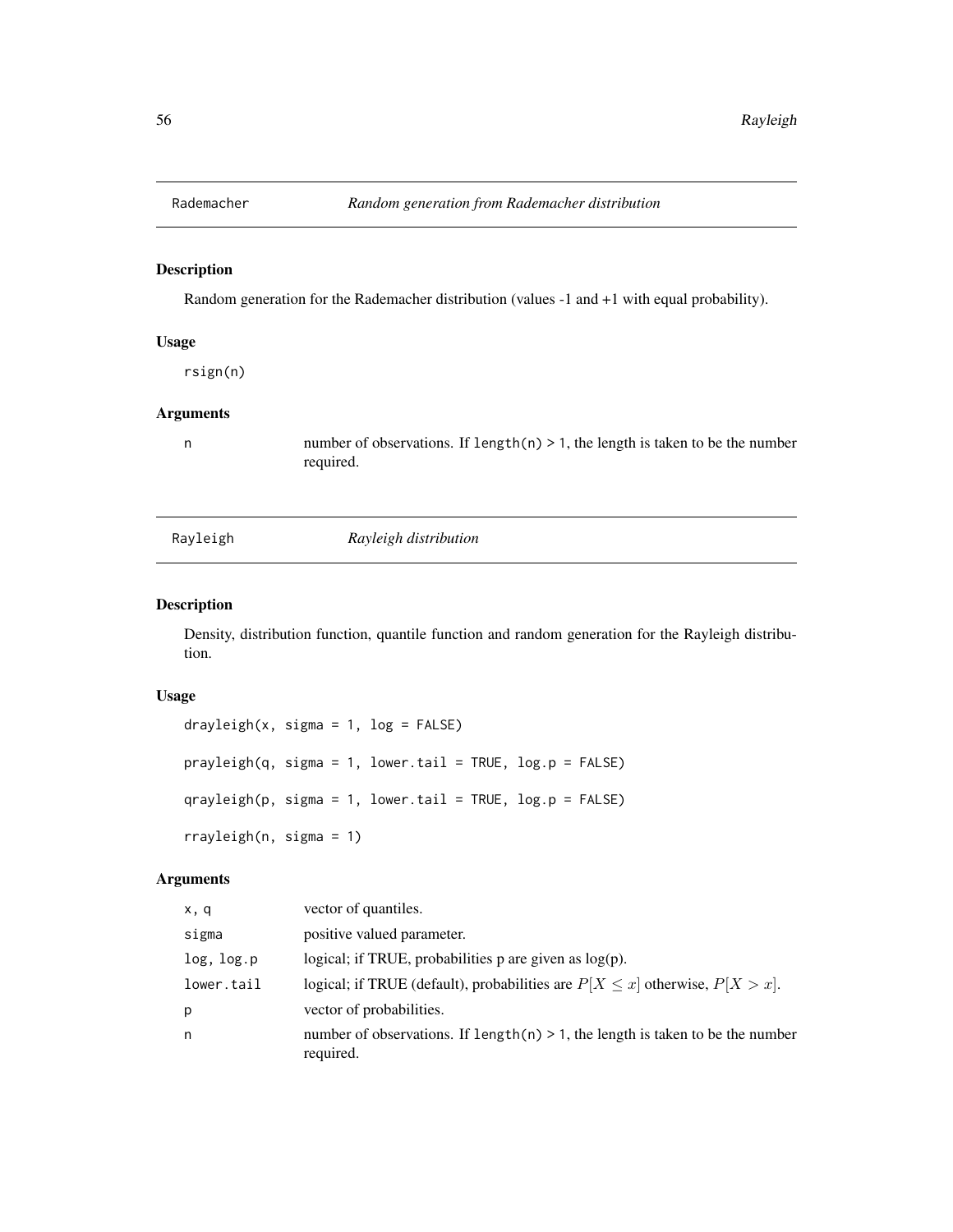# ShiftGomp 57

## Details

Probability density function

$$
f(x) = \frac{x}{\sigma^2} \exp\left(-\frac{x^2}{2\sigma^2}\right)
$$

Cumulative distribution function

$$
F(x) = 1 - \exp\left(-\frac{x^2}{2\sigma^2}\right)
$$

Quantile function

$$
F^{-1}(p) = \sqrt{-2\sigma^2 \log(1-p)}
$$

## References

Krishnamoorthy, K. (2006). Handbook of Statistical Distributions with Applications. Chapman & Hall/CRC.

Forbes, C., Evans, M. Hastings, N., & Peacock, B. (2011). Statistical Distributions. John Wiley & Sons.

# Examples

```
x <- rrayleigh(1e5, 13)
hist(x, 100, freq = FALSE)
curve(drayleigh(x, 13), 0, 60, col = "red", add = TRUE)hist(prayleigh(x, 13))
plot(ecdf(x))
curve(prayleigh(x, 13), 0, 60, col = "red", lwd = 2, add = TRUE)
```
## ShiftGomp *Shifted Gompertz distribution*

# **Description**

Density, distribution function, and random generation for the shifted Gompertz distribution.

#### Usage

```
dsgomp(x, b, eta, log = FALSE)psgomp(q, b, eta, lower.tail = TRUE, log.p = FALSE)
rsgomp(n, b, eta)
```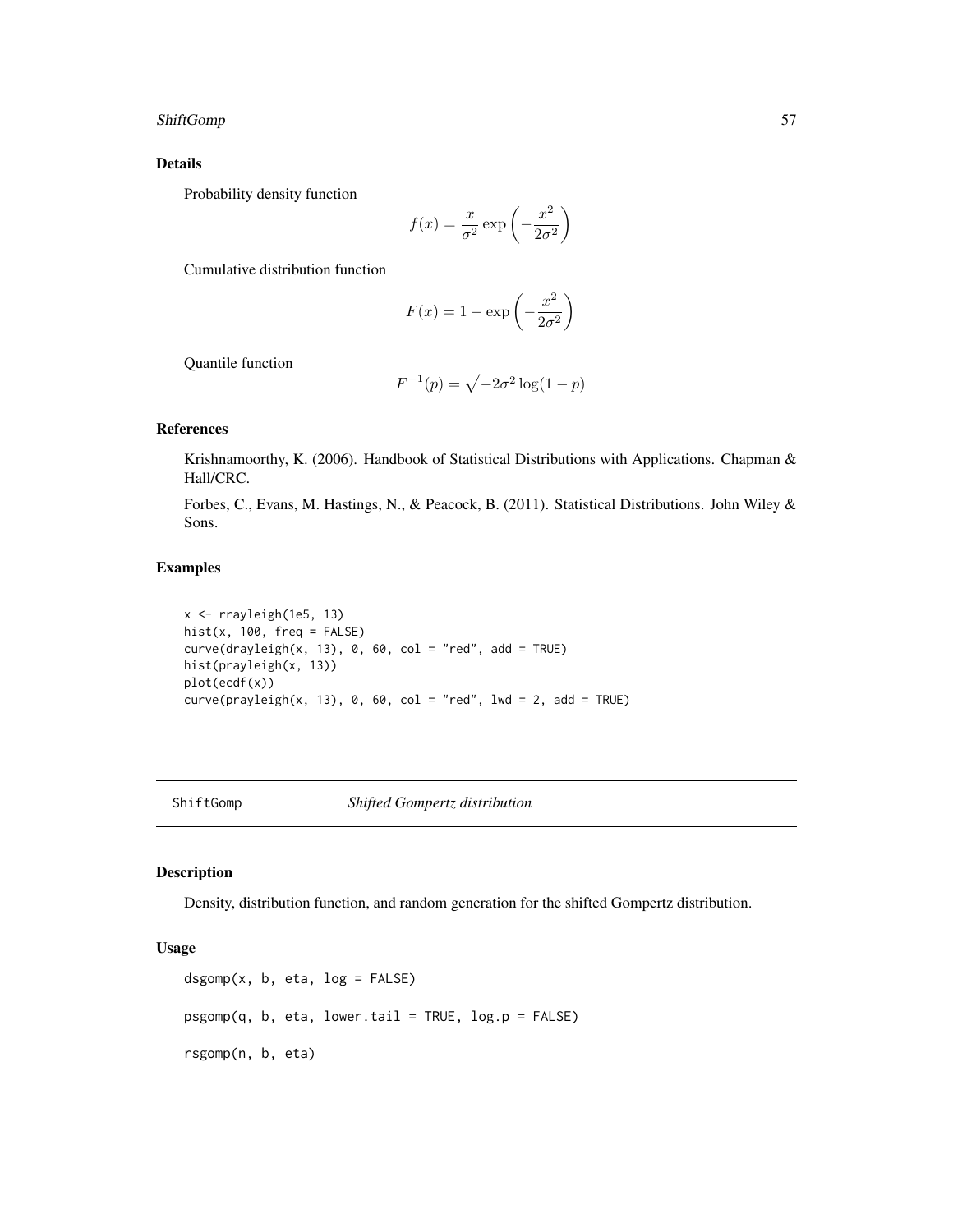#### Arguments

| x, q       | vector of quantiles.                                                                           |
|------------|------------------------------------------------------------------------------------------------|
| b, eta     | positive valued scale and shape parameters; both need to be positive.                          |
| log, log.p | logical; if TRUE, probabilities $p$ are given as $log(p)$ .                                    |
| lower.tail | logical; if TRUE (default), probabilities are $P[X \le x]$ otherwise, $P[X > x]$ .             |
| n          | number of observations. If $length(n) > 1$ , the length is taken to be the number<br>required. |

# Details

If  $X$  follows exponential distribution parametrized by scale  $b$  and  $Y$  follows reparametrized Gumbel distribution with cumulative distribution function  $F(x) = \exp(-\eta e^{-bx})$  parametrized by scale b and shape  $\eta$ , then  $\max(X, Y)$  follows shifted Gompertz distribution parametrized by scale  $b > 0$ and shape  $\eta > 0$ . The above relation is used by rsgomp function for random generation from shifted Gompertz distribution.

Probability density function

$$
f(x) = be^{-bx} \exp(-\eta e^{-bx}) [1 + \eta (1 - e^{-bx})]
$$

Cumulative distribution function

$$
F(x) = (1 - e^{-bx}) \exp(-\eta e^{-bx})
$$

#### References

Bemmaor, A.C. (1994). Modeling the Diffusion of New Durable Goods: Word-of-Mouth Effect Versus Consumer Heterogeneity. [In:] G. Laurent, G.L. Lilien & B. Pras. Research Traditions in Marketing. Boston: Kluwer Academic Publishers. pp. 201-223.

Jimenez, T.F. and Jodra, P. (2009). A Note on the Moments and Computer Generation of the Shifted Gompertz Distribution. Communications in Statistics - Theory and Methods, 38(1), 78-89.

Jimenez T.F. (2014). Estimation of the Parameters of the Shifted Gompertz Distribution, Using Least Squares, Maximum Likelihood and Moments Methods. Journal of Computational and Applied Mathematics, 255(1), 867-877.

```
x \leq - rsgomp(1e5, 0.4, 1)
hist(x, 50, freq = FALSE)
curve(dsgomp(x, 0.4, 1), 0, 30, col = "red", add = TRUE)hist(psgomp(x, 0.4, 1))
plot(ecdf(x))
curve(psgomp(x, 0.4, 1), 0, 30, col = "red", lwd = 2, add = TRUE)
```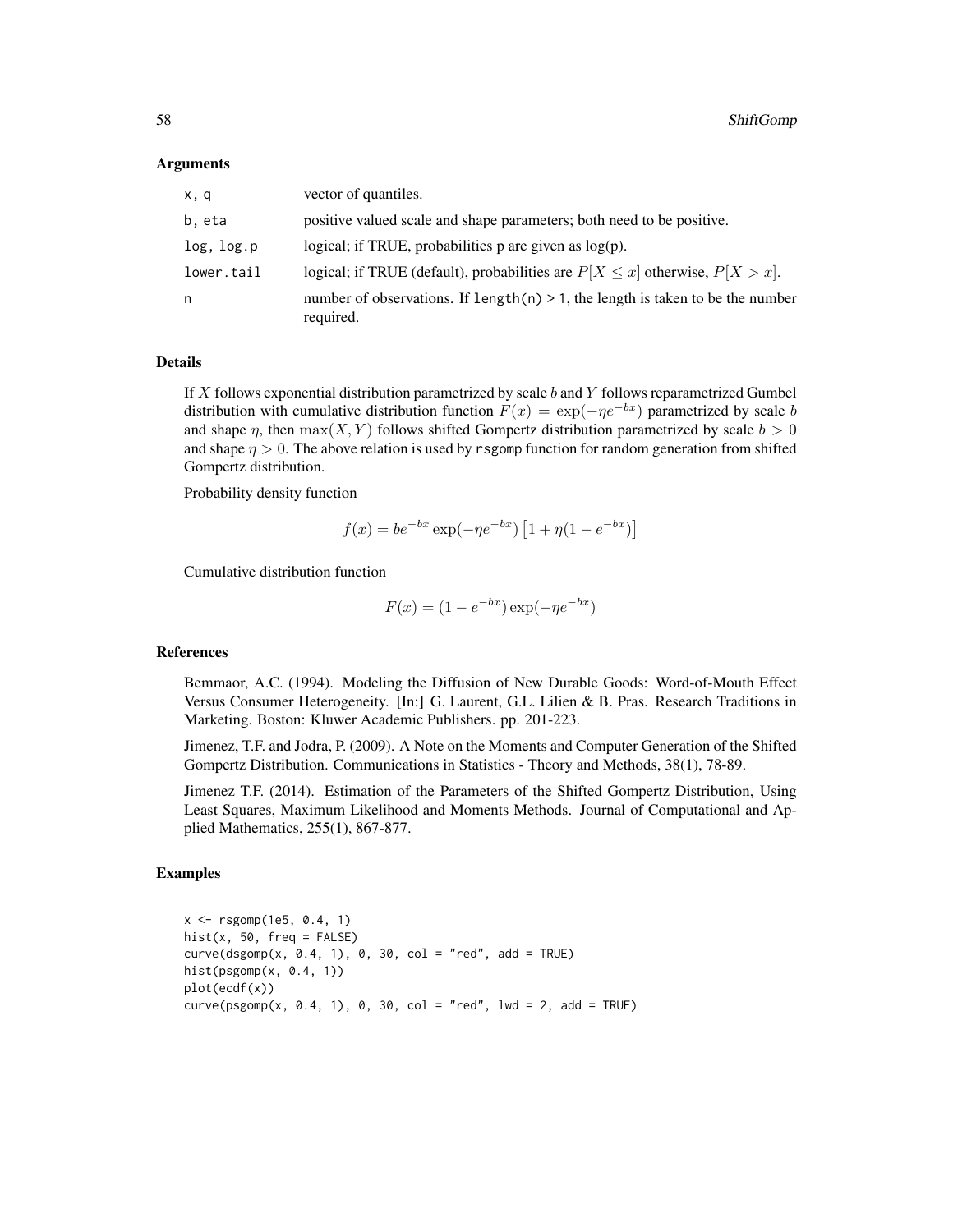Probability mass function and random generation for the Skellam distribution.

### Usage

```
dskellam(x, mu1, mu2, log = FALSE)
```
rskellam(n, mu1, mu2)

## Arguments

| x       | vector of quantiles.                                                                            |
|---------|-------------------------------------------------------------------------------------------------|
| mu1.mu2 | positive valued parameters.                                                                     |
| log     | logical; if TRUE, probabilities $p$ are given as $log(p)$ .                                     |
| n       | number of observations. If length $(n) > 1$ , the length is taken to be the number<br>required. |

#### Details

If X and Y follow Poisson distributions with means  $\mu_1$  and  $\mu_2$ , than  $X - Y$  follows Skellam distribution parametrized by  $\mu_1$  and  $\mu_2$ .

Probability mass function

$$
f(x) = e^{-(\mu_1 + \mu_2)} \left(\frac{\mu_1}{\mu_2}\right)^{k/2} I_k(2\sqrt{\mu_1\mu_2})
$$

## References

Karlis, D., & Ntzoufras, I. (2006). Bayesian analysis of the differences of count data. Statistics in medicine, 25(11), 1885-1905.

Skellam, J.G. (1946). The frequency distribution of the difference between two Poisson variates belonging to different populations. Journal of the Royal Statistical Society, series A, 109(3), 26.

```
x <- rskellam(1e5, 5, 13)
xx < -40:40plot(prop_table(table(x)), type = "h")lines(xx, dskellam(xx, 5, 13), col = "red")
```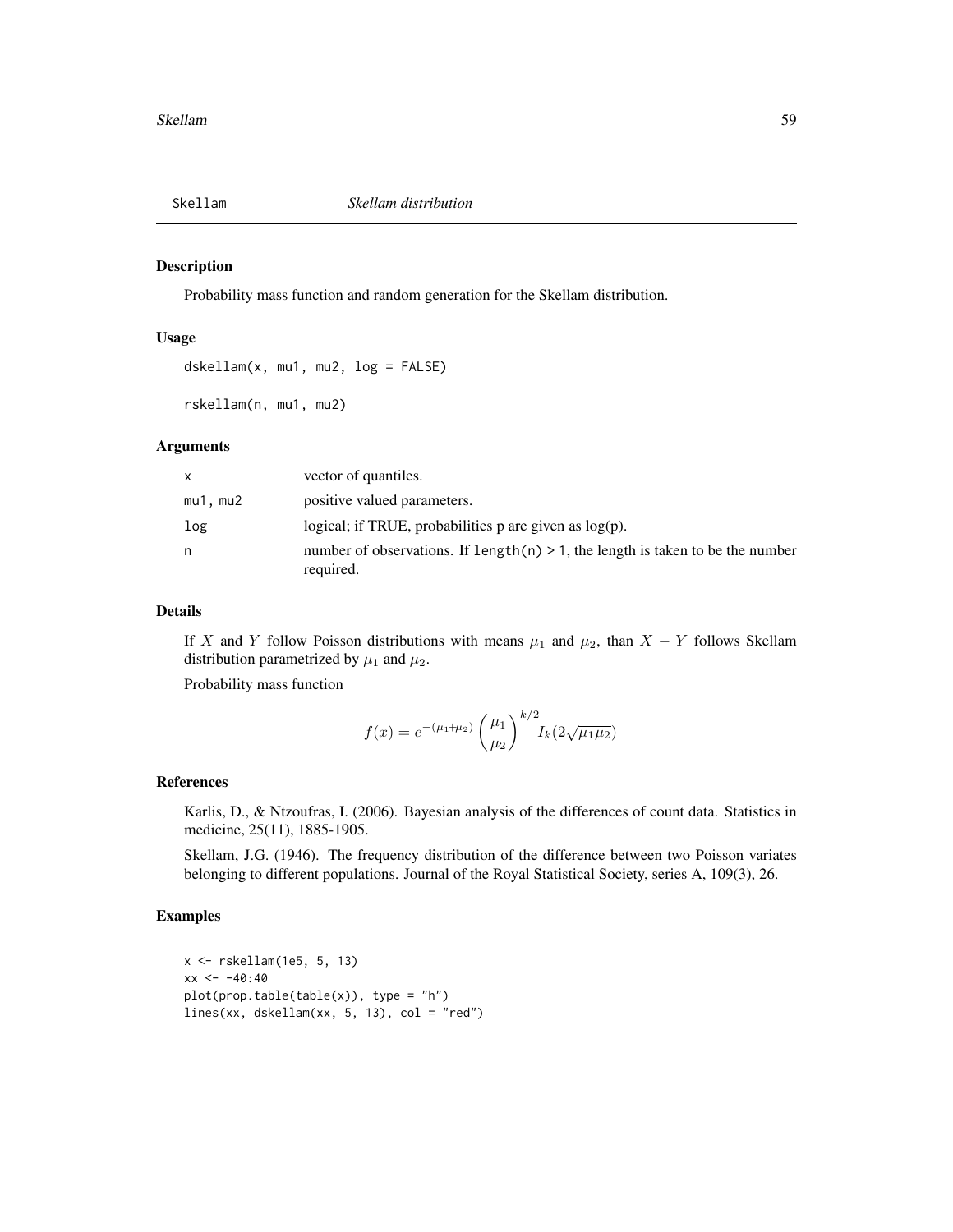Probability mass function, distribution function and random generation for slash distribution.

## Usage

```
dslash(x, mu = 0, sigma = 1, log = FALSE)
pslash(q, mu = 0, sigma = 1, lower[allerage] <math>p = FALSErslash(n, mu = 0, sigma = 1)
```
# Arguments

| x, q       | vector of quantiles.                                                                           |
|------------|------------------------------------------------------------------------------------------------|
| mu         | vector of locations                                                                            |
| sigma      | vector of positive valued scale parameters.                                                    |
| log, log.p | logical; if TRUE, probabilities $p$ are given as $log(p)$ .                                    |
| lower.tail | logical; if TRUE (default), probabilities are $P[X \le x]$ otherwise, $P[X > x]$ .             |
| n          | number of observations. If $length(n) > 1$ , the length is taken to be the number<br>required. |

#### Details

If  $Z \sim \text{Normal}(0, 1)$  and  $U \sim \text{Uniform}(0, 1)$ , then  $Z/U$  follows slash distribution. Probability density function

$$
f(x) = \begin{cases} \frac{\phi(0) - \phi(x)}{x^2} & x \neq 0\\ \frac{1}{2\sqrt{2\pi}} & x = 0 \end{cases}
$$

Cumulative distribution function

$$
F(x) = \begin{cases} \n\Phi(x) - \frac{\phi(0) - \phi(x)}{x} & x \neq 0 \\ \n\frac{1}{2} & x = 0 \n\end{cases}
$$

```
x <- rslash(1e5, 5, 3)
hist(x, 1e5, freq = FALSE, xlim = c(-100, 100))
curve(dslash(x, 5, 3), -100, 100, col = "red", n = 500, add = TRUE)
hist(pslash(x, 5, 3))
plot(ecdf(x), xlim = c(-100, 100))curve(pslashx, 5, 3), -100, 100, col = "red", lwd = 2, n = 500, add = TRUE)
```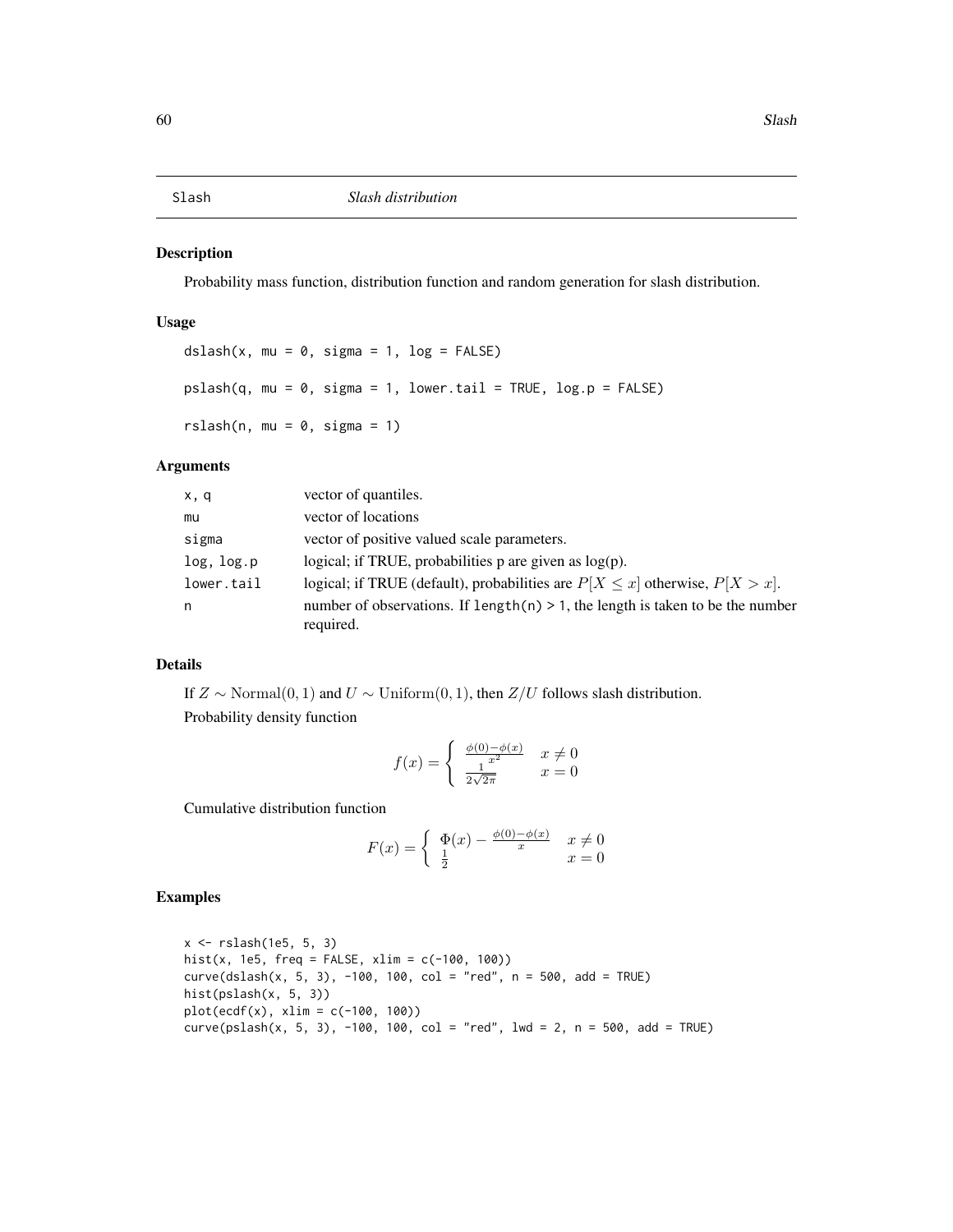Density, distribution function, quantile function and random generation for the triangular distribution.

# Usage

|                                          |  |  |  |  | dtriang(x, a = -1, b = 1, c = $(a + b)/2$ , log = FALSE)                             |
|------------------------------------------|--|--|--|--|--------------------------------------------------------------------------------------|
|                                          |  |  |  |  | ptriang(q, a = -1, b = 1, c = (a + b)/2,      lower.tail = TRUE,      log.p = FALSE) |
|                                          |  |  |  |  | qtriang(p, a = -1, b = 1, c = (a + b)/2,      lower.tail = TRUE,      log.p = FALSE) |
| rtriang(n, a = -1, b = 1, c = (a + b)/2) |  |  |  |  |                                                                                      |

# Arguments

| x,q        | vector of quantiles.                                                                           |
|------------|------------------------------------------------------------------------------------------------|
| a, b, c    | minimum, maximum and mode of the distribution.                                                 |
| log, log.p | logical; if TRUE, probabilities $p$ are given as $log(p)$ .                                    |
| lower.tail | logical; if TRUE (default), probabilities are $P[X \le x]$ otherwise, $P[X > x]$ .             |
| p          | vector of probabilities.                                                                       |
| n          | number of observations. If length(n) $> 1$ , the length is taken to be the number<br>required. |

# Details

Probability density function

$$
f(x) = \begin{cases} \frac{2(x-a)}{(b-a)(c-a)} & x < c \\ \frac{b-a}{b-a} & x = c \\ \frac{2(b-x)}{(b-a)(b-c)} & x > c \end{cases}
$$

Cumulative distribution function

$$
F(x) = \begin{cases} \frac{(x-a)^2}{(b-a)(c-a)} & x \leq c\\ 1 - \frac{(b-x)^2}{(b-a)(b-c)} & x > c \end{cases}
$$

Quantile function

$$
F^{-1}(p) = \begin{cases} a + \sqrt{p \times (b - a)(c - a)} & p \leq \frac{c - a}{b - a} \\ b - \sqrt{(1 - p)(b - a)(b - c)} & p > \frac{c - a}{b - a} \end{cases}
$$

For random generation MINMAX method described by Stein and Keblis (2009) is used.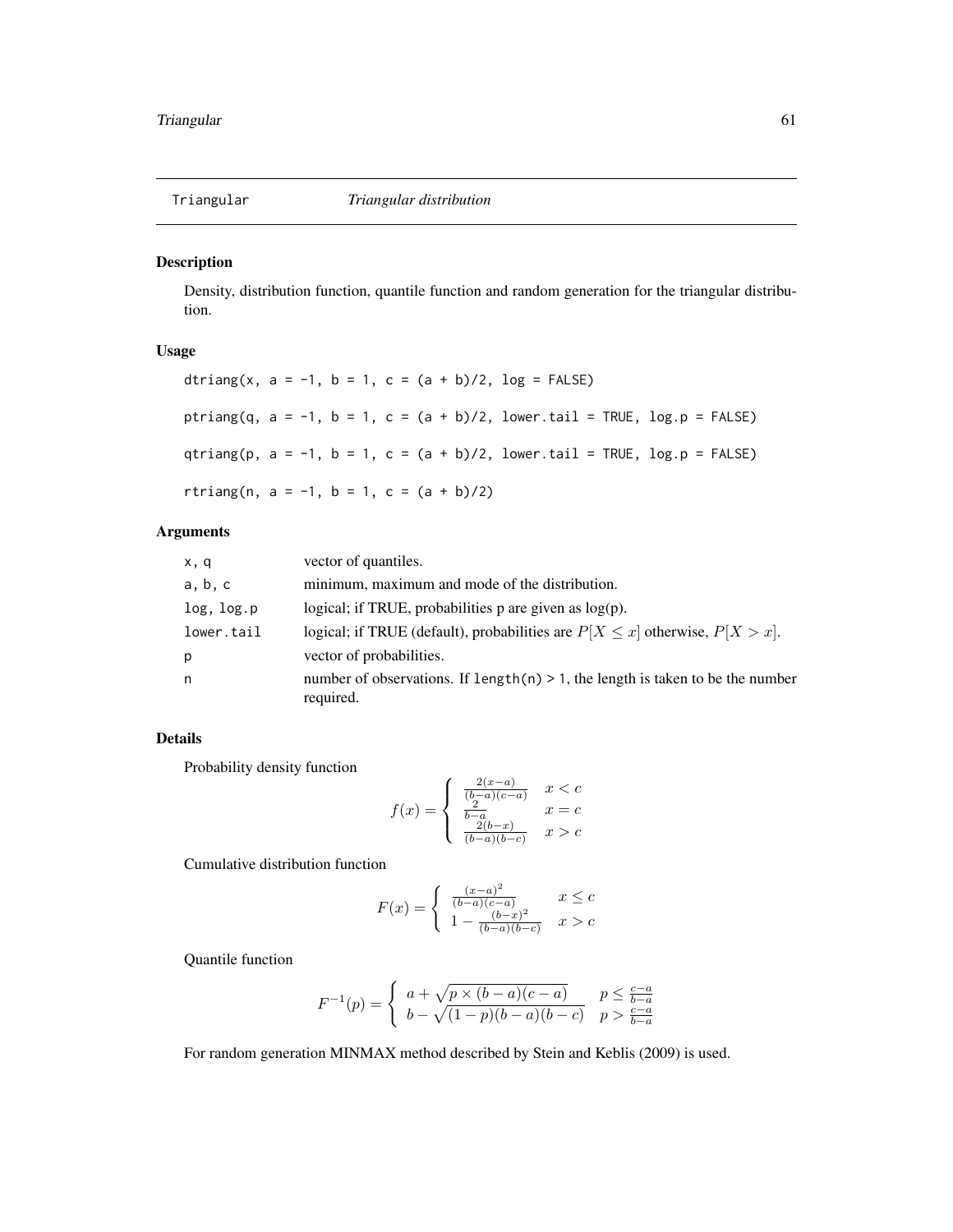#### References

Forbes, C., Evans, M. Hastings, N., & Peacock, B. (2011). Statistical Distributions. John Wiley & Sons.

Stein, W. E., & Keblis, M. F. (2009). A new method to simulate the triangular distribution. Mathematical and computer modelling, 49(5), 1143-1147.

## Examples

```
x <- rtriang(1e5, 5, 7, 6)
hist(x, 100, freq = FALSE)
curve(dtriangle(x, 5, 7, 6), 3, 10, n = 500, col = "red", add = TRUE)hist(ptriang(x, 5, 7, 6))
plot(ecdf(x))
curve(ptriang(x, 5, 7, 6), 3, 10, n = 500, col = "red", 1wd = 2, add = TRUE)
```
TruncBinom *Truncated binomial distribution*

## Description

Density, distribution function, quantile function and random generation for the truncated binomial distribution.

### Usage

```
dtbinom(x, size, prob, a = -Inf, b = Inf, log = FALSE)
ptbinom(q, size, prob, a = -Inf, b = Inf, lower.tail = TRUE, log.p = FALSE)
qtbinom(p, size, prob, a = -Inf, b = Inf, lower.tail = TRUE, log.p = FALSE)
rtbinom(n, size, prob, a = -Inf, b = Inf)
```
# Arguments

| x, q       | vector of quantiles.                                                                           |
|------------|------------------------------------------------------------------------------------------------|
| size       | number of trials (zero or more).                                                               |
| prob       | probability of success on each trial.                                                          |
| a, b       | lower and upper truncation points $(a < x < = b)$ .                                            |
| log, log.p | logical; if TRUE, probabilities $p$ are given as $log(p)$ .                                    |
| lower.tail | logical; if TRUE (default), probabilities are $P[X \le x]$ otherwise, $P[X > x]$ .             |
| p          | vector of probabilities.                                                                       |
| n          | number of observations. If $length(n) > 1$ , the length is taken to be the number<br>required. |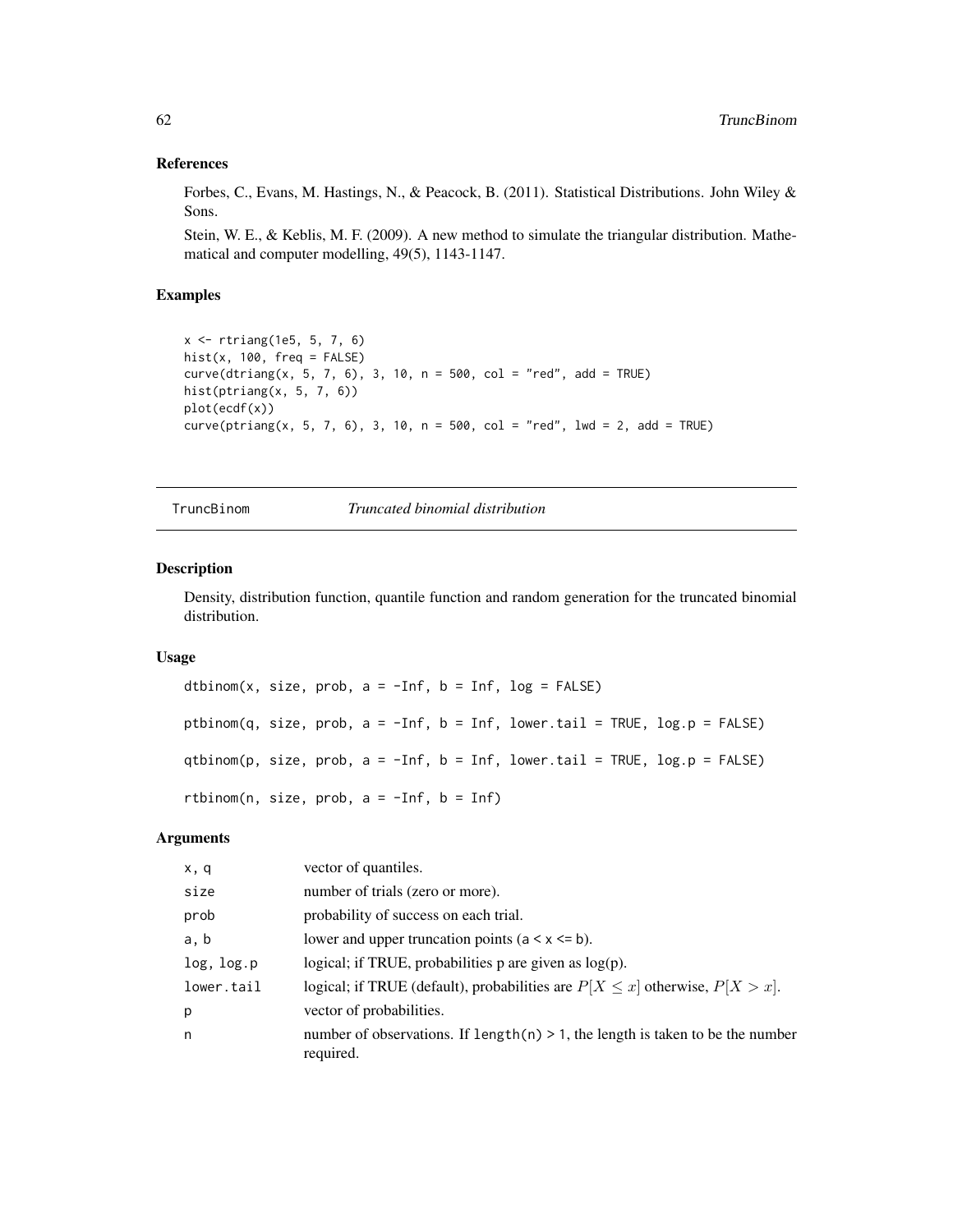# TruncNormal 63

# Examples

```
x <- rtbinom(1e5, 100, 0.83, 76, 86)
xx < - seq(0, 100)
plot(prop.table(table(x)))
lines(xx, dtbinom(xx, 100, 0.83, 76, 86), col = "red")hist(ptbinom(x, 100, 0.83, 76, 86))
xx \le - seq(0, 100, by = 0.01)
plot(ecdf(x))
lines(xx, ptbinom(xx, 100, 0.83, 76, 86), col = "red", lwd = 2)
uu \leq - seq(0, 1, by = 0.001)lines(qtbinom(uu, 100, 0.83, 76, 86), uu, col = "blue", lty = 2)
```
TruncNormal *Truncated normal distribution*

#### Description

Density, distribution function, quantile function and random generation for the truncated normal distribution.

#### Usage

```
dtnorm(x, mean = 0, sd = 1, a = -Inf, b = Inf, log = FALSE)
ptnorm(
 q,
 mean = 0,
 sd = 1,
 a = -Inf,b = Inf,lower.tail = TRUE,log.p = FALSE)
qtnorm(
 p,
 mean = 0,
 sd = 1,
 a = -Inf,b = Inf,
 lower.tail = TRUE,log.p = FALSE)
rtnorm(n, mean = 0, sd = 1, a = -Inf, b = Inf)
```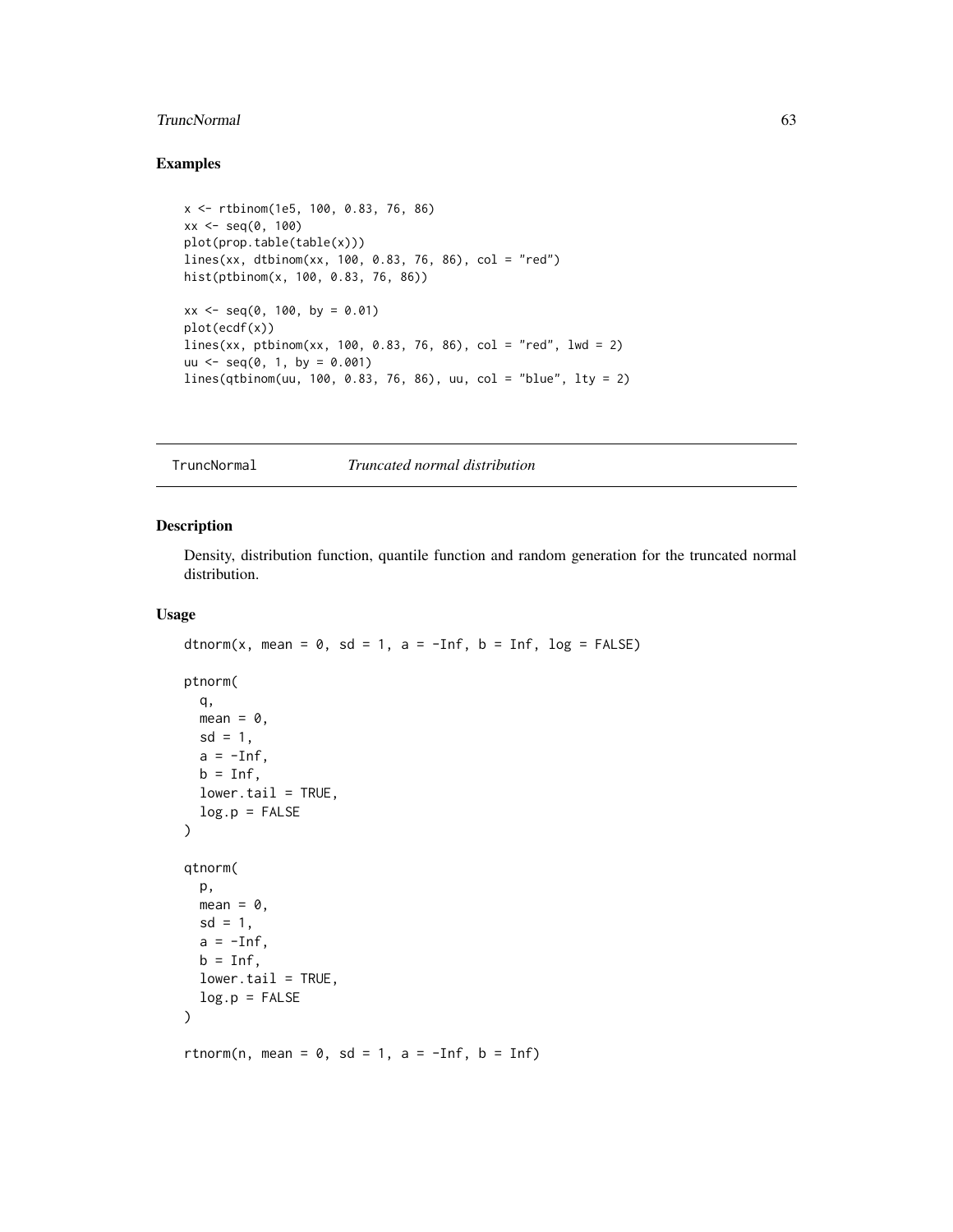#### Arguments

| x, q       | vector of quantiles.                                                                            |
|------------|-------------------------------------------------------------------------------------------------|
| mean, sd   | location and scale parameters. Scale must be positive.                                          |
| a, b       | lower and upper truncation points ( $a < x < b$ , with $a = -Inf$ and $b = Inf$ by<br>default). |
| log, log.p | logical; if TRUE, probabilities $p$ are given as $log(p)$ .                                     |
| lower.tail | logical; if TRUE (default), probabilities are $P[X \le x]$ otherwise, $P[X > x]$ .              |
| р          | vector of probabilities.                                                                        |
| n          | number of observations. If $length(n) > 1$ , the length is taken to be the number<br>required.  |

# Details

Probability density function

$$
f(x) = \frac{\phi(\frac{x-\mu}{\sigma})}{\Phi(\frac{b-\mu}{\sigma}) - \Phi(\frac{a-\mu}{\sigma})}
$$

Cumulative distribution function

$$
F(x) = \frac{\Phi(\frac{x-\mu}{\sigma}) - \Phi(\frac{a-\mu}{\sigma})}{\Phi(\frac{b-\mu}{\sigma}) - \Phi(\frac{a-\mu}{\sigma})}
$$

Quantile function

$$
F^{-1}(p) = \Phi^{-1}\left(\Phi\left(\frac{a-\mu}{\sigma}\right) + p \times \left[\Phi\left(\frac{b-\mu}{\sigma}\right) - \Phi\left(\frac{a-\mu}{\sigma}\right)\right]\right)
$$

For random generation algorithm described by Robert (1995) is used.

# References

Robert, C.P. (1995). Simulation of truncated normal variables. Statistics and Computing 5(2): 121-125. <https://arxiv.org/abs/0907.4010>

Burkardt, J. (17 October 2014). The Truncated Normal Distribution. Florida State University. [https://people.sc.fsu.edu/~jburkardt/presentations/truncated\\_normal.pdf](https://people.sc.fsu.edu/~jburkardt/presentations/truncated_normal.pdf)

```
x \le rtnorm(1e5, 5, 3, b = 7)
hist(x, 100, freq = FALSE)
curve(dtnorm(x, 5, 3, b = 7), -8, 8, col = "red", add = TRUE)
hist(ptnorm(x, 5, 3, b = 7))
plot(ecdf(x))
curve(ptnorm(x, 5, 3, b = 7), -8, 8, col = "red", lwd = 2, add = TRUE)R < -1e5partmp <- par(mfrow = c(2,4), mar = c(2,2,2,2))
```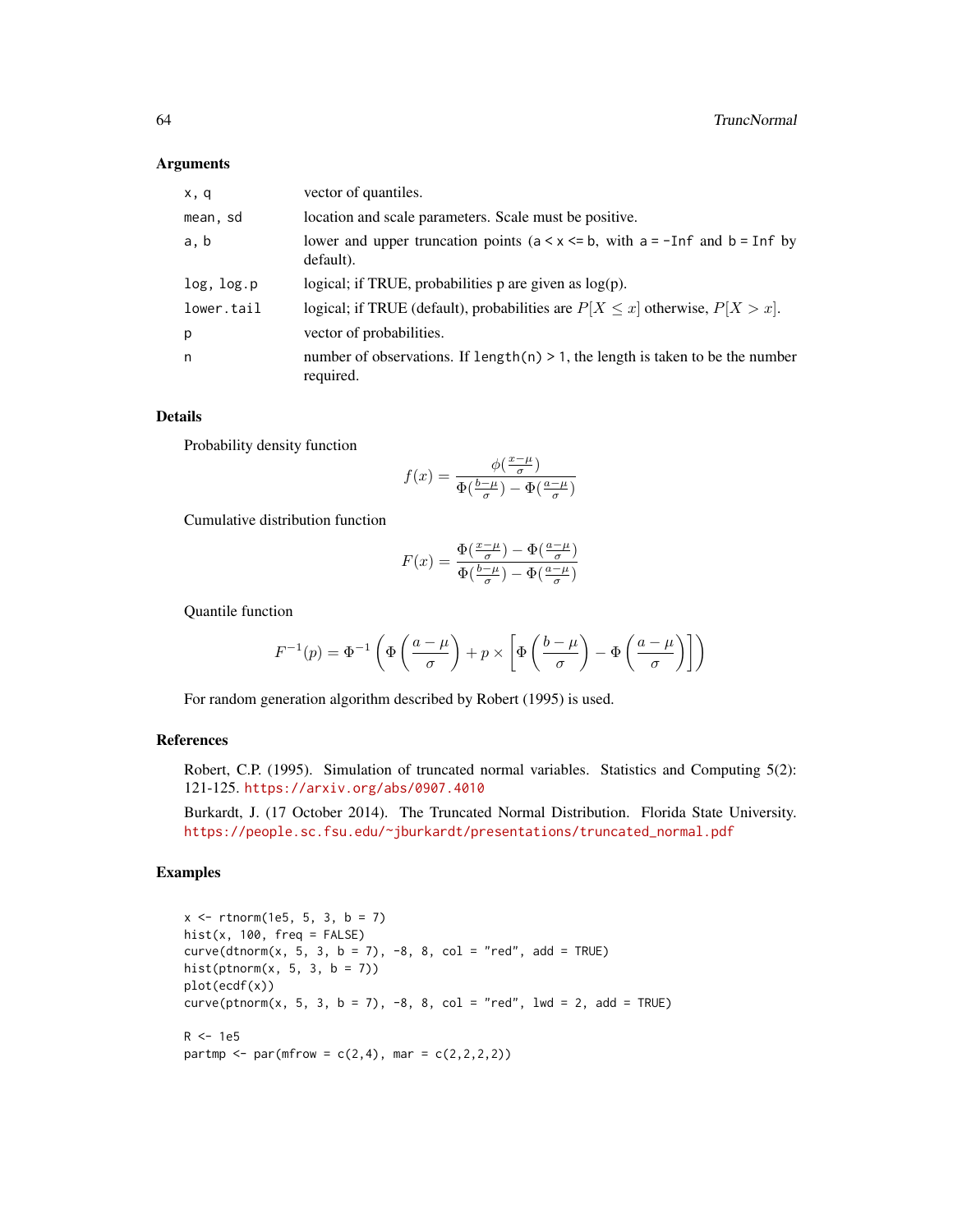# TruncPoisson 65

```
hist(rtnorm(R), freq= FALSE, main = "", xlab = "", ylab = "")
curve(dtnorm(x), -5, 5, col = "red", add = TRUE)hist(rtnorm(R, a = 0), freq= FALSE, main = "", xlab = "", ylab = "")
curve(dtnorm(x, a = 0), -1, 5, col = "red", add = TRUE)
hist(rtnorm(R, b = 0), freq= FALSE, main = "", xlab = "", ylab = "")
curve(dtnorm(x, b = 0), -5, 5, col = "red", add = TRUE)
hist(rtnorm(R, a = 0, b = 1), freq= FALSE, main = "", xlab = "", ylab = "")
curve(dtnorm(x, a = 0, b = 1), -1, 2, col = "red", add = TRUE)
hist(rtnorm(R, a = -1, b = 0), freq= FALSE, main = "", xlab = "", ylab = "")
curve(dtnorm(x, a = -1, b = 0), -2, 2, col = "red", add = TRUE)hist(rtnorm(R, mean = -6, a = 0), freq= FALSE, main = "", xlab = "", ylab = "")
curve(dtnorm(x, mean = -6, a = 0), -2, 1, col = "red", add = TRUE)
hist(rtnorm(R, mean = 8, b = 0), freq= FALSE, main = "", xlab = "", ylab = "")
curve(dtnorm(x, mean = 8, b = 0), -2, 1, col = "red", add = TRUE)
hist(rtnorm(R, a = 3, b = 5), freq= FALSE, main = "", xlab = "", ylab = "")
curve(dtnorm(x, a = 3, b = 5), 2, 5, col = "red", add = TRUE)par(partmp)
```
TruncPoisson *Truncated Poisson distribution*

## Description

Density, distribution function, quantile function and random generation for the truncated Poisson distribution.

## Usage

```
dtpois(x, lambda, a = -Inf, b = Inf, log = FALSE)
ptpois(q, lambda, a = -Inf, b = Inf, lower.tail = TRUE, log.p = FALSE)
qtpois(p, lambda, a = -Inf, b = Inf, lower.tail = TRUE, log.p = FALSE)
rtpois(n, lambda, a = -Inf, b = Inf)
```
## Arguments

x, q vector of quantiles.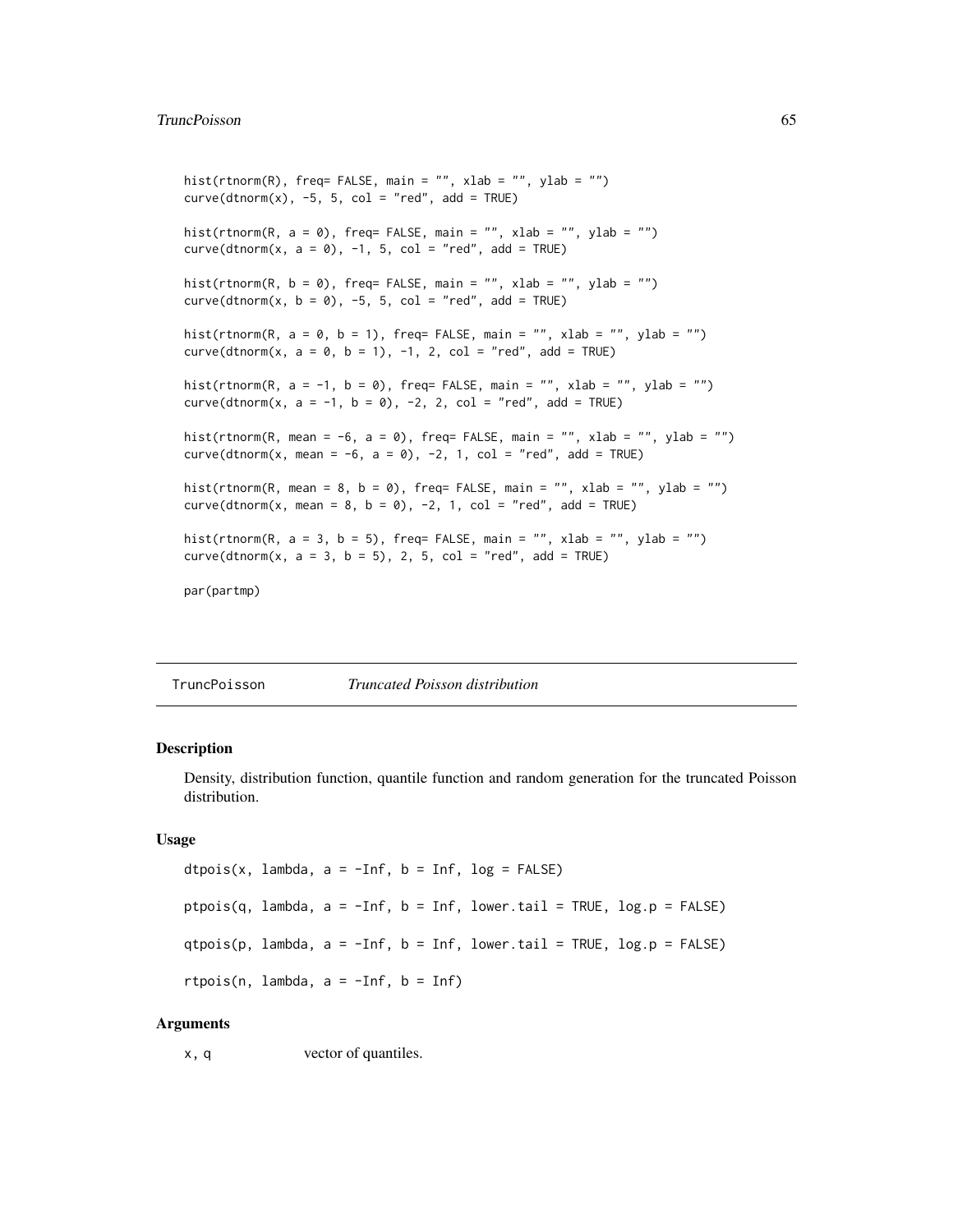| lambda     | vector of (non-negative) means.                                                                |
|------------|------------------------------------------------------------------------------------------------|
| a, b       | lower and upper truncation points $(a < x < b)$ .                                              |
| log, log.p | logical; if TRUE, probabilities $p$ are given as $log(p)$ .                                    |
| lower.tail | logical; if TRUE (default), probabilities are $P[X \le x]$ otherwise, $P[X > x]$ .             |
| p          | vector of probabilities.                                                                       |
| n          | number of observations. If length(n) $> 1$ , the length is taken to be the number<br>required. |

## References

Plackett, R.L. (1953). The truncated Poisson distribution. Biometrics, 9(4), 485-488.

Singh, J. (1978). A characterization of positive Poisson distribution and its statistical application. SIAM Journal on Applied Mathematics, 34(3), 545-548.

Dalgaard, P. (May 1, 2005). [R] simulate zero-truncated Poisson distribution. R-help mailing list. <https://stat.ethz.ch/pipermail/r-help/2005-May/070680.html>

```
x <- rtpois(1e5, 14, 16)
xx \le - seq(-1, 50)
plot(prop.table(table(x)))
lines(xx, dtpois(xx, 14, 16), col = "red")hist(ptpois(x, 14, 16))
xx \le - seq(0, 50, by = 0.01)
plot(ecdf(x))
lines(xx,ptpois(xx, 14, 16), col = "red", lwd = 2)uu \leq - seq(0, 1, by = 0.001)
lines(qtpois(uu, 14, 16), uu, col = "blue", lty = 2)# Zero-truncated Poisson
x <- rtpois(1e5, 5, 0)
xx <- seq(-1, 50)
plot(prop.table(table(x)))
lines(xx, dtpois(xx, 5, 0), col = "red")hist(ptpois(x, 5, 0))
xx \le - seq(0, 50, by = 0.01)
plot(ecdf(x))
lines(xx, ptpois(xx, 5, 0), col = "red", lwd = 2)
lines(qtpois(uu, 5, 0), uu, col = "blue", lty = 2)
```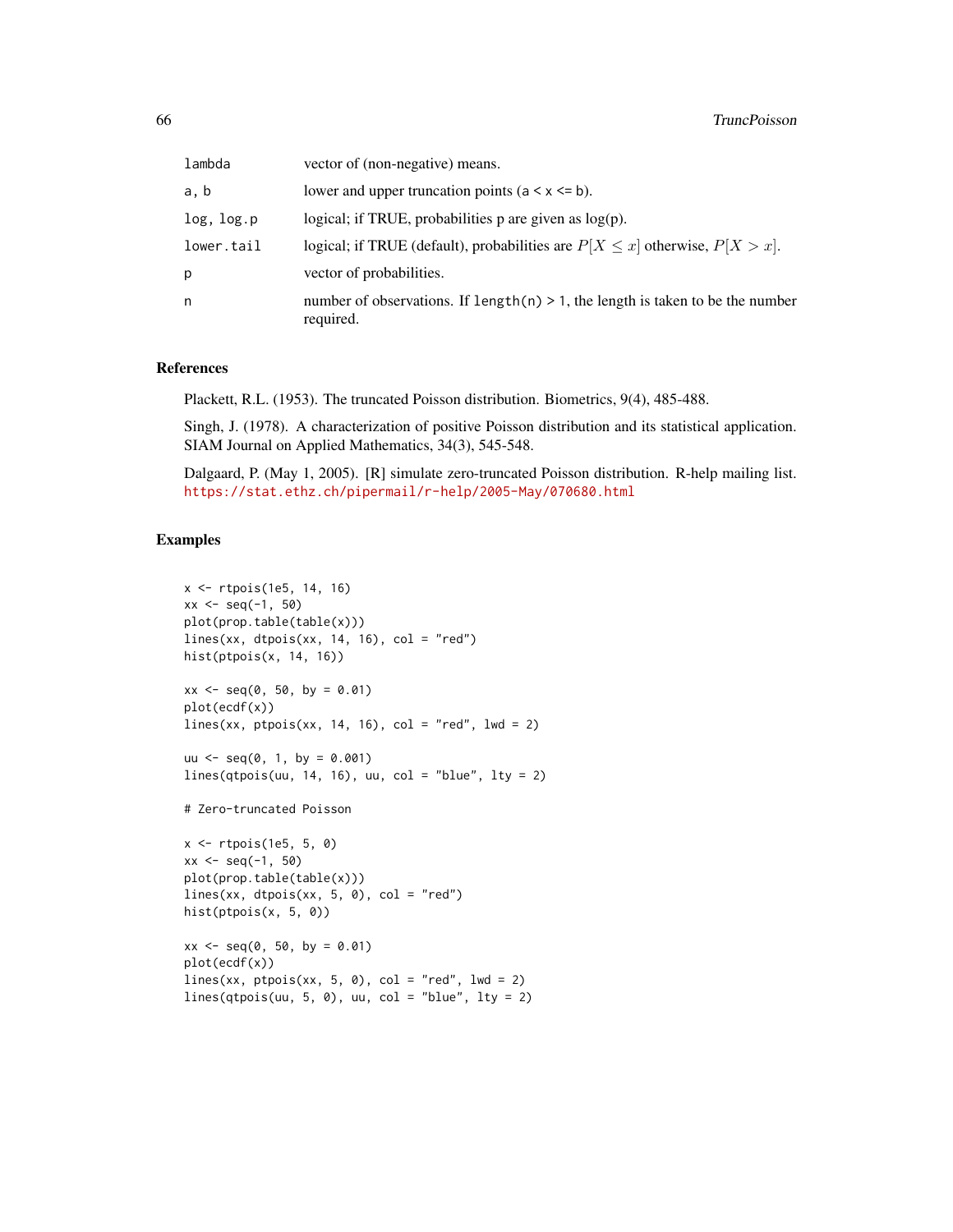Quantile function, and random generation for the Tukey lambda distribution.

### Usage

```
qtlambda(p, lambda, lower.tail = TRUE, log.p = FALSE)
```
rtlambda(n, lambda)

## Arguments

| p          | vector of probabilities.                                                                       |
|------------|------------------------------------------------------------------------------------------------|
| lambda     | shape parameter.                                                                               |
| lower.tail | logical; if TRUE (default), probabilities are $P[X \le x]$ otherwise, $P[X > x]$ .             |
| log.p      | logical; if TRUE, probabilities $p$ are given as $log(p)$ .                                    |
| n          | number of observations. If $length(n) > 1$ , the length is taken to be the number<br>required. |

# Details

Tukey lambda distribution is a continuous probability distribution defined in terms of its quantile function. It is typically used to identify other distributions.

Quantile function:

$$
F^{-1}(p) = \begin{cases} \frac{1}{\lambda} [p^{\lambda} - (1-p)^{\lambda}] & \lambda \neq 0\\ \log(\frac{p}{1-p}) & \lambda = 0 \end{cases}
$$

#### References

Joiner, B.L., & Rosenblatt, J.R. (1971). Some properties of the range in samples from Tukey's symmetric lambda distributions. Journal of the American Statistical Association, 66(334), 394-399.

Hastings Jr, C., Mosteller, F., Tukey, J.W., & Winsor, C.P. (1947). Low moments for small samples: a comparative study of order statistics. The Annals of Mathematical Statistics, 413-426.

```
pp = seq(0, 1, by = 0.001)partmp \leq par(mfrow = c(2,3))
plot(qtlambda(p, -1), pp, type = "l", main = "lambda = -1 (Cauchy)")plot(qtlambda(pp, 0), pp, type = "l", main = "lambda = 0 (logistic)")
plot(qtlambda(p, 0.14), pp, type = "l", main = "lambda = 0.14 (normal)")
```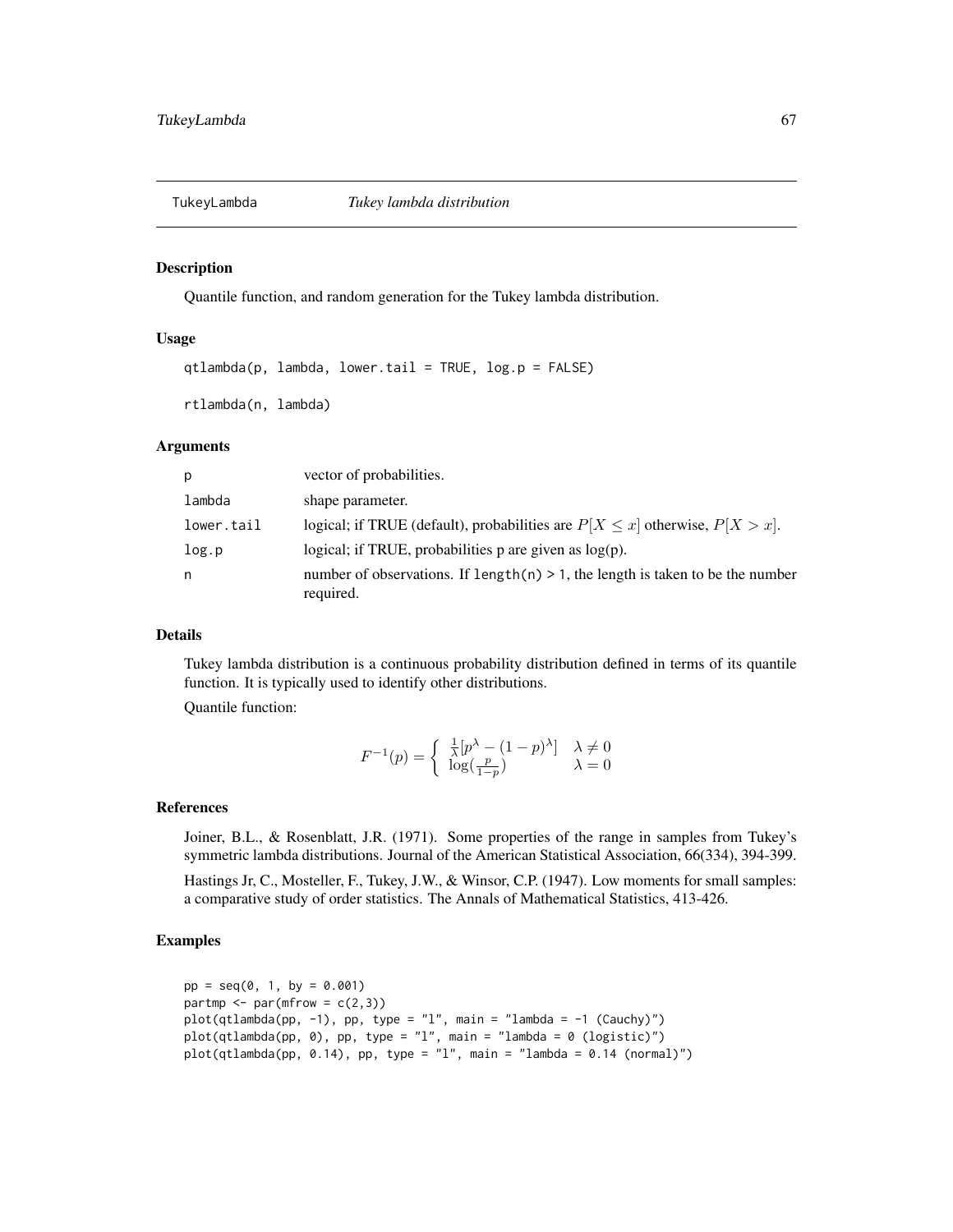```
plot(qtlambda(pp, 0.5), pp, type = "l", main = "lambda = 0.5 (concave)")plot(qtlambda(pp, 1), pp, type = "l", main = "lambda = 1 (uniform)")
plot(qtlambda(pp, 2), pp, type = "l", main = "lambda = 2 (uniform)")
hist(rtlambda(1e5, -1), freq = FALSE, main = "lambda = -1 (Cauchy)")
hist(rtlambda(1e5, 0), freq = FALSE, main = "lambda = 0 (logistic)")
hist(rtlambda(1e5, 0.14), freq = FALSE, main = "lambda = 0.14 (normal)")
hist(rtlambda(1e5, 0.5), freq = FALSE, main = "lambda = 0.5 (concave)")
hist(rtlambda(1e5, 1), freq = FALSE, main = "lambda = 1 (uniform)")
hist(rtlambda(1e5, 2), freq = FALSE, main = "lambda = 2 (uniform)")
par(partmp)
```
#### Wald *Wald (inverse Gaussian) distribution*

#### Description

Density, distribution function and random generation for the Wald distribution.

### Usage

```
dwald(x, mu, lambda, log = FALSE)pwald(q, mu, lambda, lower.tail = TRUE, log.p = FALSE)rwald(n, mu, lambda)
```
## Arguments

| x, q       | vector of quantiles.                                                                            |
|------------|-------------------------------------------------------------------------------------------------|
| mu. lambda | location and shape parameters. Scale must be positive.                                          |
| log, log.p | logical; if TRUE, probabilities $p$ are given as $log(p)$ .                                     |
| lower.tail | logical; if TRUE (default), probabilities are $P[X \le x]$ otherwise, $P[X > x]$ .              |
| n          | number of observations. If length $(n) > 1$ , the length is taken to be the number<br>required. |
| р          | vector of probabilities.                                                                        |

#### Details

Probability density function

$$
f(x) = \sqrt{\frac{\lambda}{2\pi x^3}} \exp\left(\frac{-\lambda (x - \mu)^2}{2\mu^2 x}\right)
$$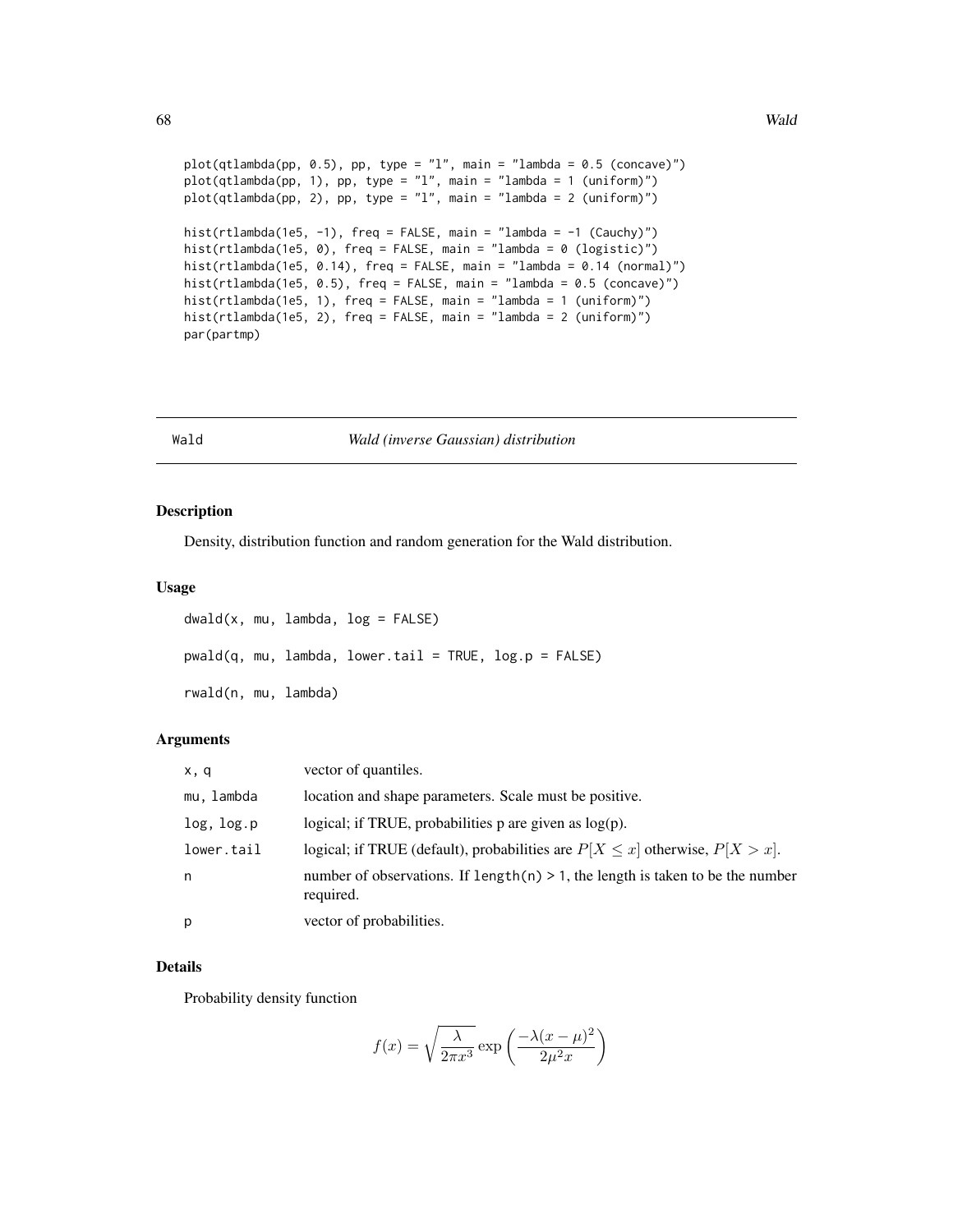Cumulative distribution function

$$
F(x) = \Phi\left(\sqrt{\frac{\lambda}{x}} \left(\frac{x}{\mu} - 1\right)\right) + \exp\left(\frac{2\lambda}{\mu}\right) \Phi\left(\sqrt{\frac{\lambda}{x}} \left(\frac{x}{\mu} + 1\right)\right)
$$

Random generation is done using the algorithm described by Michael, Schucany and Haas (1976).

## References

Michael, J.R., Schucany, W.R., and Haas, R.W. (1976). Generating Random Variates Using Transformations with Multiple Roots. The American Statistician, 30(2): 88-90.

#### Examples

```
x \le -r rwald(1e5, 5, 16)
hist(x, 100, freq = FALSE)curve(dwald(x, 5, 16), 0, 50, col = "red", add = TRUE)hist(pwald(x, 5, 16))
plot(ecdf(x))
curve(pwald(x, 5, 16), 0, 50, col = "red", lwd = 2, add = TRUE)
```
# ZIB *Zero-inflated binomial distribution*

#### Description

Probability mass function and random generation for the zero-inflated binomial distribution.

## Usage

```
dzib(x, size, prob, pi, log = FALSE)pzib(q, size, prob, pi, lower.tail = TRUE, log.p = FALSE)
qzib(p, size, prob, pi, lower.tail = TRUE, log.p = FALSE)
rzib(n, size, prob, pi)
```
### Arguments

| x, q       | vector of quantiles.                                         |
|------------|--------------------------------------------------------------|
| size       | number of trials (zero or more).                             |
| prob       | probability of success in each trial. $0 \leq prob \leq 1$ . |
| рi         | probability of extra zeros.                                  |
| log, log.p | logical; if TRUE, probabilities $p$ are given as $log(p)$ .  |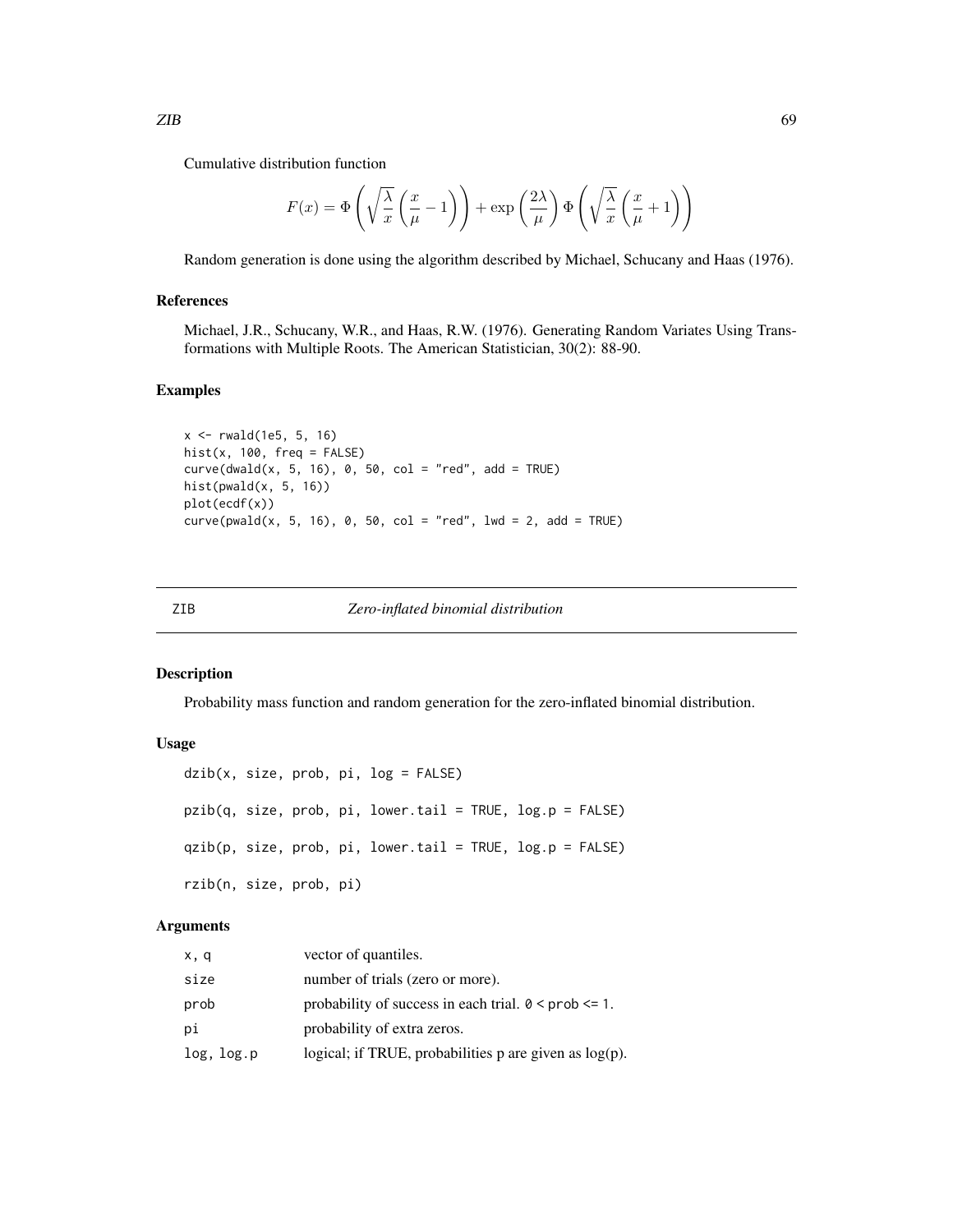| lower.tail | logical; if TRUE (default), probabilities are $P[X \le x]$ otherwise, $P[X > x]$ . |
|------------|------------------------------------------------------------------------------------|
| p          | vector of probabilities.                                                           |
| n          | number of observations. If length $(n) > 1$ , the length is taken to be the number |
|            | required.                                                                          |

## Details

Probability density function

$$
f(x) = \begin{cases} \pi + (1 - \pi)(1 - p)^n & x = 0\\ (1 - \pi)\binom{n}{x}p^x(1 - p)^{n - x} & x > 0 \end{cases}
$$

# See Also

[Binomial](#page-0-0)

# Examples

```
x <- rzib(1e5, 10, 0.6, 0.33)
xx < -2:20plot(prop.table(table(x)), type = "h")lines(xx, dzib(xx, 10, 0.6, 0.33), col = "red")
xx \le - seq(0, 20, by = 0.01)
plot(ecdf(x))
lines(xx, pzib(xx, 10, 0.6, 0.33), col = "red")
```
## ZINB *Zero-inflated negative binomial distribution*

## Description

Probability mass function and random generation for the zero-inflated negative binomial distribution.

#### Usage

```
dzinb(x, size, prob, pi, log = FALSE)
pzinb(q, size, prob, pi, lower.tail = TRUE, log.p = FALSE)
qzinb(p, size, prob, pi, lower.tail = TRUE, log.p = FALSE)
rzinb(n, size, prob, pi)
```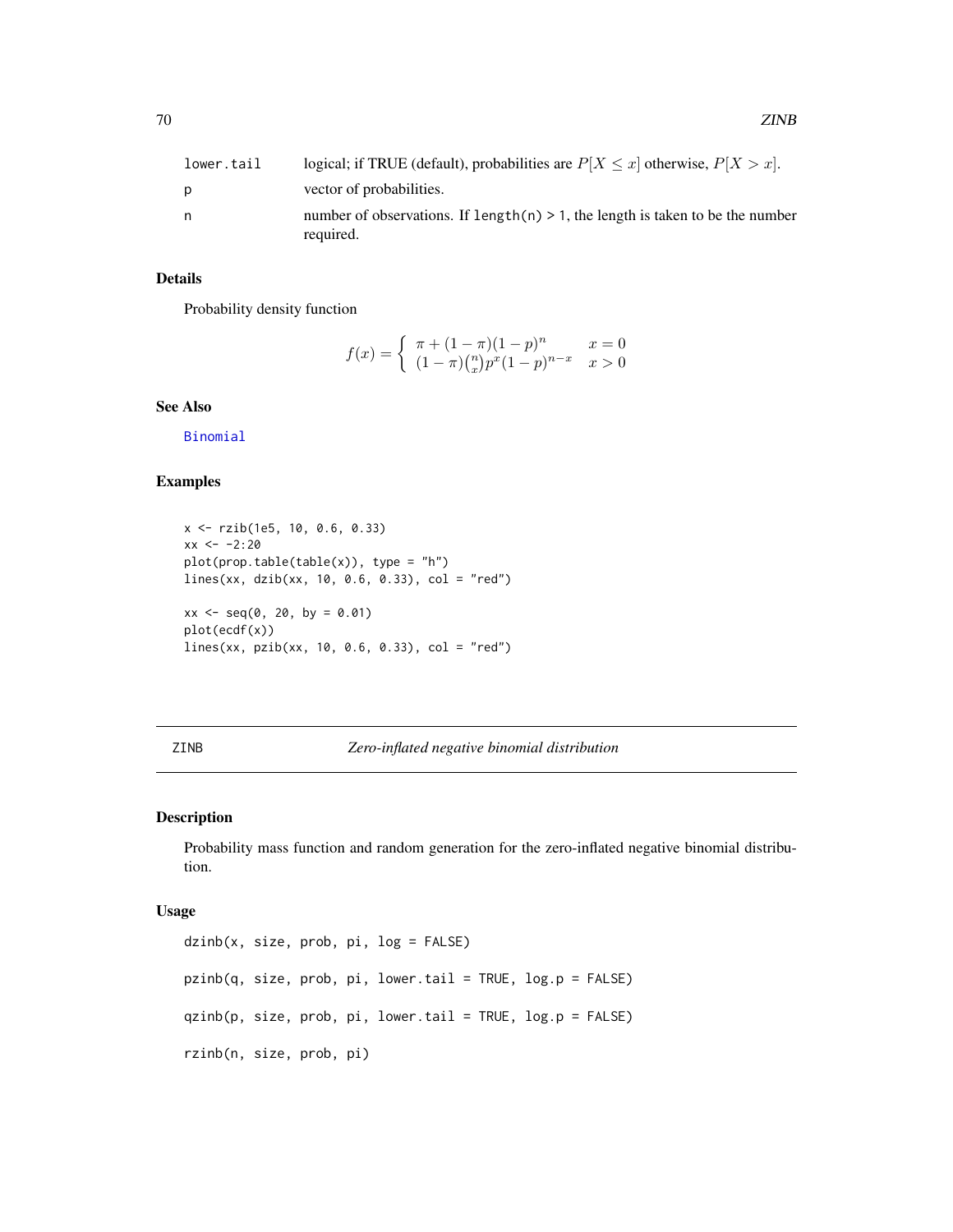# Arguments

| x, q       | vector of quantiles.                                                                                                                                                            |
|------------|---------------------------------------------------------------------------------------------------------------------------------------------------------------------------------|
| size       | target for number of successful trials, or dispersion parameter (the shape param-<br>eter of the gamma mixing distribution). Must be strictly positive, need not be<br>integer. |
| prob       | probability of success in each trial. $0 \leq prob \leq 1$ .                                                                                                                    |
| рi         | probability of extra zeros.                                                                                                                                                     |
| log, log.p | logical; if TRUE, probabilities $p$ are given as $log(p)$ .                                                                                                                     |
| lower.tail | logical; if TRUE (default), probabilities are $P[X \le x]$ otherwise, $P[X > x]$ .                                                                                              |
| p          | vector of probabilities.                                                                                                                                                        |
| n          | number of observations. If $length(n) > 1$ , the length is taken to be the number<br>required.                                                                                  |

# Details

Probability density function

$$
f(x) = \begin{cases} \pi + (1 - \pi)p^{r} & x = 0\\ (1 - \pi)(\frac{x + r - 1}{x})p^{r}(1 - p)^{x} & x > 0 \end{cases}
$$

## See Also

[NegBinomial](#page-0-0)

# Examples

```
x <- rzinb(1e5, 100, 0.6, 0.33)
xx < -2:200plot(prop.table(table(x)), type = "h")
lines(xx, dzinb(xx, 100, 0.6, 0.33), col = "red")
xx \le - seq(0, 200, by = 0.01)
plot(ecdf(x))
lines(xx, pzinb(xx, 100, 0.6, 0.33), col = "red")
```
ZIP *Zero-inflated Poisson distribution*

# Description

Probability mass function and random generation for the zero-inflated Poisson distribution.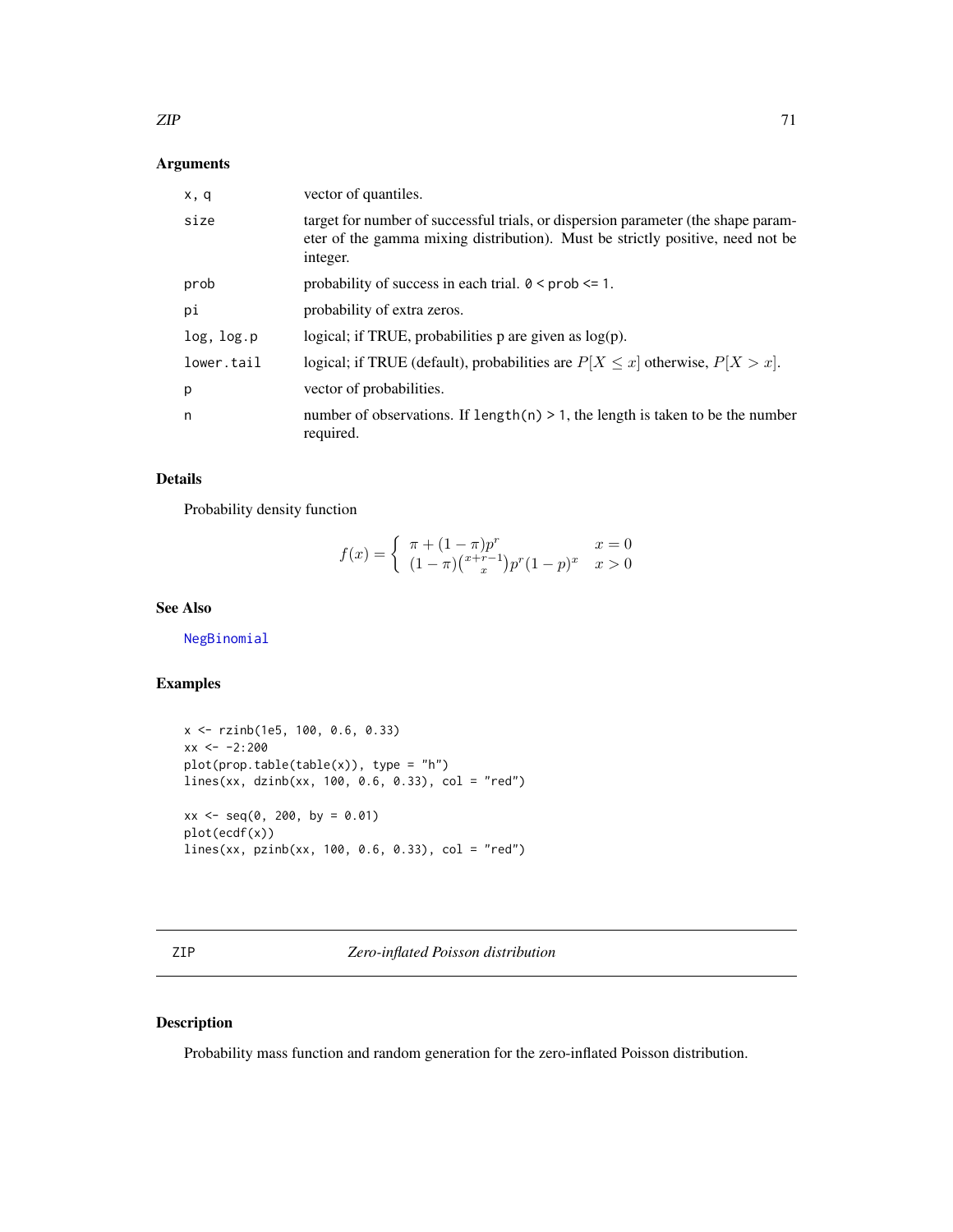# Usage

```
dzip(x, lambda, pi, log = FALSE)
pzip(q, lambda, pi, lower.tail = TRUE, log.p = FALSE)
qzip(p, lambda, pi, lower.tail = TRUE, log.p = FALSE)
rzip(n, lambda, pi)
```
# Arguments

| x, q       | vector of quantiles.                                                                           |
|------------|------------------------------------------------------------------------------------------------|
| lambda     | vector of (non-negative) means.                                                                |
| рi         | probability of extra zeros.                                                                    |
| log, log.p | logical; if TRUE, probabilities $p$ are given as $log(p)$ .                                    |
| lower.tail | logical; if TRUE (default), probabilities are $P[X \le x]$ otherwise, $P[X > x]$ .             |
| p          | vector of probabilities.                                                                       |
| n          | number of observations. If length(n) $> 1$ , the length is taken to be the number<br>required. |

## Details

Probability density function

$$
f(x) = \begin{cases} \pi + (1 - \pi)e^{-\lambda} & x = 0\\ (1 - \pi)\frac{\lambda^x e^{-\lambda}}{x!} & x > 0 \end{cases}
$$

# See Also

[Poisson](#page-0-0)

```
x <- rzip(1e5, 6, 0.33)
xx < -2:20plot(prop.table(table(x)), type = "h")lines(xx, dzip(xx, 6, 0.33), col = "red")xx \le - seq(0, 20, by = 0.01)plot(ecdf(x))
lines(xx, pzip(xx, 6, 0.33), col = "red")
```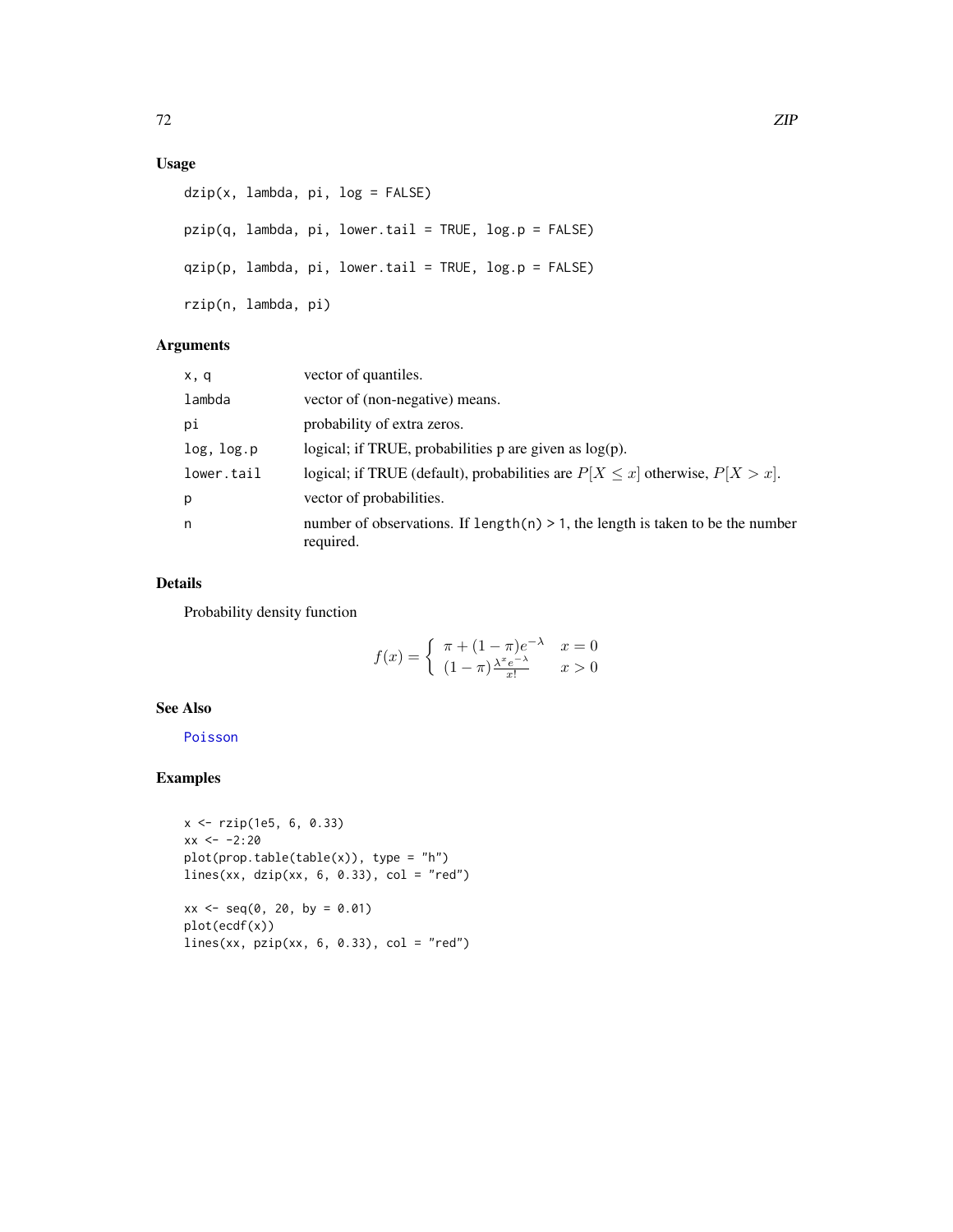## Index

∗ Continuous BetaPrime, [7](#page-6-0) Bhattacharjee, [8](#page-7-0) BirnbaumSaunders, [9](#page-8-0) BivNormal, [11](#page-10-0) Dirichlet, [15](#page-14-0) Frechet, [24](#page-23-0) GEV, [26](#page-25-0) Gompertz, [28](#page-27-0) GPD, [29](#page-28-0) Gumbel, [30](#page-29-0) HalfCauchy, [31](#page-30-0) HalfNormal, [32](#page-31-0) HalfT, [34](#page-33-0) Huber, [35](#page-34-0) InvChiSq, [36](#page-35-0) InvGamma, [37](#page-36-0) Kumaraswamy, [39](#page-38-0) Laplace, [40](#page-39-0) LocationScaleT, [41](#page-40-0) Lomax, [43](#page-42-0) NormalMix, [48](#page-47-0) NSBeta, [49](#page-48-0) Pareto, [50](#page-49-0) PowerDist, [53](#page-52-0) PropBeta, [54](#page-53-0) Rayleigh, [56](#page-55-0) ShiftGomp, [57](#page-56-0) Slash, [60](#page-59-0) Triangular, [61](#page-60-0) TruncNormal, [63](#page-62-0) TukeyLambda, [67](#page-66-0) Wald, [68](#page-67-0) ∗ Discrete Bernoulli, [3](#page-2-0) BetaBinom, [4](#page-3-0) BetaNegBinom, [6](#page-5-0) BivPoiss, [12](#page-11-0) Categorical, [13](#page-12-0)

DirMnom, [16](#page-15-0) DiscreteGamma, [17](#page-16-0) DiscreteLaplace, [18](#page-17-0) DiscreteNormal, [19](#page-18-0) DiscreteUniform, [21](#page-20-0) DiscreteWeibull, [22](#page-21-0) GammaPoiss, [25](#page-24-0) LogSeries, [42](#page-41-0) MultiHypergeometric, [45](#page-44-0) Multinomial, [46](#page-45-0) NegHyper, [47](#page-46-0) PoissonMix, [52](#page-51-0) Skellam, [59](#page-58-0) TruncBinom, [62](#page-61-0) TruncPoisson, [65](#page-64-0) ZIB, [69](#page-68-0) ZINB, [70](#page-69-0) ZIP, [71](#page-70-0) ∗ Multivariate BivNormal, [11](#page-10-0) BivPoiss, [12](#page-11-0) Dirichlet, [15](#page-14-0) DirMnom, [16](#page-15-0) MultiHypergeometric, [45](#page-44-0) Multinomial, [46](#page-45-0) ∗ Univariate Bernoulli, [3](#page-2-0) BetaBinom, [4](#page-3-0) BetaNegBinom, [6](#page-5-0) BetaPrime, [7](#page-6-0) Bhattacharjee, [8](#page-7-0) BirnbaumSaunders, [9](#page-8-0) Categorical, [13](#page-12-0) DiscreteGamma, [17](#page-16-0) DiscreteLaplace, [18](#page-17-0) DiscreteNormal, [19](#page-18-0) DiscreteUniform, [21](#page-20-0) DiscreteWeibull, [22](#page-21-0) Frechet, [24](#page-23-0)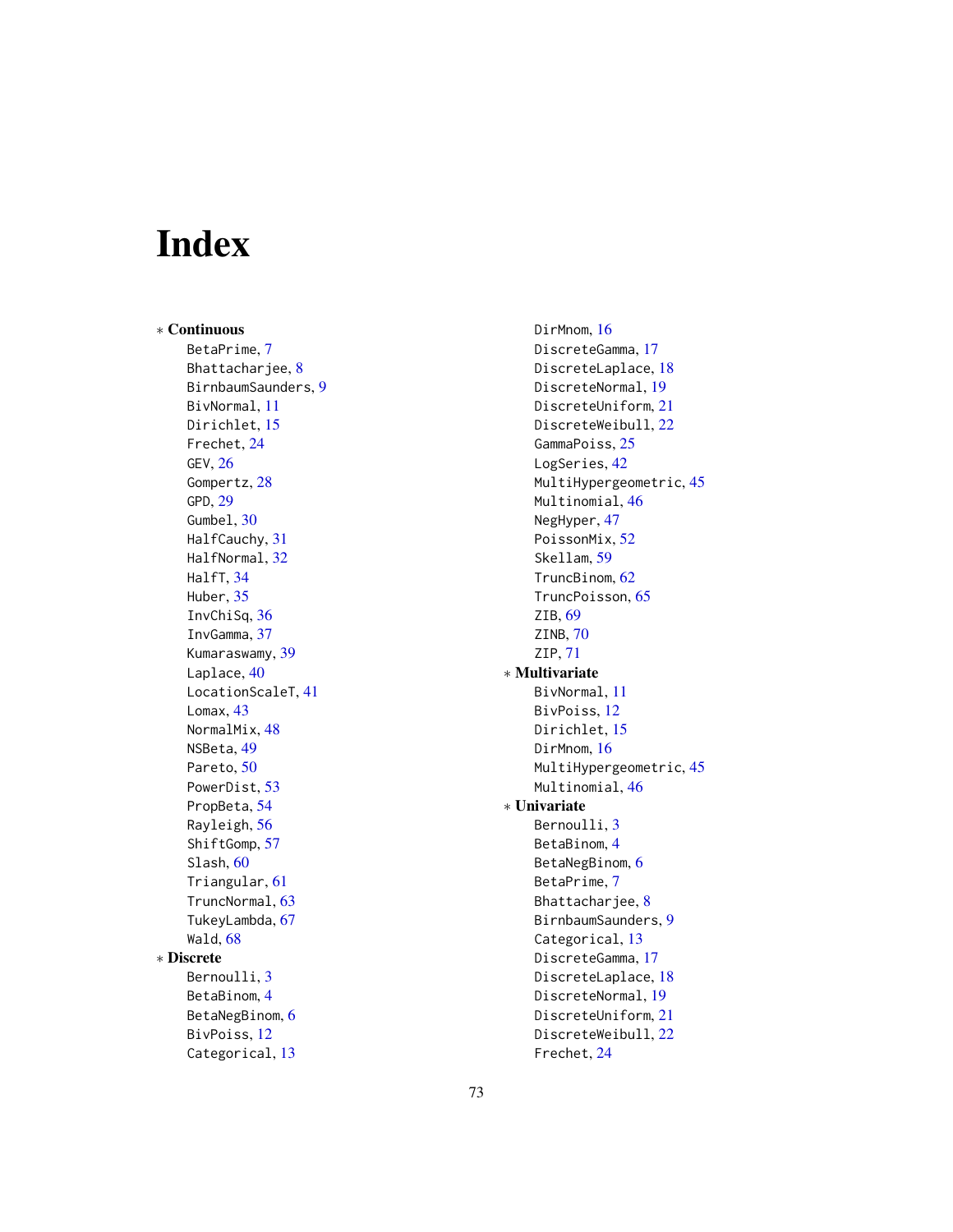GammaPoiss, [25](#page-24-0) GEV , [26](#page-25-0) Gompertz, [28](#page-27-0) GPD , [29](#page-28-0) Gumbel, [30](#page-29-0) HalfCauchy , [31](#page-30-0) HalfNormal , [32](#page-31-0) HalfT , [34](#page-33-0) Huber, [35](#page-34-0) InvChiSq , [36](#page-35-0) InvGamma , [37](#page-36-0) Kumaraswamy , [39](#page-38-0) Laplace, [40](#page-39-0) LocationScaleT , [41](#page-40-0) LogSeries, [42](#page-41-0) Lomax, [43](#page-42-0) NegHyper , [47](#page-46-0) NormalMix , [48](#page-47-0) NSBeta , [49](#page-48-0) Pareto, [50](#page-49-0) PoissonMix, [52](#page-51-0) PowerDist , [53](#page-52-0) PropBeta, [54](#page-53-0) Rayleigh , [56](#page-55-0) ShiftGomp , [57](#page-56-0) Skellam , [59](#page-58-0) Slash, [60](#page-59-0) Triangular , [61](#page-60-0) TruncBinom , [62](#page-61-0) TruncNormal , [63](#page-62-0) TruncPoisson , [65](#page-64-0) TukeyLambda , [67](#page-66-0) Wald , [68](#page-67-0) ZIB, [69](#page-68-0) ZINB , [70](#page-69-0) ZIP , [71](#page-70-0) ∗ distribution Bernoulli, [3](#page-2-0) BetaBinom , [4](#page-3-0) BetaNegBinom, [6](#page-5-0) BetaPrime , [7](#page-6-0) Bhattacharjee , [8](#page-7-0) BirnbaumSaunders , [9](#page-8-0) BivNormal , [11](#page-10-0) BivPoiss , [12](#page-11-0) Categorical, [13](#page-12-0) Dirichlet, [15](#page-14-0) DirMnom, [16](#page-15-0)

DiscreteGamma, [17](#page-16-0) DiscreteLaplace, [18](#page-17-0) DiscreteNormal , [19](#page-18-0) DiscreteUniform , [21](#page-20-0) DiscreteWeibull , [22](#page-21-0) Frechet , [24](#page-23-0) GammaPoiss , [25](#page-24-0) GEV,  $26$ Gompertz, [28](#page-27-0) GPD , [29](#page-28-0) Gumbel, [30](#page-29-0) HalfCauchy , [31](#page-30-0) HalfNormal , [32](#page-31-0) HalfT , [34](#page-33-0) Huber, [35](#page-34-0) InvChiSq , [36](#page-35-0) InvGamma , [37](#page-36-0) Kumaraswamy , [39](#page-38-0) Laplace, [40](#page-39-0) LocationScaleT , [41](#page-40-0) LogSeries, [42](#page-41-0) Lomax, [43](#page-42-0) MultiHypergeometric, [45](#page-44-0) Multinomial , [46](#page-45-0) NegHyper, [47](#page-46-0) NormalMix, [48](#page-47-0) NSBeta, [49](#page-48-0) Pareto, <mark>[50](#page-49-0)</mark> PoissonMix, [52](#page-51-0) PowerDist, [53](#page-52-0) PropBeta , [54](#page-53-0) Rademacher , [56](#page-55-0) Rayleigh, <mark>[56](#page-55-0)</mark> ShiftGomp , [57](#page-56-0) Skellam, [59](#page-58-0) Slash, [60](#page-59-0) Triangular , [61](#page-60-0) TruncBinom , [62](#page-61-0) TruncNormal , [63](#page-62-0) TruncPoisson , [65](#page-64-0) TukeyLambda , [67](#page-66-0) Wald , [68](#page-67-0) ZIB, [69](#page-68-0) ZINB , [70](#page-69-0) ZIP , [71](#page-70-0) Bernoulli, [3](#page-2-0) Beta , *[5](#page-4-0)* , *[7,](#page-6-0) [8](#page-7-0)* , *[50](#page-49-0)*

beta , *[55](#page-54-0)*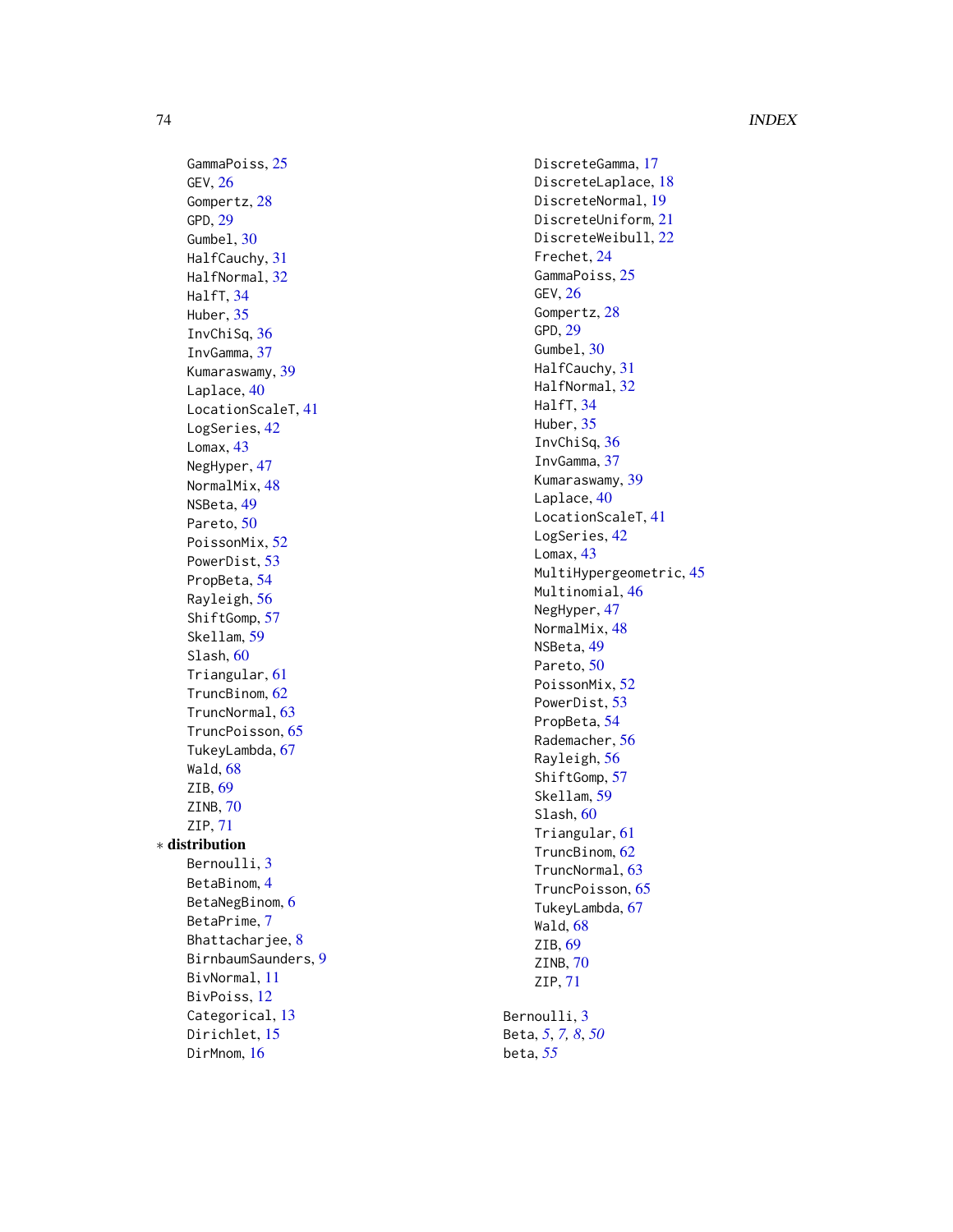BetaBinom, [4](#page-3-0) BetaNegBinom, [6](#page-5-0) BetaPrime , [7](#page-6-0) Bhattacharjee, <mark>[8](#page-7-0)</mark> Binomial , *[4](#page-3-0) , [5](#page-4-0)* , *[46](#page-45-0)* , *[70](#page-69-0)* binomial , *[55](#page-54-0)* BirnbaumSaunders , [9](#page-8-0) BivNormal, [11](#page-10-0) BivPoiss , [12](#page-11-0) Categorical, [13](#page-12-0) Chisquare , *[37](#page-36-0)* dbbinom *(*BetaBinom *)* , [4](#page-3-0) dbern *(*Bernoulli *)* , [3](#page-2-0) dbetapr *(*BetaPrime *)* , [7](#page-6-0) dbhatt *(*Bhattacharjee *)* , [8](#page-7-0) dbnbinom *(*BetaNegBinom *)* , [6](#page-5-0) dbvnorm *(*BivNormal *)* , [11](#page-10-0) dbvpois *(*BivPoiss *)* , [12](#page-11-0) dcat *(*Categorical *)* , [13](#page-12-0) ddgamma *(*DiscreteGamma *)* , [17](#page-16-0) ddirichlet *(*Dirichlet *)* , [15](#page-14-0) ddirmnom *(*DirMnom *)* , [16](#page-15-0) ddlaplace *(*DiscreteLaplace *)* , [18](#page-17-0) ddnorm *(*DiscreteNormal *)* , [19](#page-18-0) ddunif *(*DiscreteUniform *)* , [21](#page-20-0) ddweibull *(*DiscreteWeibull *)* , [22](#page-21-0) dfatigue *(*BirnbaumSaunders *)* , [9](#page-8-0) dfrechet *(*Frechet *)* , [24](#page-23-0) dgbeta *(*NSBeta *)* , [49](#page-48-0) dgev *(*GEV *)* , [26](#page-25-0) dgompertz *(*Gompertz *)* , [28](#page-27-0) dgpd *(*GPD *)* , [29](#page-28-0) dgpois *(*GammaPoiss *)* , [25](#page-24-0) dgumbel *(*Gumbel *)* , [30](#page-29-0) dhcauchy *(*HalfCauchy *)* , [31](#page-30-0) dhnorm *(*HalfNormal *)* , [32](#page-31-0) dht *(*HalfT *)* , [34](#page-33-0) dhuber *(*Huber *)* , [35](#page-34-0) dinvchisq *(*InvChiSq *)* , [36](#page-35-0) dinvgamma *(*InvGamma *)* , [37](#page-36-0) Dirichlet , [15](#page-14-0) , *[17](#page-16-0)* DirMnom, [16](#page-15-0) DiscreteGamma , [17](#page-16-0) DiscreteLaplace , [18](#page-17-0) DiscreteNormal , *[18](#page-17-0)* , [19](#page-18-0) DiscreteUniform , [21](#page-20-0) DiscreteWeibull , [22](#page-21-0)

dkumar *(*Kumaraswamy *)* , [39](#page-38-0) dlaplace *(*Laplace *)* , [40](#page-39-0) dlgser *(*LogSeries *)* , [42](#page-41-0) dlomax *(*Lomax *)* , [43](#page-42-0) dlst *(*LocationScaleT *)* , [41](#page-40-0) dmixnorm *(*NormalMix *)* , [48](#page-47-0) dmixpois *(*PoissonMix *)* , [52](#page-51-0) dmnom *(*Multinomial *)* , [46](#page-45-0) dmvhyper *(*MultiHypergeometric *)* , [45](#page-44-0) dnhyper *(*NegHyper *)* , [47](#page-46-0) dnsbeta *(*NSBeta *)* , [49](#page-48-0) dpareto *(*Pareto *)* , [50](#page-49-0) dpower *(*PowerDist *)* , [53](#page-52-0) dprop *(*PropBeta *)* , [54](#page-53-0) drayleigh *(*Rayleigh *)* , [56](#page-55-0) dsgomp *(*ShiftGomp *)* , [57](#page-56-0) dskellam *(*Skellam *)* , [59](#page-58-0) dslash *(*Slash *)* , [60](#page-59-0) dtbinom *(*TruncBinom *)* , [62](#page-61-0) dtnorm *(*TruncNormal *)* , [63](#page-62-0) dtpois *(*TruncPoisson *)* , [65](#page-64-0) dtriang *(*Triangular *)* , [61](#page-60-0) dwald *(*Wald *)* , [68](#page-67-0) dzib *(*ZIB *)* , [69](#page-68-0) dzinb *(*ZINB *)* , [70](#page-69-0) dzip *(*ZIP *)* , [71](#page-70-0) extraDistr , [23](#page-22-0) Frechet , [24](#page-23-0) Gamma , *[26](#page-25-0)* GammaDist , *[18](#page-17-0)* , *[37,](#page-36-0) [38](#page-37-0)* GammaPoiss , [25](#page-24-0) GEV,  $26$ Gompertz , [28](#page-27-0) GPD , [29](#page-28-0) Gumbel, [30](#page-29-0) HalfCauchy , [31](#page-30-0) , *[34](#page-33-0)* HalfNormal , [32](#page-31-0) , *[34](#page-33-0)* HalfT , *[32](#page-31-0) , [33](#page-32-0)* , [34](#page-33-0) Huber , [35](#page-34-0) Hypergeometric , *[45](#page-44-0)* , *[48](#page-47-0)* InvChiSq , [36](#page-35-0) InvGamma , [37](#page-36-0) Kumaraswamy , [39](#page-38-0)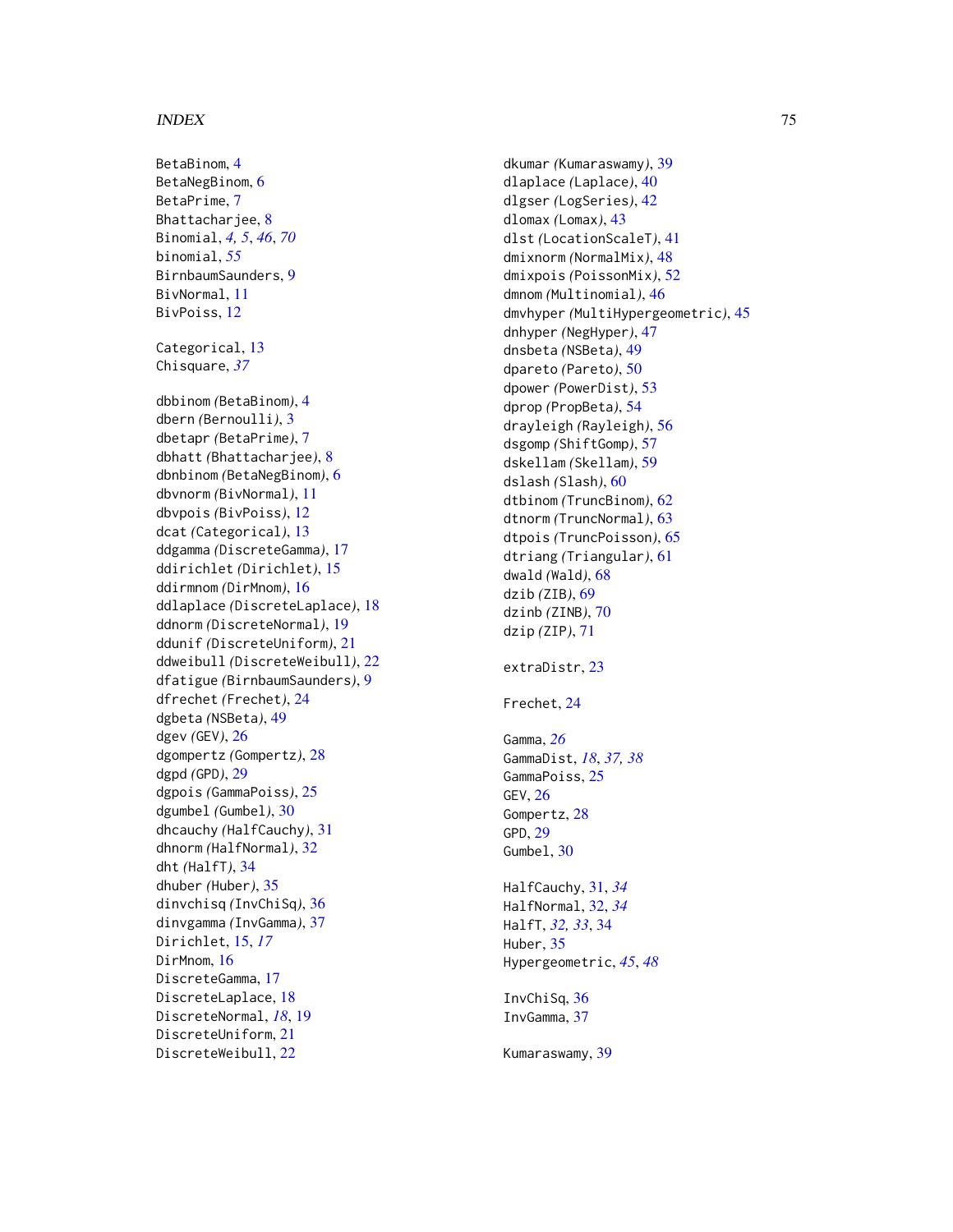Laplace, [40](#page-39-0) LocationScaleT , [41](#page-40-0) LogSeries, [42](#page-41-0) Lomax, [43](#page-42-0) MultiHypergeometric, [45](#page-44-0) Multinomial , *[17](#page-16-0)* , *[46](#page-45-0)* , [46](#page-45-0) NegBinomial , *[7](#page-6-0)* , *[71](#page-70-0)* NegHyper, [47](#page-46-0) Normal , *[12](#page-11-0)* , *[20](#page-19-0)* NormalMix, [48](#page-47-0) NSBeta, [49](#page-48-0) Pareto, <mark>5</mark>0 pbbinom *(*BetaBinom *)* , [4](#page-3-0) pbern *(*Bernoulli *)* , [3](#page-2-0) pbetapr *(*BetaPrime *)* , [7](#page-6-0) pbhatt *(*Bhattacharjee *)* , [8](#page-7-0) pbnbinom *(*BetaNegBinom *)* , [6](#page-5-0) pcat *(*Categorical *)* , [13](#page-12-0) pdgamma *(*DiscreteGamma *)* , [17](#page-16-0) pdlaplace *(*DiscreteLaplace *)* , [18](#page-17-0) pdnorm *(*DiscreteNormal *)* , [19](#page-18-0) pdunif *(*DiscreteUniform *)* , [21](#page-20-0) pdweibull *(*DiscreteWeibull *)* , [22](#page-21-0) pfatigue *(*BirnbaumSaunders *)* , [9](#page-8-0) pfrechet *(*Frechet *)* , [24](#page-23-0) pgev *(*GEV *)* , [26](#page-25-0) pgompertz *(*Gompertz *)* , [28](#page-27-0) pgpd *(*GPD *)* , [29](#page-28-0) pgpois *(*GammaPoiss *)* , [25](#page-24-0) pgumbel *(*Gumbel *)* , [30](#page-29-0) phcauchy *(*HalfCauchy *)* , [31](#page-30-0) phnorm *(*HalfNormal *)* , [32](#page-31-0) pht *(*HalfT *)* , [34](#page-33-0) phuber *(*Huber *)* , [35](#page-34-0) pinvchisq *(*InvChiSq *)* , [36](#page-35-0) pinvgamma *(*InvGamma *)* , [37](#page-36-0) pkumar *(*Kumaraswamy *)* , [39](#page-38-0) plaplace *(*Laplace *)* , [40](#page-39-0) plgser *(*LogSeries *)* , [42](#page-41-0) plomax *(*Lomax *)* , [43](#page-42-0) plst *(*LocationScaleT *)* , [41](#page-40-0) pmixnorm *(*NormalMix *)* , [48](#page-47-0) pmixpois *(*PoissonMix *)* , [52](#page-51-0) pnhyper *(*NegHyper *)* , [47](#page-46-0) pnsbeta *(*NSBeta *)* , [49](#page-48-0) Poisson , *[13](#page-12-0)* , *[26](#page-25-0)* , *[72](#page-71-0)*

PoissonMix, [52](#page-51-0) PowerDist, [53](#page-52-0) ppareto *(*Pareto *)* , [50](#page-49-0) ppower *(*PowerDist *)* , [53](#page-52-0) pprop *(*PropBeta *)* , [54](#page-53-0) prayleigh *(*Rayleigh *)* , [56](#page-55-0) PropBeta , [54](#page-53-0) psgomp *(*ShiftGomp *)* , [57](#page-56-0) pslash *(*Slash *)* , [60](#page-59-0) ptbinom *(*TruncBinom *)* , [62](#page-61-0) ptnorm *(*TruncNormal *)* , [63](#page-62-0) ptpois *(*TruncPoisson *)* , [65](#page-64-0) ptriang *(*Triangular *)* , [61](#page-60-0) pwald *(*Wald *)* , [68](#page-67-0) pzib *(*ZIB *)* , [69](#page-68-0) pzinb *(*ZINB *)* , [70](#page-69-0) pzip *(*ZIP *)* , [71](#page-70-0) qbern *(*Bernoulli *)* , [3](#page-2-0) qbetapr *(*BetaPrime *)* , [7](#page-6-0) qcat *(*Categorical *)* , [13](#page-12-0) qdunif *(*DiscreteUniform *)* , [21](#page-20-0) qdweibull *(*DiscreteWeibull *)* , [22](#page-21-0) qfatigue *(*BirnbaumSaunders *)* , [9](#page-8-0) qfrechet *(*Frechet *)* , [24](#page-23-0) qgev *(*GEV *)* , [26](#page-25-0) qgompertz *(*Gompertz *)* , [28](#page-27-0) qgpd *(*GPD *)* , [29](#page-28-0) qgumbel *(*Gumbel *)* , [30](#page-29-0) qhcauchy *(*HalfCauchy *)* , [31](#page-30-0) qhnorm *(*HalfNormal *)* , [32](#page-31-0) qht *(*HalfT *)* , [34](#page-33-0) qhuber *(*Huber *)* , [35](#page-34-0) qinvchisq *(*InvChiSq *)* , [36](#page-35-0) qinvgamma *(*InvGamma *)* , [37](#page-36-0) qkumar *(*Kumaraswamy *)* , [39](#page-38-0) qlaplace *(*Laplace *)* , [40](#page-39-0) qlgser *(*LogSeries *)* , [42](#page-41-0) qlomax *(*Lomax *)* , [43](#page-42-0) qlst *(*LocationScaleT *)* , [41](#page-40-0) qnhyper *(*NegHyper *)* , [47](#page-46-0) qnsbeta *(*NSBeta *)* , [49](#page-48-0) qpareto *(*Pareto *)* , [50](#page-49-0) qpower *(*PowerDist *)* , [53](#page-52-0) qprop *(*PropBeta *)* , [54](#page-53-0) qrayleigh *(*Rayleigh *)* , [56](#page-55-0) qtbinom *(*TruncBinom *)* , [62](#page-61-0) qtlambda *(*TukeyLambda *)* , [67](#page-66-0) qtnorm *(*TruncNormal *)* , [63](#page-62-0)